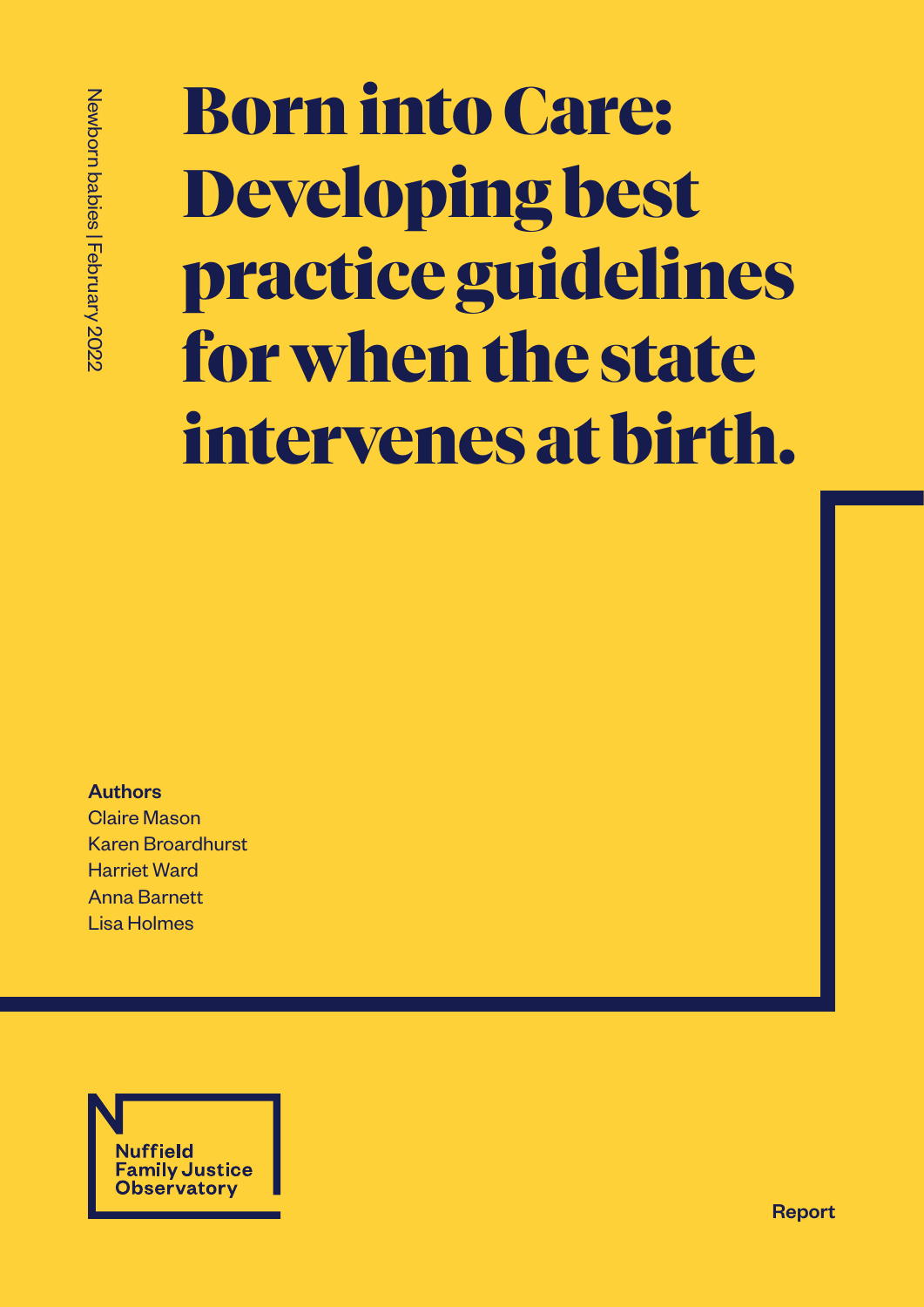**Separating a baby from his or her mother at birth when there are safeguarding concerns is traumatic for birth parents and painful for professionals. This report presents findings from a study that analysed qualitative data from the lived experiences of parents and professionals where the state intervened at birth. The aim was to identify key challenges and to surface good practice examples with a view to developing a draft set of best practice guidelines for piloting with partner research sites in England and Wales.**

### **Authors**

Claire Mason, Lancaster University Karen Broadhurst, Lancaster University Harriet Ward, University of Oxford Anna Barnett, Lancaster University Lisa Holmes, University of Oxford

### **Recommended citation**

Mason, C., Broadhurst, K., Ward, H., Barnett, A. and Holmes, L. (2022). *Born into Care: Developing best practice guidelines for when the state intervenes at birth*. Nuffield Family Justice Observatory. [http://www.nuffieldfjo.org.uk/resource/born-into-care-developing-best](http://www.nuffieldfjo.org.uk/resource/born-into-care-developing-best-practice-guidelines-for-when-the-state-intervenes-at-birth)[practice-guidelines-for-when-the-state-intervenes-at-birth](http://www.nuffieldfjo.org.uk/resource/born-into-care-developing-best-practice-guidelines-for-when-the-state-intervenes-at-birth)

Summary and Welsh translation available from: [www.nuffieldfjo.org.uk](http://www.nuffieldfjo.org.uk/)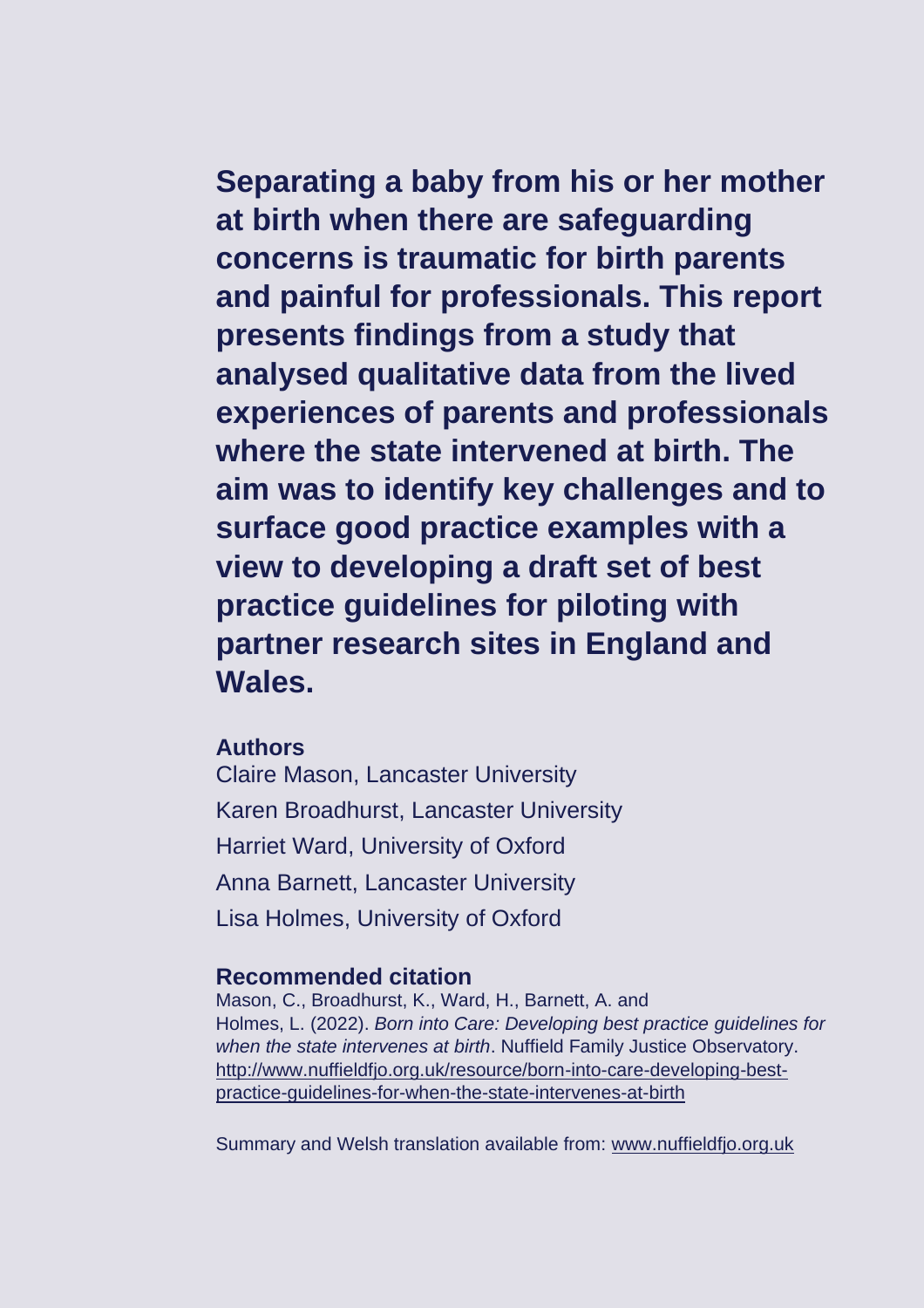#### This report has been written in partnership with





#### **Acknowledgements**

**Rees Centre** 

The research team wishes to express sincere thanks to the Nuffield Foundation for funding this study, which is a special interest project of the Nuffield Family Justice Observatory (Nuffield FJO). We would like to thank the Nuffield FJO team for their support and interest throughout the project.

The research would not have been possible without the support of our local authority and health trust partners. We are indebted to them for ensuring the project could continue despite the demands brought by the COVID-19 pandemic. We are particularly indebted to each of the project leads within our sites who have given so much time and energy to this project during what has been an incredibly difficult time for them and their organisations. We also extend thanks to all the professionals who gave their time to take part in focus group discussions and shared honestly and openly their experiences of practice. In particular, we would like to acknowledge the contribution made by each of the mothers and fathers who took part in interviews with the team and gave their time to share their own very personal and emotional journeys.

We would like to acknowledge all our reviewers for their very helpful comments on the report and draft guidelines. Through the course of the project we have benefited enormously from the discussions and advice of our international colleagues, Melissa O'Donnell, Sarah Wise and Steph Taplin. Special thanks to our specialist advisors, Dr Louise Roberts and Professor Jane Barlow. Thank you also to our colleagues who helped facilitate our project summer workshops and those who participated. Your contributions were invaluable.

Our work was guided by two advisory groups and we would like to thank each member for making the time to attend our meetings and workshops and to respond to our requests for advice. We are hugely appreciative of the contributions of Sally Jenkins who chaired our professionals board and Angela-Frazer Wicks who sat on both our lived experience and professionals boards and helped ensure integrity, cohesion and integration between them. In particular, we would like to acknowledge the women who joined our lived experience advisory board. You have given selflessly of your time and brought so much expertise and knowledge to this project, and we give our heartfelt thanks.

#### **Disclaimer**

Nuffield Foundation has funded this project, but the views expressed are those of the authors and not necessarily those of Nuffield Family Justice Observatory or the Foundation.

Copyright © Nuffield Family Justice Observatory 2022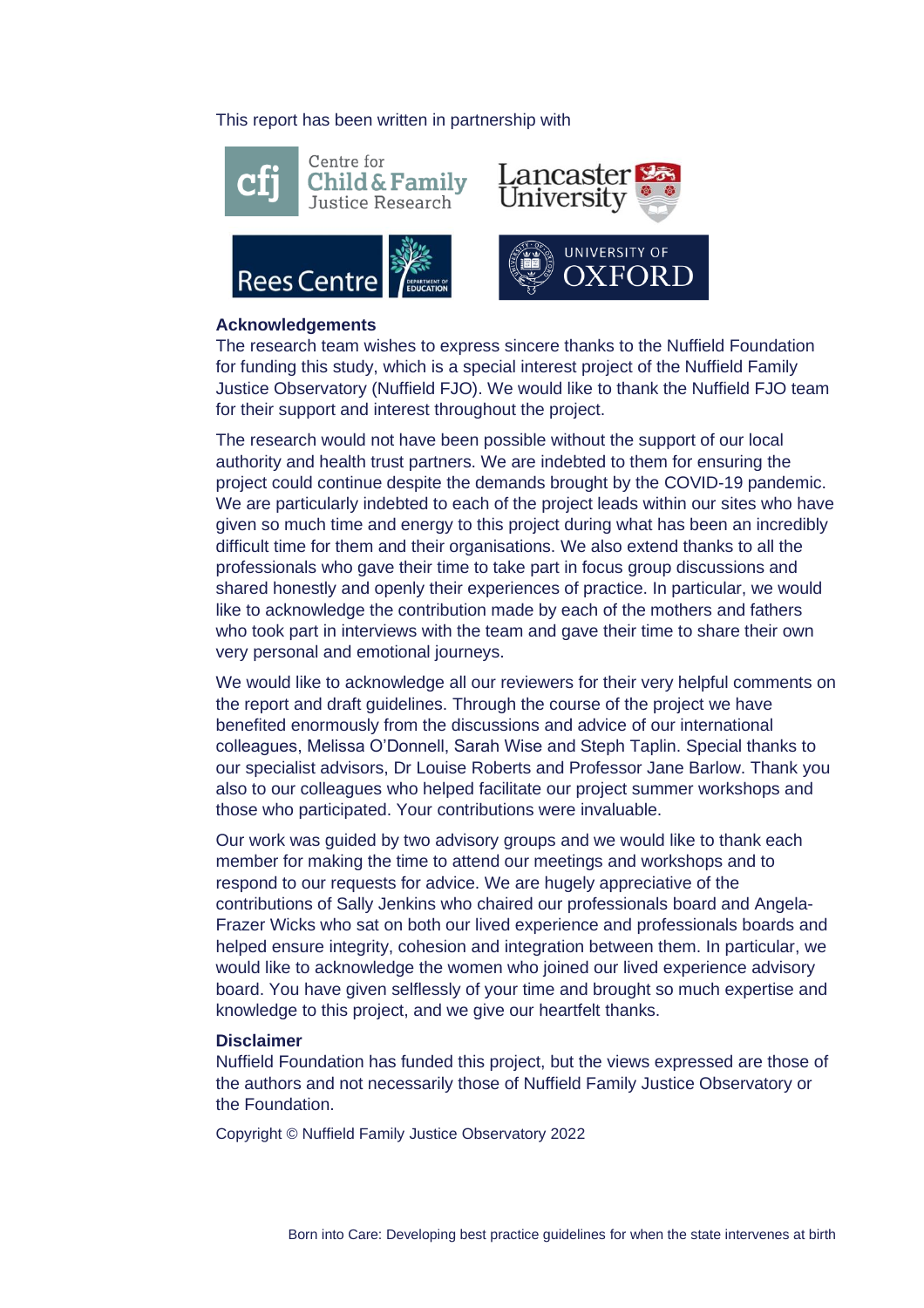## **Contents**

| Practice within the maternity setting and at first court hearing31 |  |
|--------------------------------------------------------------------|--|
|                                                                    |  |
|                                                                    |  |
|                                                                    |  |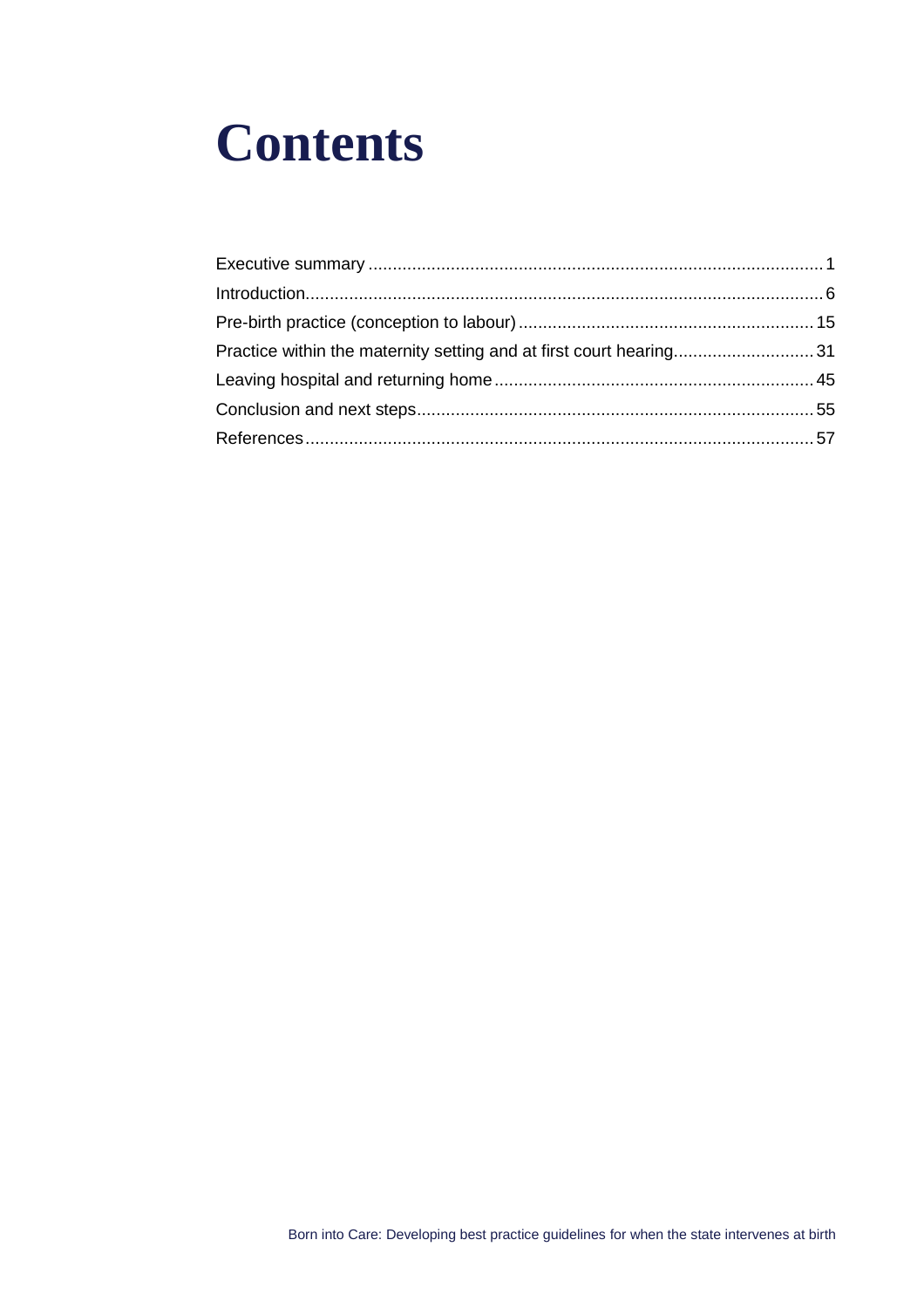## <span id="page-4-0"></span>**Executive summary**

The removal of a newborn baby from his or her mother at birth in response to safeguarding concerns is an emotionally charged and highly contentious issue. Although the number of such separations and rates of newborn babies in care proceedings are increasing (Broadhurst et al. 2018, Alrouh et al. 2020), national guidance is insufficient and there remain many unresolved ethical and practical dilemmas.

This study comprised the collection and analysis of new empirical data through collaborative research with eight participating local authorities and seven corresponding NHS trusts in England and Wales. The study aimed to explore compulsory intervention at birth from the perspectives of parents as well as professionals in children's social care, health services and the courts. The study forms part of the *Born into Care* series (Broadhurst et al. 2018; Mason et al. 2019; Mason and Broadhurst 2020; Griffiths et al. 2020a, 2020b; Doebler et al. 2021; Pattinson et al. 2021; Mason et al. 2022; Ward et al. forthcoming; Ott and McGrath-Lone forthcoming).

The data was analysed to explore practice throughout the parents' journeys:

- pre-birth referral, assessment and support
- maternity setting in the maternity ward and at first court hearing
- following the return home support given to parents as they leave hospital and return home, without the baby, and often alone. 1

The purpose was to identify challenges that stand in the way of best practice and achieve consensus about what needs to change. The initial findings were shared through a series of online workshops composed of parent advocacy organisations and professionals from policy and practice.

The findings form the basis for constructing local area action plans to address the identified system-level challenges and for developing and piloting practice guidelines designed to introduce more sensitive and humane practice when the state intervenes at birth. The draft guidelines will be published alongside this report and will be piloted in the participating authorities and NHS trusts in England and Wales.

 $<sup>1</sup>$  Not all care proceedings at birth result in the separation of the baby from their parents. In</sup> most cases, however, they do involve separation; Pearson et al. (2020) found that once babies have been separated from their parents very few are returned to their care.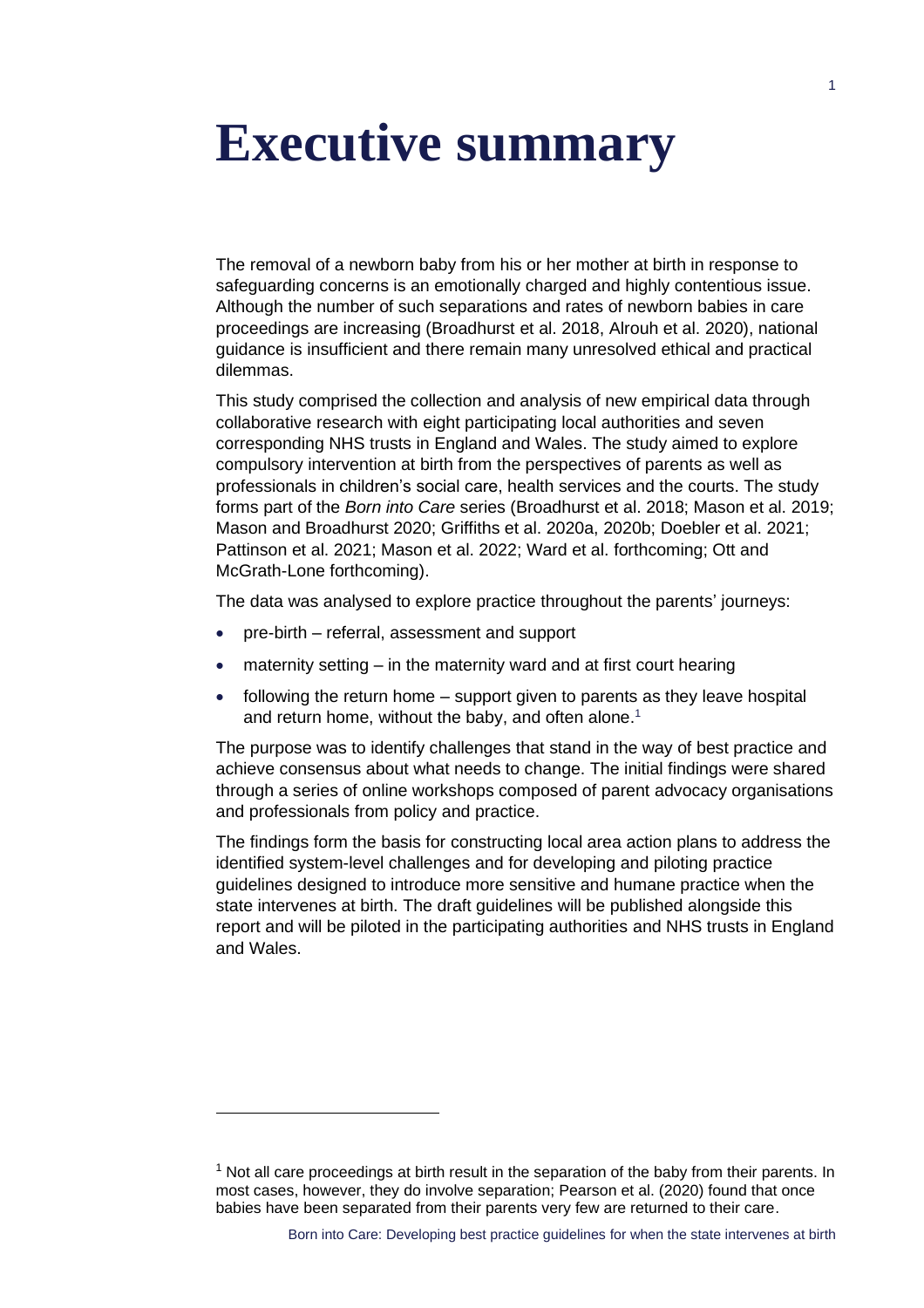## **Key findings**

There was considerable consensus across the range of professionals consulted, as well as from parents, as to what constitutes best practice when the state intervenes to safeguard a baby at birth. However, the study also identified numerous challenges in the way of best practice.

#### **Cross-cutting challenges**

- **Resource constraints** in terms of austerity measures and cuts to social care and health services have reduced preventative services and led to high thresholds for support and long waiting lists. In some authorities, services that were previously introduced to support parents to make positive changes during pregnancy, or to support them after their baby was removed, were no longer available. Resource constraints have also affected legal proceedings because the low fees attached to pre-proceedings work mean that parents receive a fragmented service, and frequently fail to access the skilled advocacy they need. Limited availability and high costs associated with alternatives to separation were also highlighted by professionals and parents as significant constraints.
- **Discontinuities and turnover of key professionals** that are partly attributable to resource constraints have made it harder to retain social work staff and increased the likelihood that agency workers will be employed. However, other discontinuities are built into children's social care and maternity services: parents and professionals described a system in which parents move from one practitioner to another as they pass through different parts of the systems. Discontinuities and staff turnover have made it harder to establish a trusting relationship with parents whose life experiences have been marked by transience. They also impede collaborative working between agencies, and partnership working under the Public Law Outline.
- **Delays and time constraints** were found to be a major challenge. Delays in identifying need, offering early help and referring pregnant women to children's social care meant that opportunities to support parents to make positive changes were lost. Some delays were incurred by a rigid adherence to inappropriate timeframes and a two-stage assessment process that left little time for accessing specialist services. Delayed referrals and social worker churn also meant there was little time to establish evidence of parents' capacity to change, and too much weight was given to their past histories. Delays in making decisions and sharing plans resulted in parents being illprepared for court. Such delays had implications for parents' ability to benefit from robust legal advice and participate fairly in a first court hearing. Some mothers (and some midwives) did not know that the plan was for removal at birth until after the baby was born. Delayed decisions could also have meant too little time to find a mother and baby placement or other provision, thereby increasing the likelihood of separation.
- **Resource constraints, discontinuities and delays** posed extensive challenges throughout all three stages of the process (pre-birth, in the maternity ward and following the return home). They had a knock-on effect on one another and tended to exacerbate the numerous other challenges to best practice.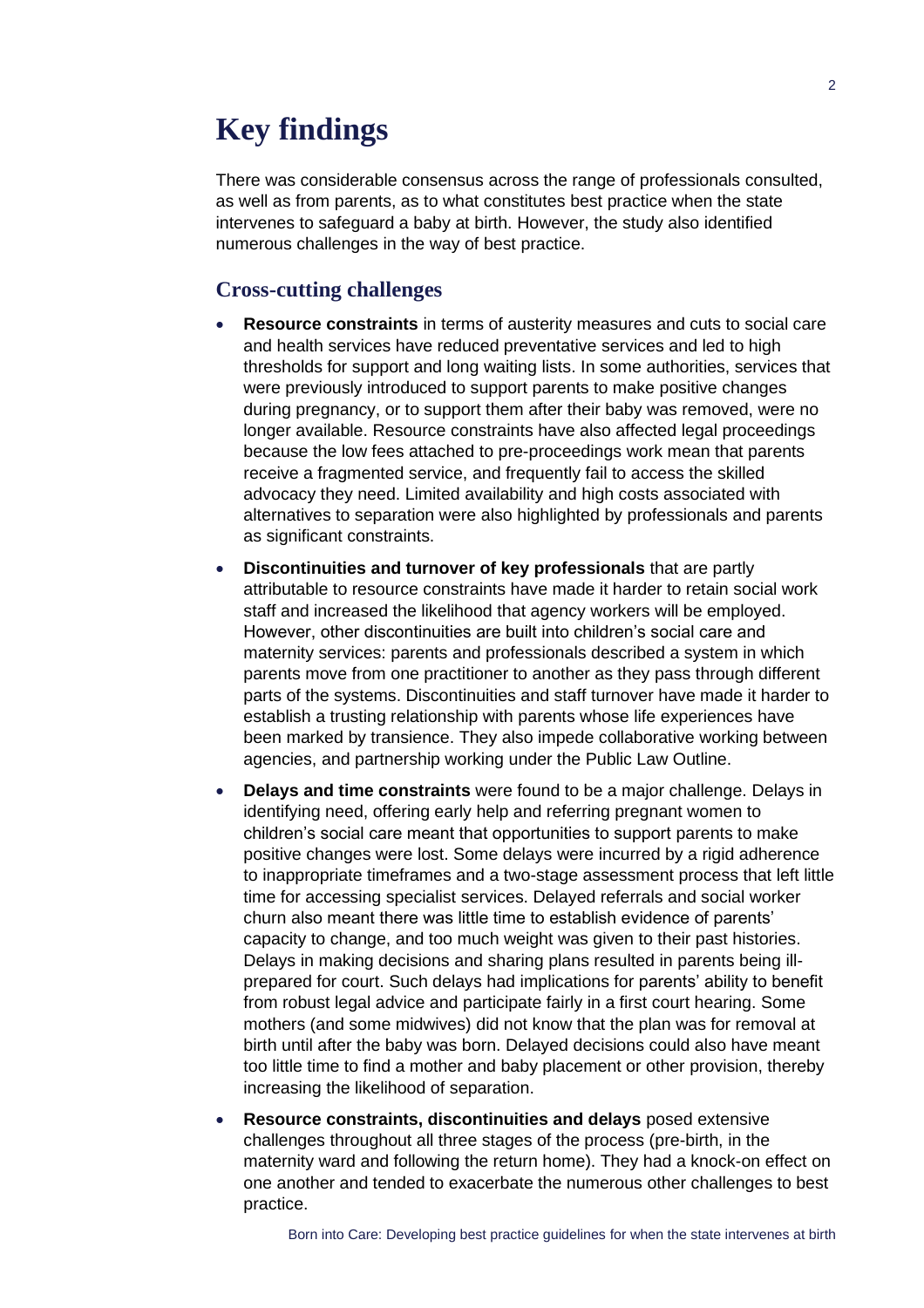• Professionals were aware of the importance of including mothers, fathers, grandparents and other family members in decision-making and planning, but there were **shortfalls in family-inclusive practice** throughout all three stages. Although some authorities had introduced family group conferences as an intrinsic element in their child protection pathways, others had not. The fathers who participated in interviews felt routinely marginalised, and in at least one authority they were not included in decision-making and planning until issues of paternity had been resolved. Little use was made of family networks to help mothers during the pregnancy, to support them or provide supervision on the ward if it was required, or to provide practical and emotional support when they returned home from hospital. Some parents had histories of violence, but there were concerns that in other cases, risk-averse attitudes had unnecessarily prevented fathers and other relatives from visiting mothers and babies on the ward or being present at the birth.

#### **Specific challenges at the pre-birth stage**

- Most parents had multiple experiences of trauma and loss, including the removal of previous children, prior to this pregnancy. However, while social workers recognised parents' difficult histories, **trauma and repeat child removal were insufficiently addressed as specialist issues**. Resource constraints have led to a lack of specialist expertise. Practitioners in nonspecialist teams were aware that they were unable to give sufficient attention to the needs of parents whose previous experiences had often led them to mistrust professionals, but they were constrained by service structures and heavy caseloads. In busy generic social work teams, it was not always possible to prioritise the unborn child.
- **Unresolved legal dilemmas** included the use of voluntary agreements under the Children Act 1989, Section 20 (Social Services and Well-being (Wales) Act 2014, Section 76). On the one hand, these potentially offer an opportunity to safeguard the baby while social workers work proactively with parents to improve their parenting capacity. Voluntary agreements also avoid the need for court hearings at a time when mothers may not be physically or psychologically able to participate meaningfully. On the other hand, some parents considered that they had been coerced into signing them. When there was no plan for reunification it was considered unethical by parents and indeed some professionals to use this provision to gain time to prepare papers for a court hearing.
- There were also **dilemmas concerning the ethics** of encouraging parents to invest financially and emotionally in equipment for a baby from whom they were likely to be separated. Social work assessments require evidence that parents are preparing for their baby, and this includes practical preparation. However, the emotional impact on parents of returning alone to a home full of baby items was insufficiently acknowledged.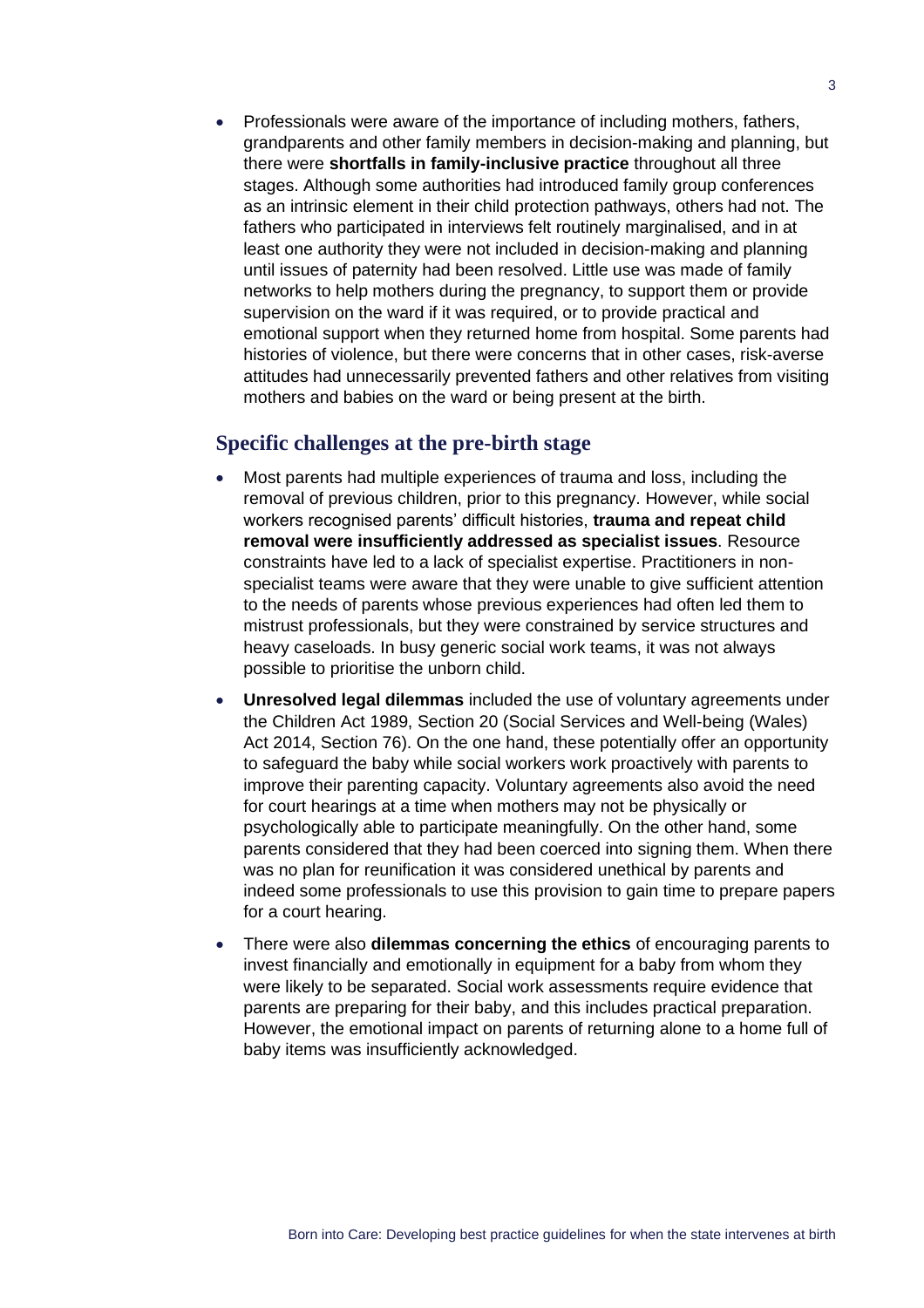#### **Specific challenges within the maternity setting and at the first court hearing**

- Time and resource constraints and lack of specialist care led many mothers on the postnatal maternity ward to experience acute feelings of **shame and stigma**. While some mothers were offered a side room, others remained in a communal bay while social workers, solicitors and midwives sometimes discussed highly sensitive legal and medical issues with little regard for their privacy.
- The practice of instigating **court proceedings immediately after the birth** meant that parents had few opportunities to focus on bonding with their babies when their energies were taken up with navigating safeguarding and legal processes. The requirement for mothers to attend court within hours or days of giving birth posed considerable practical and emotional difficulties, and also meant that they had little capacity to take in vital information or to adequately instruct a solicitor. Mothers also faced the impossible choice of either attending the hearing (and missing out on precious time with the baby) or staying with the baby and risking giving the court the impression that they were not taking the proceedings sufficiently seriously.
- Shortfalls in practice also included **inadequate planning, time, choice and support at the point of separation**. It was helpful for parents to meet foster carers before the birth or at the very least in advance of the separation, but this was often not possible. Choices over details such as who they would hand the baby to, and what the baby would wear, were of great significance to parents who had so little power over life-changing decisions. However, in a system focused on the legal process, professionals had little time for these sensitive discussions.

#### **Specific challenges on leaving hospital and returning home**

- Following discharge from hospital, many mothers fell into a support vacuum with **no professionals having responsibility for their care**. Some had to face leaving hospital alone and returning to an empty home with no one to comfort them.
- In areas without specialist teams there might be no continuity of midwifery care. Many mothers who returned home without their babies found it difficult to accept routine postnatal care; some also missed out on later post-natal services offered by primary care, with adverse consequences for their longterm physical and mental well-being.
- **Contact arrangements** were often made without consulting parents or considering their circumstances, and without taking into account the possibility of reunification.
- Parents were more positive about **mother and baby foster placements** than residential assessment centres. However, budgetary or recruitment constraints meant that these were in short supply and not always of sufficient quality to provide parents with adequate support.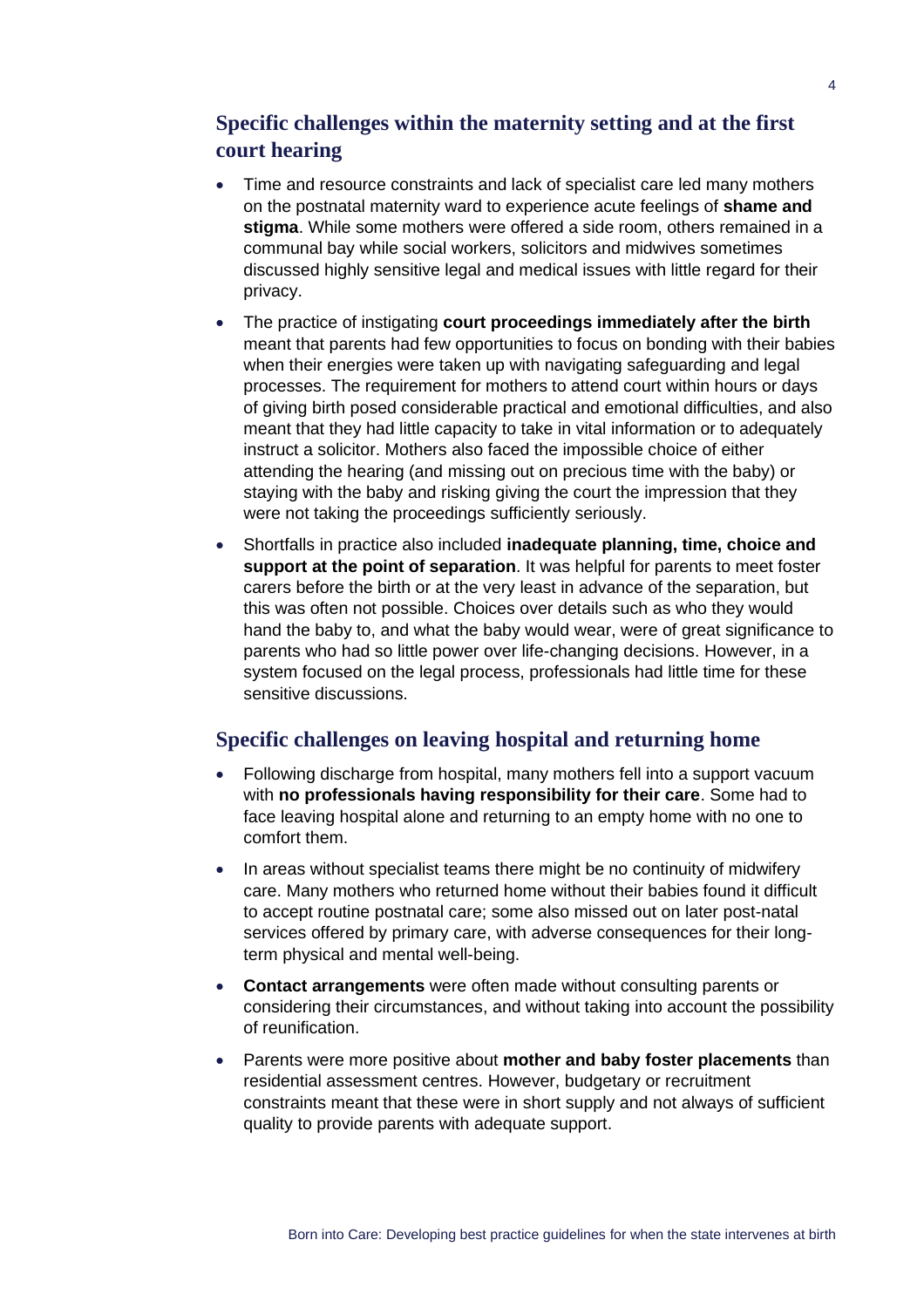#### **Examples of good practice**

Despite the numerous obstacles there were nevertheless several examples of good practice, and in some cases, considerable evidence of progress in addressing some of the system-level challenges. These included:

- the provision of specialist multidisciplinary teams to support parents throughout the pregnancy and sometimes beyond
- dedicated pre-birth social work teams to ensure timely specialist assessments and coordinated intervention plans
- pre-birth pathways in early help to try to address concerns regarding late intervention
- amended protocols designed to better align service responses with parents' needs
- bespoke recurrent care services for parents who had previously experienced the removal of a child
- imaginative use of foster carers to plug the gaps in family support services.

There were also numerous instances of individual practitioners and foster carers who went out of their way to provide sensitive support to parents facing the removal of a baby.

### **Information sources**

This report draws on data collected through in-depth interviews held with 44 parents (38 mothers and 6 fathers) who had experienced (or come close to experiencing) the removal of a baby at birth. Data from parents were complemented and illuminated by findings from focus groups and interviews conducted with 263 midwives, social workers, social work managers, Cafcass workers, local authority lawyers and foster carers in six local authorities and NHS trusts in England and two local authorities and one NHS trust in Wales.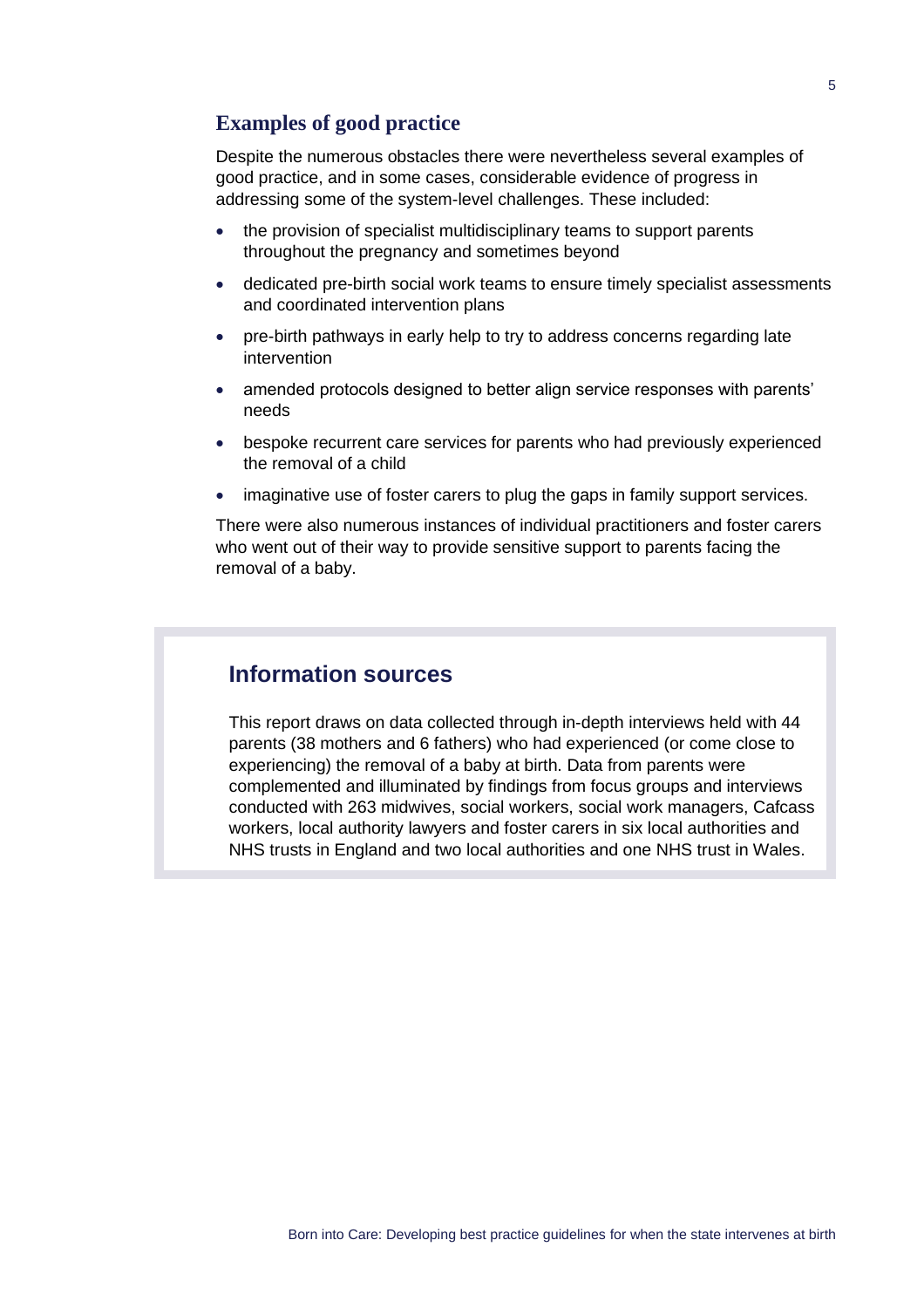## <span id="page-9-0"></span>**Introduction**

## **Overview**

The findings shared in this report have resulted from in-depth qualitative engagement with eight local authority areas and the corresponding seven health trusts in England and Wales (June 2019 to June 2021) to understand current challenges when safeguarding action is taken at birth. The research has uncovered challenges shared by professionals and family members during pregnancy and at birth – including the experience of urgent care proceedings. In addition, the research draws attention to the hidden experience of parents who return home without their babies. The overarching aim of this qualitative study has been to generate new knowledge to shape a set of draft best practice guidelines, which are to be published alongside this report and tested and refined in partner research sites in 2022 (Mason et al. 2022).

The project forms part of the *Born into Care* series – a programme of work designed and delivered for the Nuffield Family Justice Observatory (Broadhurst et al. 2018; Broadhurst et al. 2021; Mason et al. 2019; Mason and Broadhurst 2020; Griffiths et al. 2020a, 2020b; Doebler et al. 2021; Pattinson et al. 2021; Ward et al. forthcoming; Ott and McGrath-Lone forthcoming).

Extensive background research has informed this study, including the production of successive statistical releases by the Family Justice Data Partnership – a team of researchers located at Lancaster University and Swansea University.<sup>2</sup> Statistical releases have focused on rates of newborn babies in care proceedings in England and Wales (Broadhurst et al. 2018; Broadhurst et al. 2021), maternal mental health, well-being and engagement with antenatal services (Griffiths et al. 2020a;2020b), local area deprivation (Doebler et al. 2021) and urgent care proceedings (Pattinson et al. 2021). The study also builds on a review of published literature on birth parents' and professionals' experiences of removal of babies at birth (Mason et al. 2019), a case law review (Ryan and Cook 2019), a review of the perinatal loss literature (Ott and McGrath-Lone forthcoming) and a review of national and local area protocols (Ward et al. forthcoming).

This is the first qualitative study to examine compulsory intervention at birth from the perspective of a range of health, welfare and legal practitioners, as well as from parents. Although the perspectives of both parents are included where possible, far more mothers participated in the research than fathers. In addition, given the focus on removal of babies at birth in maternity settings, issues

<sup>&</sup>lt;sup>2</sup> See:<https://popdatasci.swan.ac.uk/centres-of-excellence/family-justice-data-partnership/>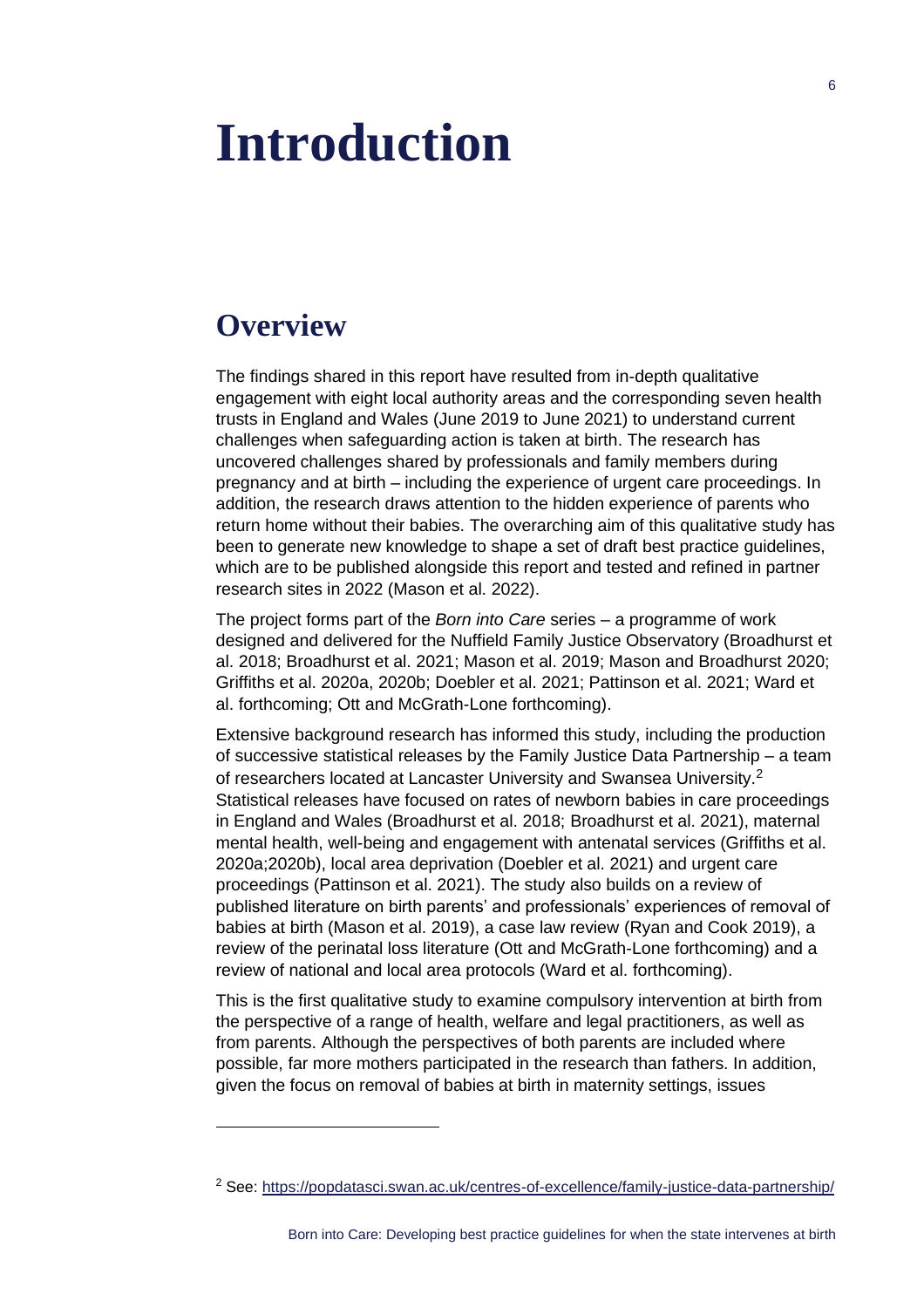pertaining to the maternal experience in the immediate postnatal period are central to this study.

From this in-depth engagement work and integration of findings, the team has been able to identify the main shortfalls in current practice, but also real-time examples of good practice. The study provides vital insights into the impact of removals at birth for all adults involved, as well as the practice and impact of urgent hearings. It also provides some possible reasons behind the rising number of newborn babies in care proceedings in England and Wales, corroborating findings from other studies (see Mason and Broadhurst 2020; Doebler et al. 2021). The qualitative findings help to address questions raised by statistical releases produced as part of the *Born into Care* series, as well as adding completely new insights. Together, the reports in the series provide a firm foundation for reforming legislation, policy and practice concerning compulsory intervention at birth, including care proceedings.

Consensus across different professional groups and between family members can be difficult to achieve. Nevertheless, we found strong agreement around a set of 10 core best practice principles, which we have used to shape draft guidelines that are designed to inform effective and humane practice. The overarching aim of the proposed guidelines is to ensure timely and family-inclusive intervention in pregnancy that seeks to avert the need for care proceedings at birth where this is safe and in the interests of the baby. At the same time, guidelines aim to ensure that when care proceedings are needed to protect a baby at birth, parents are fully prepared and unplanned urgent hearings in the immediate postpartum period are avoided. The guidelines also seek to raise the profile of parents' needs beyond the removal of a new baby. At present, beyond routine postnatal midwifery checks, support for mothers who leave maternity settings without their babies is not strictly the business of any particular professional group – hence these women can find themselves alone and in acute distress.

Following the collection of primary empirical data and analysis, a series of online workshops was completed to test consensus about the 10 best practice principles arising from the study with key stakeholders, and to ensure that the new guidelines are aligned closely with the values and experience of professionals and family members. Throughout this work, we have been inspired by the pioneering efforts of frontline practitioners, as well as the expertise shared by parents. It is clear that professionals and parents alike bear the brunt of deficits in resources in regions characterised by high rates of deprivation (see Mason and Broadhurst 2020; Doebler et al. 2021).

We have benefited enormously throughout the project from the support and expertise of two advisory groups: the first, a group of mothers with lived experience of being separated from their babies at birth; and the second, a group of professionals from policy and practice. To bring an international lens to this work, parallel qualitative research has also been taking place in Australia (Victoria and Western Australia). This is led by colleagues at the University of South Australia and the University of Melbourne and funded separately. Looking ahead, we will seek to work with our international colleagues to learn from parallel research efforts, as questions of humane and effective practice at birth are not particular to the UK.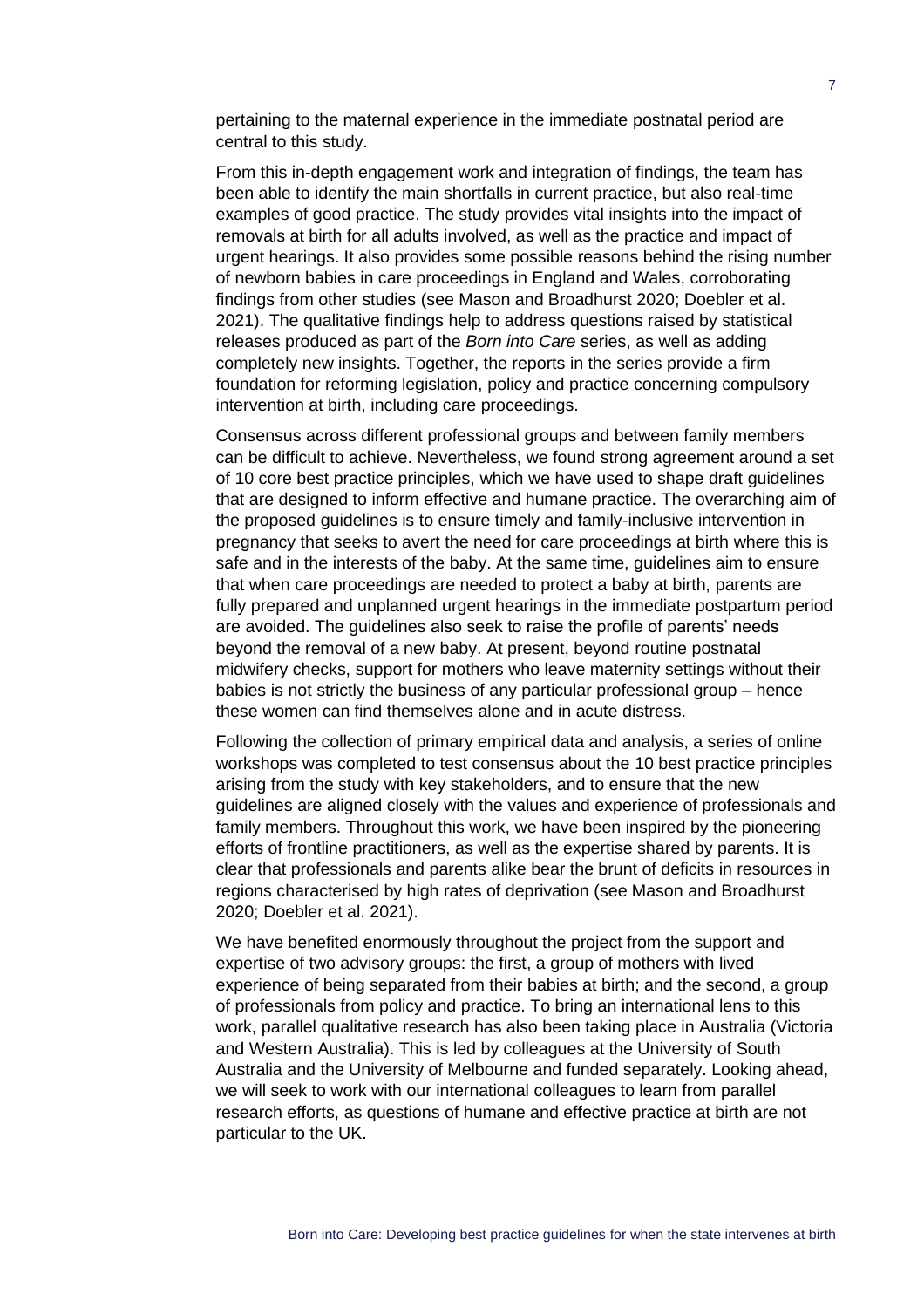### **Background**

In England and Wales state intervention to protect infants at birth has been described as 'draconian' by leading judges with successive published family court judgments highlighting shortfalls in frontline practice (Masson and Dickens 2015; Broadhurst et al. 2018; Ryan and Cook 2019; Ward et al. 2012). Evidence produced as part of the *Born into Care* series has documented rising rates of newborn babies subject to care proceedings (Broadhurst et al. 2018; Alrouh et al. 2020) in England and Wales, with considerable regional variability. The broader literature on infants in care also documents rising rates of infants entering care in a number of high-income countries (Marsh et al. 2017; O'Donnell et al. 2019; Cusworth et al. 2019; Woods and Henderson 2018; Bilson and Bywaters 2020; Pearson et al. 2020). Yet before this research, there had been no focused review of how local authorities and partner agencies use statutory powers at birth, including the actual practices of infant removal.

At present there is no *national* authorised guidance that sets out expectations of the range of health and social work professionals who are involved in the very difficult task of assessing the risk of significant harm and, where necessary, removing a baby from his or her mother's care within hours or days of birth. Working Together to Safeguard Children (Department for Education 2018) contains scant reference to the unborn child, falling short of giving details of the particular challenges of providing and receiving effective support in the pre-birth period. Moreover, the team's recent analysis of local area protocols has uncovered very different timescales for assessment and intervention (see Ward et al. forthcoming for a fuller account). Recognition of considerable variation between local authorities in terms of timeframes for pre-birth assessment and sharing plans is not new; in 2018 Lushey et al. drew similar conclusions.

Removing a baby from his or her mother's care close to birth is distinctly different from removing older babies or children. A whole host of specific questions arise because removal usually takes place in maternity settings. From our review of the literature, there are multiple, specific questions that pertain to the removal of a baby at birth, concerning breastfeeding, privacy needs, timing of removal, processes of serving notice, involvement of the police, involvement of wider family, actions to address immediate distress and appropriate aftercare for mothers, and infant placement (Mason et. al. 2019). To date, studies that provide insights into these particular challenges are few in number (Poinso et. al. 2002; Wood 2008; Radcliffe 2011; Everitt et al. 2015, 2017; Marsh 2016; Bicknell-Morel 2021) and this has left practitioners with limited opportunities to compare their own practices or learn from best practice in other areas.

During this study, frontline practitioners shared multiple concerns with the research team, including a lack of resources and the withdrawal of preventative services, making separation more likely; pressures over hospital beds in postnatal wards, which impact the timing of separation; vulnerable women returning from hospital to empty homes, alone and unsupported just after having given birth and having been separated from their babies; and placement of babies in temporary foster care due to lack of planning. In the following chapters we provide in-depth reports of these challenges, drawing on verbatim extracts of focus group and interview data.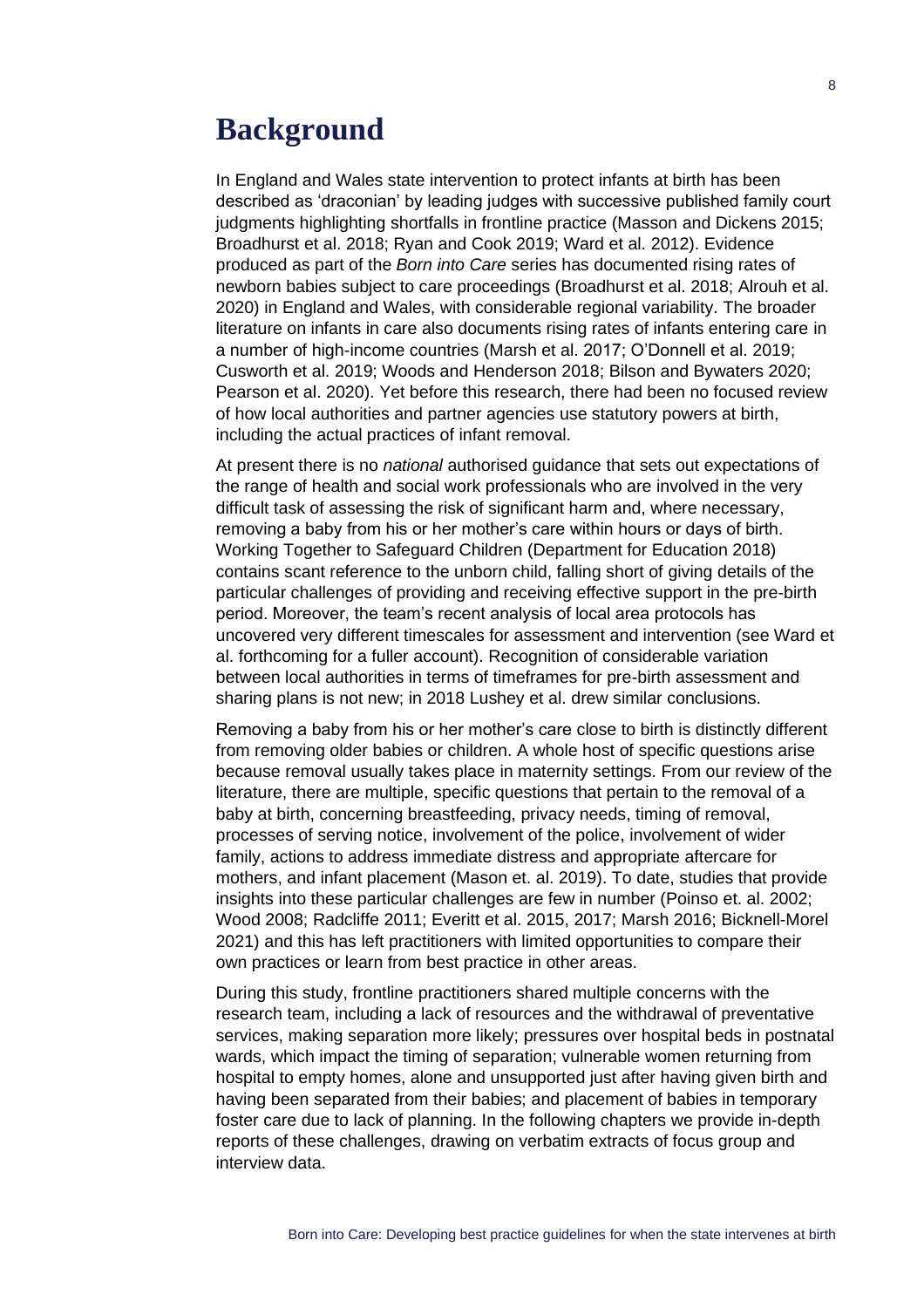We have also seen examples in some areas of considerable work undertaken by professionals across the groupings who have gone above and beyond to try to support parents despite system-level obstacles. Furthermore, findings provide evidence in some sites of practice innovation that addresses these barriers.

Questions about effective pre-proceedings practice have been central to the work of the President's Public Law Working Group (PLWG) led by Mr Justice Keehan, which included questions about practice in pregnancy and at birth.<sup>3</sup> The final report of the PLWG (2021) also called for further data on, and analysis of, the scale of urgent hearings, making very clear widespread concerns from practitioners about proceedings that are issued in an unplanned or hasty manner. The findings from this study substantiate our earlier statistical release on urgent care proceedings (Pattinson et al. 2021; Broadhurst et al. 2021) because many parents described having to attend a first hearing after birth, at very short notice, and with limited support to engage meaningfully in the proceedings.

It is surprising that to date, there has been limited policy activity regarding unborn babies, or the removal of infants at birth. The NSPCC invested considerable resources in developing a framework for effective social work pre-birth. Although for various reasons the full potential of this initiative was not realised, it nevertheless resulted in a number of preliminary evaluations and impacted new models of working in some parts of the country, none of which were part of the current evaluation (Barlow et al. 2016).

### **The broader landscape of policy and practice**

It is important to locate this study in the broader political and economic context of service delivery. The UK has experienced a period of harsh cuts to services under the former government's austerity measures, which have had a lasting effect and are now compounded by COVID-19. There have been increases in adverse indicators and the wider determinants of health, such as poverty and insecure housing, widening health inequalities and diminished life expectancy (Marmot et al. 2021; Watkins et al. 2017). The poorest local authorities have been hit the hardest, with a growing divide between the north and south in terms of family adversity and child welfare inequalities (Bywaters et al. 2018; Pickett et al. 2021; Broadhurst et al. 2021). Although it is possible to redeploy resources creatively as we have seen, local authorities that already have high numbers of children in care face considerable challenges in respect of redirecting investment towards prevention (Broadhurst et al. 2021). Long waiting lists for drug and alcohol services, high thresholds for mental health services and severe cutbacks to domestic violence services mean that parents have little specialist support to help them overcome the difficulties that place their babies at risk of significant harm; a lack of mother and baby placements mean that more babies are separated at birth. Inevitably – and in light of the findings we present in this report – this

<sup>&</sup>lt;sup>3</sup> The PLWG was set up by the President of the Family Division to investigate the steep rise in public law children's cases coming before the court and to offer recommendations for improving the ability of the child protection and family justice systems to address the needs of the children and families involved.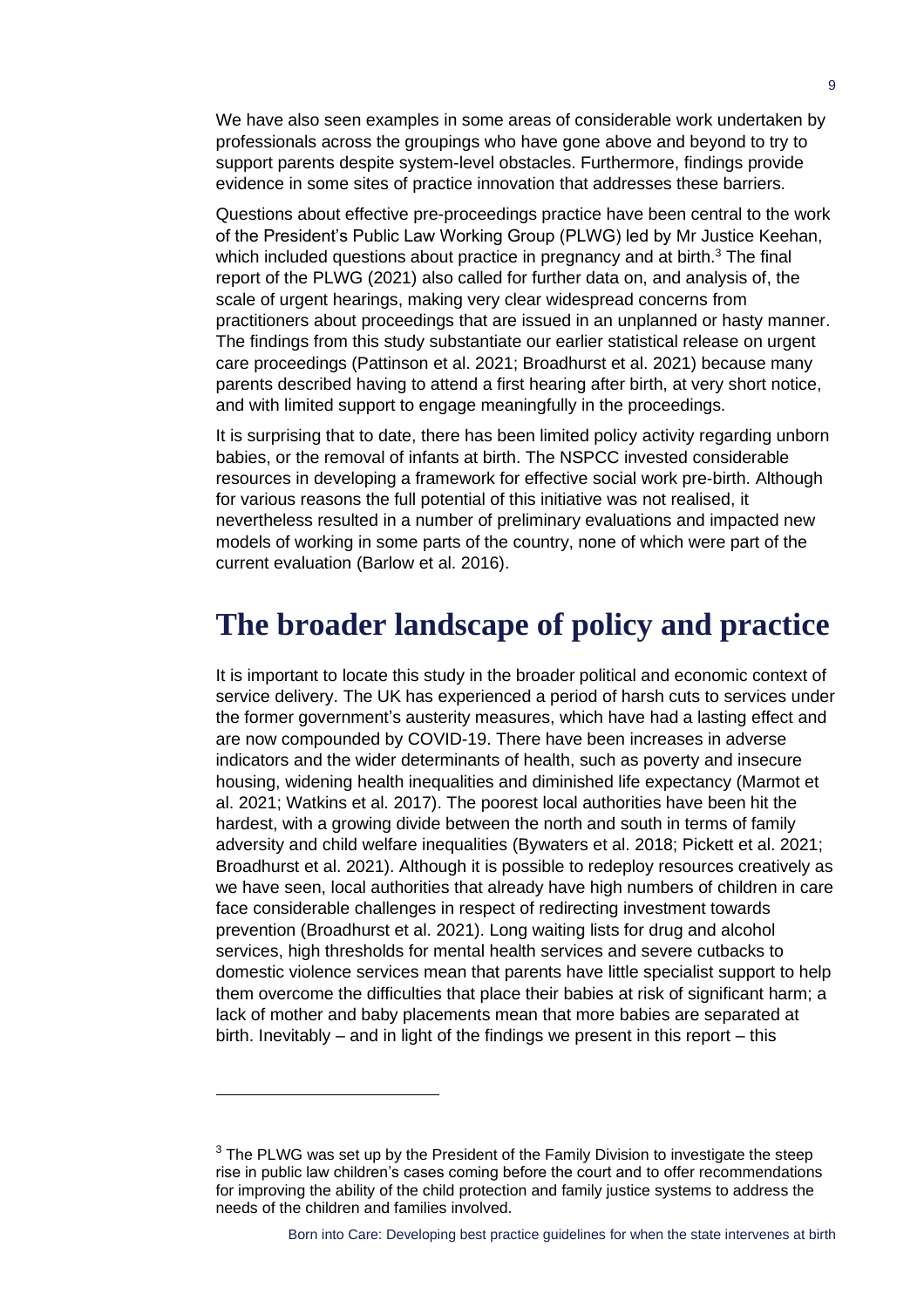practice context will impact on the capacity of local authorities to transform services for the very youngest children in the family justice system.

## **Methodology**

#### **Participating authorities and the sample**

Eight local authority areas and their seven corresponding health trusts in England and Wales were selected for participation in the study. Local authorities were selected on the basis of high rates of infants in care proceedings to ensure that we would have sufficient data collection opportunities during the timeframe for the study. The challenges that our sites report may therefore be more acute than in other areas, such as London, where rates of infants in care proceedings are much lower (see Broadhurst et al. 2018; Alrouh et al. 2019; Pattinson et al. 2021 for regional statistics). This also means that findings from this report may not be strictly generalisable across England and Wales.

A multi-agency steering group was developed within each of the participating sites, and relevant professionals were briefed about the study, its purpose and the inclusion criteria. Midwives, social workers, Cafcass workers, foster carers and heads of local authority legal services who had relevant experience in each of the participating authorities were invited to participate in focus groups or interviews. Parents were also interviewed in each of the eight local authority areas.

Most focus groups were conducted online because of the COVID-19 pandemic but, because of the sensitivity of the material, efforts were made to interview parents face to face, adhering to social distancing rules and with personal protective equipment.

The final sample is set out in Table 1. The final sample size (n= 307) indicates the scale of the qualitative research, and the systematic collection of data across each site and each professional grouping.

|                              | <b>Stakeholder</b><br>groups                  | No. focus<br>groups/<br><b>interviews</b> | Total no.<br>participants across<br><b>sites</b> |
|------------------------------|-----------------------------------------------|-------------------------------------------|--------------------------------------------------|
| Focus groups                 | Social workers                                | 16                                        | 105                                              |
|                              | <b>Foster carers</b>                          | 9                                         | 46                                               |
|                              | <b>Midwives</b>                               | 19                                        | 81                                               |
|                              | Cafcass                                       | 4                                         | 22                                               |
| Individual<br>interviews     | <b>Principal lawyers</b><br>(local authority) | 8                                         | 9                                                |
|                              | Parents                                       | 44                                        | 44                                               |
| <b>Total</b><br>participants |                                               |                                           | 307                                              |

#### **Table 1: Study sample**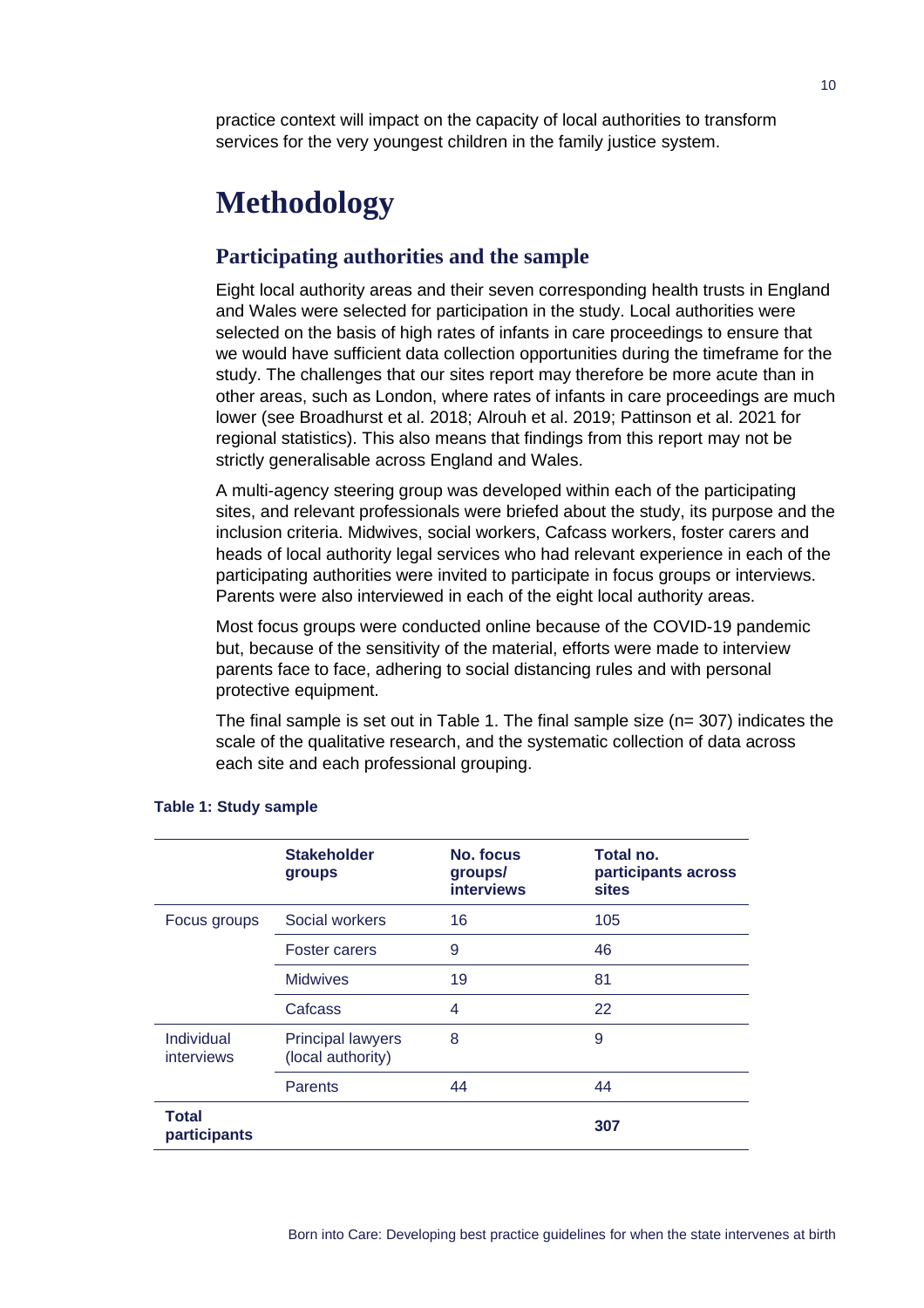#### **Approach to focus groups and interviewing**

Focus groups and interviews were conducted by two members of the research team (CM and KB) either face to face or online. Participants were invited to reflect on and discuss their experiences of the key stages of the parent journey:

- pre-birth
- in the maternity ward
- leaving hospital and returning home.

The groups were semi-structured, with the researcher initiating the discussion and guiding it to ensure that specific themes were covered, but at the same time encouraging participants to converse freely. Where focus groups took place online, these were recorded in MS Teams.

The focus groups were typically 90 minutes in length. The interviews varied in length (between 45 minutes and 1 hour 40 minutes). All were video recorded with the consent of participants and securely stored.

#### **Data analysis**

The interviews and focus groups were initially coded and compared for consistency between three of the authors (CM, KB and HW), using a structured data capture tool and dividing findings into the three categories identified above. The team also captured examples of good practice or local area innovation.

The researchers then analysed the data independently and were assigned to a particular stakeholder group. Regular data analysis workshops were held to compare findings.

Initial coding was informed by detailed background reading of the literature and engagement with the focus group and interview material. First stage coding resulted in a large number of open codes and early comparisons between these codes enabled commonalities between interviews to emerge and provisional themes to be developed.

The research team also paid attention to conditions of practice that were particular to the pandemic and reference is made to these, where relevant, in the body of this report. The most consistent issue raised by professionals concerned reductions in face-to-face visits – although professionals were already using online forms of engagement and telephone contacts, due to pressures on caseloads before the pandemic.

Moreover, most parents participating in the study were not in care proceedings at the time of the interview. Rather they were looking back at their experience of intervention at birth, before the pandemic. Most parents had experienced care proceedings, concerning a number of children, sequentially.

Regarding professionals, the research interviewers (CM and KB) encouraged participants to consider the issue of state intervention at birth more broadly, rather than specific to any period of lockdown or geographically specific social distancing rules. Professionals also drew on multiple examples of cases, tending to span a number of years. The findings were shared through a series of online workshops, to test the consensus about best practice and the barriers that prevented this happening. The workshops identified many commonalities and few areas of significant disagreement. They did, however, identify different priorities for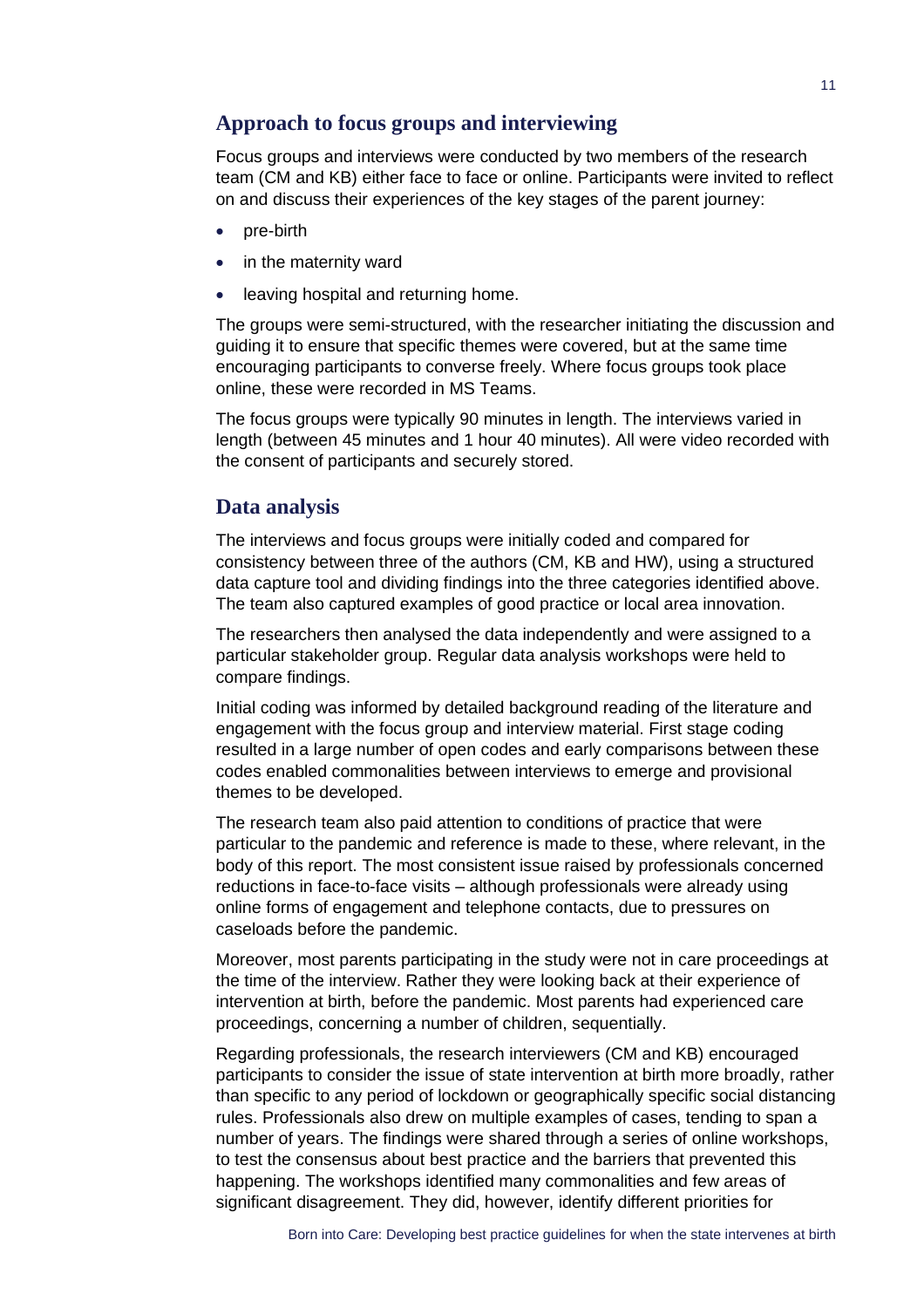different stakeholder groups, which was to be expected. The workshops also provided a forum for identifying further examples of good practice.

#### **Rigour and quality standards**

The process of data collection and analysis adhered to recognised standards for robust qualitative research [\(Daly et al.](https://journals.sagepub.com/doi/full/10.1177/1473325019893412) 2007; [Davies and Dodd 2002;](https://journals.sagepub.com/doi/full/10.1177/1473325019893412) [Hannes](https://journals.sagepub.com/doi/full/10.1177/1473325019893412)  [2011\)](https://journals.sagepub.com/doi/full/10.1177/1473325019893412). Key considerations included ethics, transparency in methods of recruitment and description of participants, the use of appropriate and rigorous methods of collecting interview and focus group data, as well as transparency in all elements of study reporting [\(Cohen and Crabtree 2008\)](https://journals.sagepub.com/doi/full/10.1177/1473325019893412). Standards for online interviewing and focus groups were also important, given that much of the data collection took place during the COVID-19 pandemic. Here, we were guided by emerging new standards and principles that have provided guidance to researchers during the pandemic (Calia et al. 2021).

Two advisory groups provided advice to the team, one group comprising mothers with lived experience of being separated from their babies at birth and the second comprising policy, practice and academic experts.

#### **Research approval and ethical considerations**

The project was subject to ethical scrutiny and approval by the respective ethics committees at Lancaster University and University of Oxford. In addition, the project was subject to full scrutiny by any relevant governance groups within the participating local authorities and the Health Research Authority. A steering group was established in each participating site and a protocol was developed with each participating health trust, structured by Health Research Authority's Information Organisation Document. Appropriate amendments were placed before all ethics committees when data collection moved online, and revised data collection plans were subject to further approval.

Recruitment to the study was informed by principles of voluntarism as outlined by the British Sociological Association [\(2017\)](https://journals.sagepub.com/doi/full/10.1177/1473325019893412). Regarding parents, capacity to consent to interview was critical, and hence we did not include parents in this study who had previously required the services of the Official Solicitor within care proceedings or who the local authority felt were not able at this point to participate in interviews without harm. Regarding all participants, we paid careful attention to our explanation of interview/focus group protocols as well as how we would preserve anonymity and publications plans. Careful attention was paid to ensuring that birth parents understood the nature of their participation and the consent process, through a one-to-one conversation before the interview. Written consent was obtained following the sharing of a participant information document, before any data collection.

Procedures were in place to enable an effective response to parental distress/disclosure, given the sensitive nature of the project. These included the identification of a named professional within each local authority who supported recruitment and would respond to either a request for help from parents themselves or serious concerns about parents' well-being on the part of the researchers.

A similar approach was adopted for the lived experience advisory group. Additional support for the group was provided by a specialist lived experience engagement lead from the charity Birth Companions.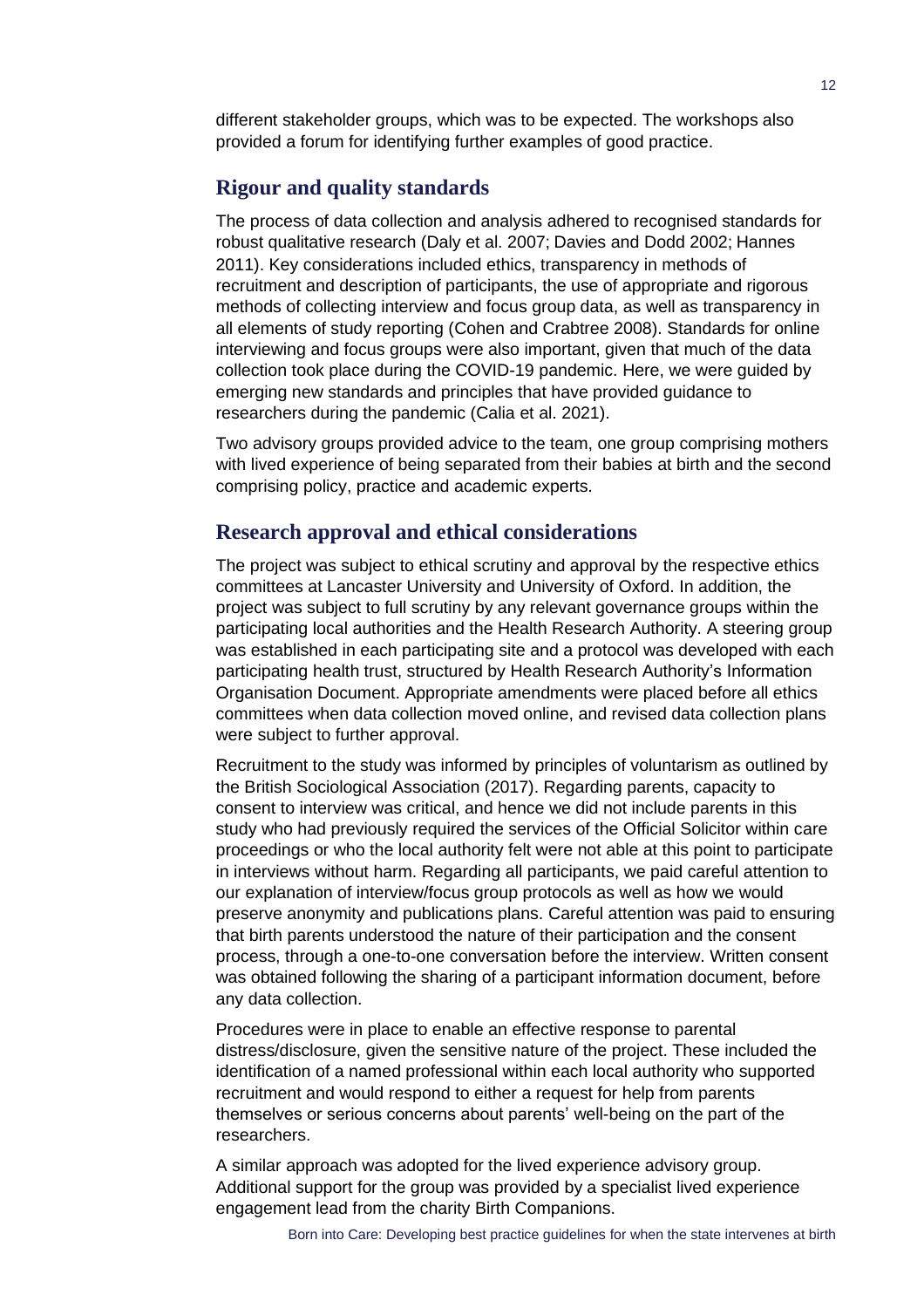Upon completion of the focus groups and interviews, all audio and MS Teams video recordings were stored securely within MS Teams for analysis, protected by 365 authentication and encryption. Following completion of the study the data will be moved to Lancaster University's Secure Data Hub, pending deletion within 10 years. The project budget did not allow full transcription of all interviews and focus group recordings, hence permissions were sought to retain the original audios and videos.

#### **Diversity and inclusion**

This study adhered to high standards in respect of participatory research and was steered throughout by a wide range of representative organisations and the dedicated mother advisory group. Women with lived experience of being separated from one or more of their children at birth were recruited via a range of relevant organisations. In the first instance, two groups were established, one in the north of England and one in the south. Following the pandemic and restrictions to face-to-face meetings, the groups merged and met online.

Regarding interviews, plans to recruit parents from a broad range of organisations could not be taken forward because of the constraints felt during the pandemic. All parents were therefore recruited via the local authority. Parents from Black, Asian and other minority ethnic communities were underrepresented, which is a limitation of this study. The disproportionate way in which infant removal affects some communities has been highlighted in the international literature and points to the importance of issues of racial disproportionality (Marsh et al. 2017; O'Donnell et al. 2019; Keddell et al. 2021a, 2021b). Disparities in outcomes for women from different ethnic minority groups in the UK have also been highlighted in Saving Lives, Improving Mothers' Care – Lessons Learned to Inform Maternity Care from the UK and Ireland Confidential Enquiries into Maternal Deaths and Morbidity 2016–18 (Knight et al. 2020). While the *Born into Care* research has demonstrated wide regional variation, further research is needed to interrogate the extent to which ethnicity is an important factor in this variation. Further work is planned to consult families from a more diverse range of communities and relevant advocacy organisations to adapt the draft best practice guidelines. The same also applies to parents with learning difficulties, who are overrepresented in this cohort but underrepresented within this particular study sample, reflecting the constraints on recruitment and online participation during the pandemic. In the final chapter of this report ('Conclusion and next steps'), we outline how we plan to ensure the draft guidelines that accompany this report are further developed and adapted to take account of these additional consultations.

Efforts were made to include both mothers and fathers in this study, however local authorities reported that considerable difficulties were met when attempting to recruit fathers. In total, 49 parents were interviewed – 6 fathers and 43 mothers. While this report includes references to fathers' issues, much of the evidence concerning parents' experiences comes from mothers. Again, further work with fathers' organisations will be important as part of a programme of work aiming to transform services for families subject to state intervention at birth.

Notwithstanding the importance of including fathers, many of the issues specifically addressed in this report cover experiences that are exclusive to women. Giving birth, appearing in court a few hours after delivery, spending time as an inpatient on a maternity ward and breastfeeding a baby who is about to be removed are all essentially mothers' experiences. While we have included both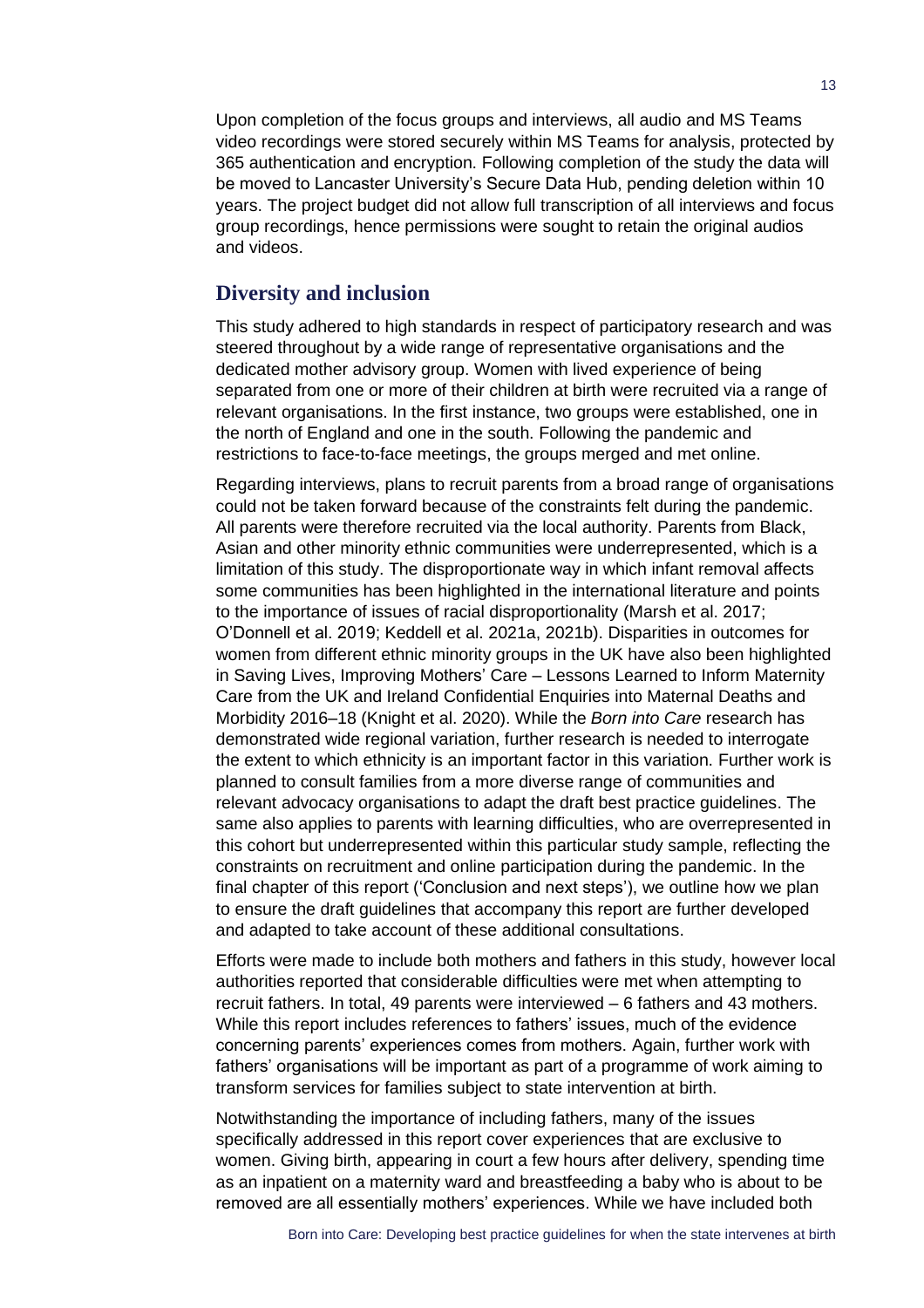parents' perspectives wherever relevant, much of this report unavoidably focuses on the perspective of mothers.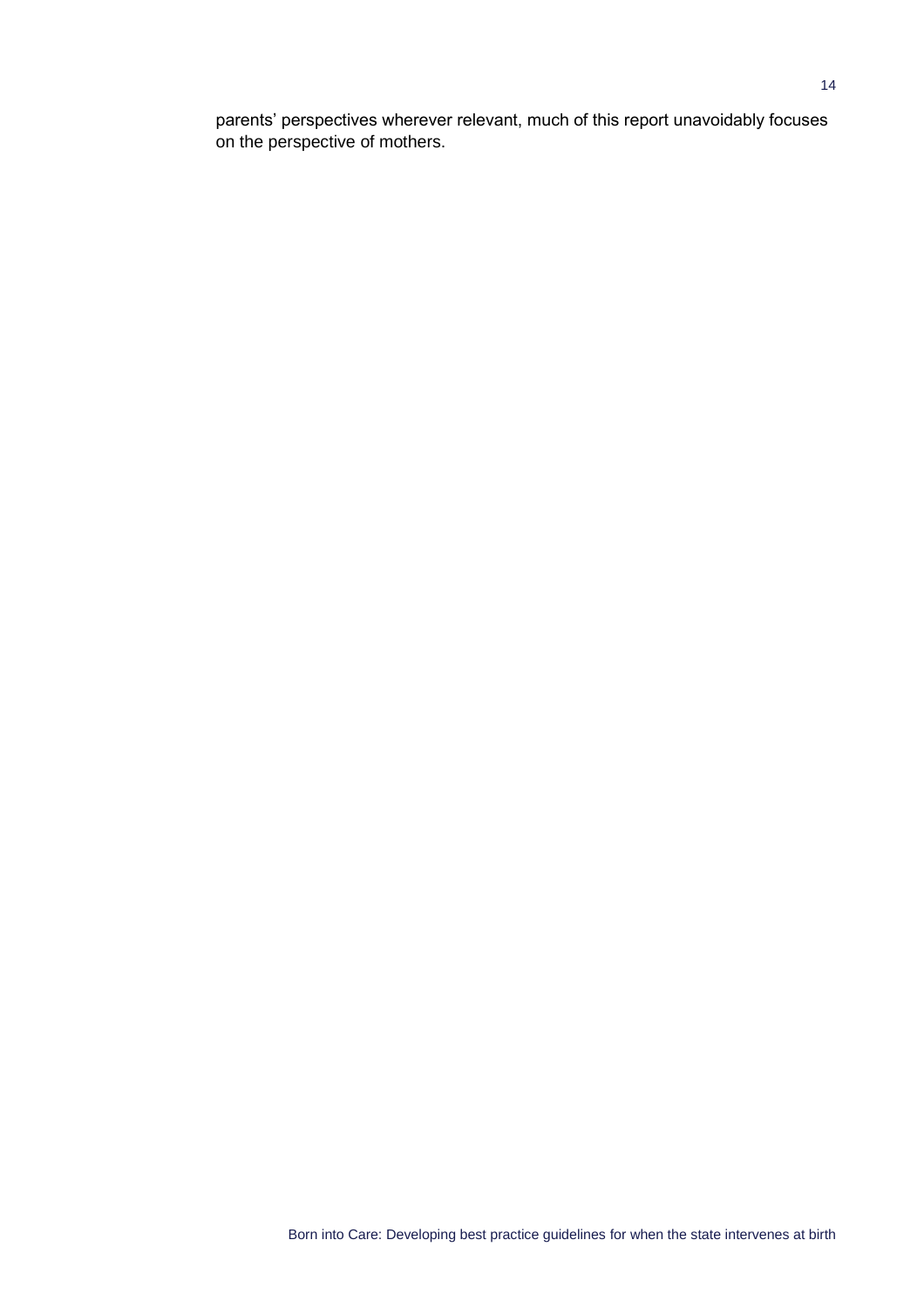## <span id="page-18-0"></span>**Pre-birth practice (conception to labour)**

In previous publications that form part of the *Born into Care* series, we described shortfalls in national guidance regarding pre-birth assessment and wide variation in local area guidance (Broadhurst et al. 2018; Ward et al. forthcoming). Given this context, it is not surprising that we found considerable variation in practice across the eight participating local authority sites. During the period of data collection (2019–2021) some sites had also taken steps to make major changes to pre-birth practice to ensure a far earlier, multi-agency response to mothers, fathers and extended family networks during pregnancy when there was a risk of significant harm. However, although the focus groups and interviews revealed considerable consensus between parents as well as professionals as to what might constitute good practice, numerous shared challenges were reported. In this chapter, we first report the common challenges highlighted across the participating sites by parents and professionals alike, together with their implications, before moving on to describe stakeholders' views of best practice. Points of divergence in perspectives are also noted.

## **Common challenges and their implications**

Professionals and parents shared some clear and consistent messages about shortfalls in current practice that they wanted to see changed or that were in the process of changing. Shortfalls in practice in the pre-birth period were described as leading to missed opportunities to help parents overcome the problems that placed their babies at risk of significant harm and prevent care proceedings. They also had a knock-on effect in terms of family experience following the baby's birth.

We have grouped the key challenges to effective pre-birth practice into the following six core themes:

- insufficient focus on the impact of parents' experiences of trauma and history of involvement with children's services as specialist issues
- the uncertain status of the vulnerable unborn child in social work and midwifery practice, and the short pre-birth window of opportunity
- resource constraints and the loss of preventative services
- discontinuities and insufficient alignment between different professional services involved with families
- risk aversity and shortfalls in family-inclusive practice
- challenges to effective practice under the Public Law Outline (PLO) and unresolved legal dilemmas.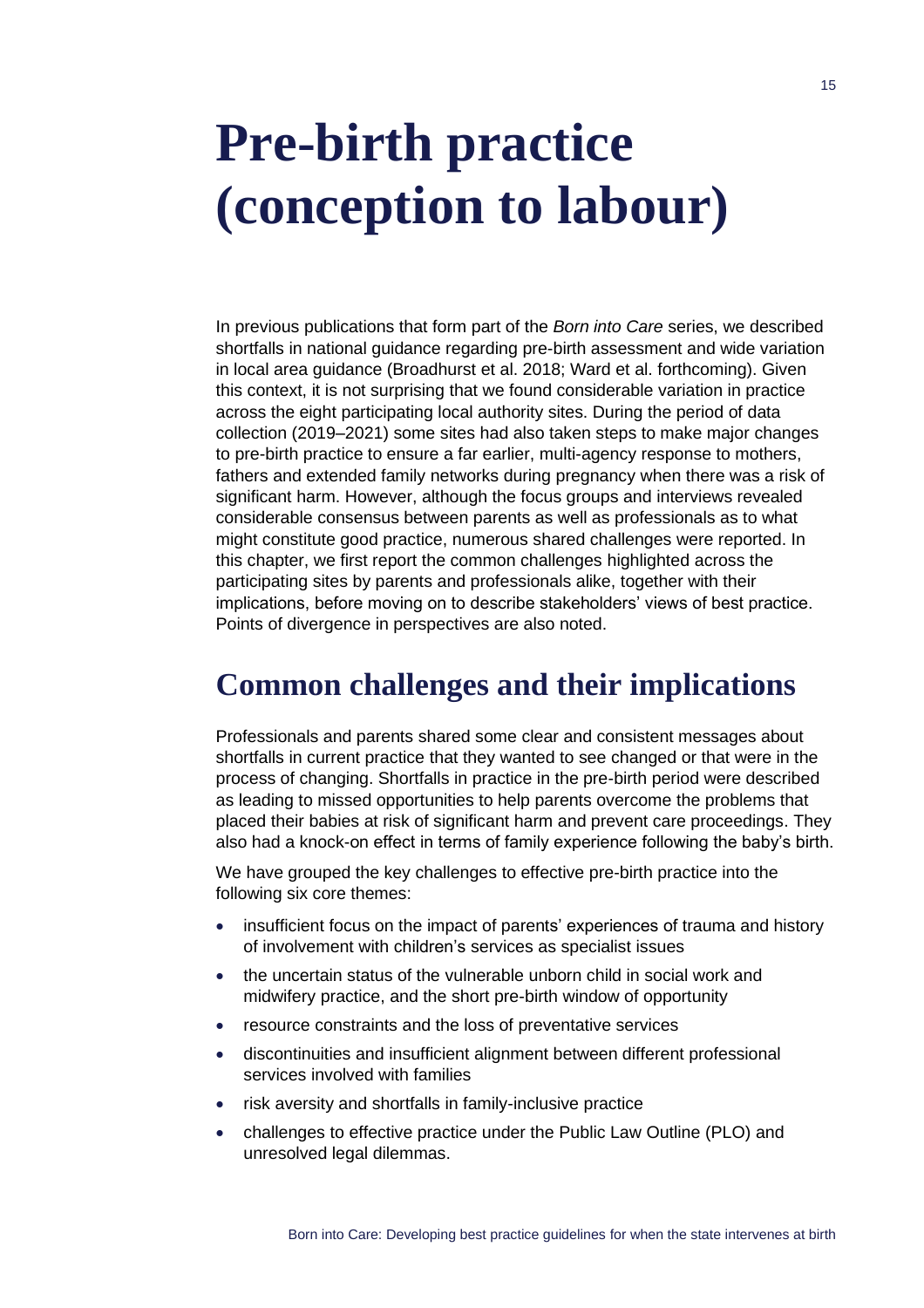#### **Insufficient focus on the impact of parents' experiences of trauma and history of involvement with children's services as specialist issues**

Nearly half of cases of care proceedings at birth concern parents who have previously had a child removed from their care (Broadhurst et al. 2017). In keeping with findings from our previous work, many parents also had lengthy experience with children's services in their own childhoods or were careexperienced. Parents brought legacies of difficult childhood experiences to their engagement with children's services as adults. They wanted services to appreciate how hard it was for them to trust professionals, particularly where they viewed their public care experiences as contributing greatly to their adult difficulties:

*Yes, I was in care. The reason I turned out the way I did is on them, do you know? I'm a product of their environment, so they want to tell me then oh, 'I'm this, I'm that'. Well, you're saying I'm all this, it's because of you. You had me in care since I was 11. You moved me from everywhere.* (Mother)

In earlier work, members of the research team have reported that many women who experience the repeat removal of children from their care have experienced multiple moves in care as children (Broadhurst et al. 2017). Earlier findings resonate with women's accounts in this study. Many of the parents had led lives characterised by transience, with numerous changes of parental figures, partners and domiciles, and changes of placement for those who had spent their childhood in care (see also Broadhurst et al. 2017; Broadhurst and Mason 2019; Ward et al. 2006). Frequent changes of key professionals reinforced these earlier experiences of discontinuity and affected parents' abilities to form trusting relationships with practitioners – a prerequisite to their engaging with services (Ward et al. 2019; Broadhurst et al. 2018; Mason et al. 2020). Feelings of shame and stigma associated with previous child removal also further compounded these difficulties (Broadhurst et al. 2017; Morriss 2018).

Professionals were, in general, acutely aware of the impact of loss and trauma on women's lives but felt that service structures and resource constraints left parents feeling let down by services, paralleling their childhood experiences of local authority children's services or public care. Although in this study we were only able to interview a small sample of fathers, they voiced the same frustrations.

Both parents and professionals alike felt that too much weight was placed on parents' histories either as children or on account of an earlier child removal. Social worker churn, and a fragmented service offer, tended to result in professionals falling back on the history of a case. In the absence of close engagement with parents, there was, in some cases, simply insufficient evidence of parents' capacity to change to challenge a tendency towards risk-averse practice (Critchley 2020).

**What does good practice look like?** In some of the participating local authority sites, a bespoke service was available for parents who had experienced prior removal of their children ('recurrent care service'). These services were reported to be invaluable in offering parents therapeutic support to address both the difficulties that had led to child removal, and also to help them come to terms with their loss. In some cases, this included improved relationships with children in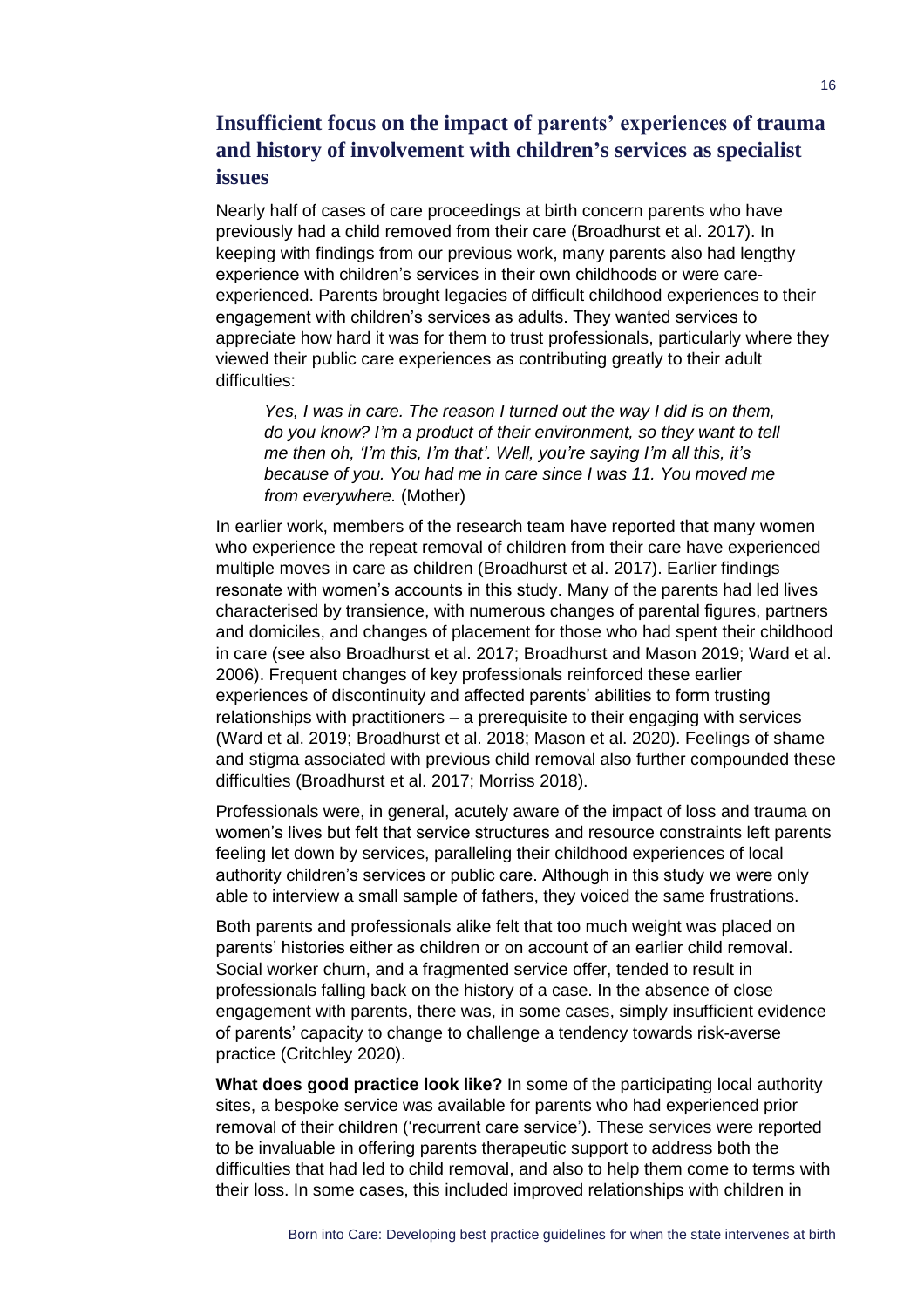kinship or foster care. Bespoke services designed to prevent repeat removal were also able to undertake pre-conception work with parents and to address issues of trauma and mistrust which could prevent parents from engaging with services. In some authorities, however, these had been discontinued due to a lack of funding.

#### **The uncertain status of the unborn child in generic children and families social work and midwifery practice, and the short prebirth window of opportunity**

Professionals reported that the unborn child can get lost in children and families social work practice, particularly, where teams are overstretched.

*A dedicated pre-birth team focuses on pre-birth, but in a generic team, the unborn can fall down the list.* (Cafcass worker)

Midwives in generic community teams also described similar difficulties in giving sufficient priority to mothers with complex social needs during pregnancy. They stated that the standard organisation of practice is tailored to the broader population and lacks both the focus and intensity of contact that is needed when mothers have higher levels of social need. The frequency of generic community midwife contact with these mothers during their pregnancies was described as insufficient; it does not readily lead to identification of need, nor to an effective response. Midwives also described a lack of consistency in levels of skill, confidence and training, leaving some community midwives ill-prepared to identify and respond to women with complex social needs and circumstances.

*There are definitely midwives who would shy away from asking the questions, because they are difficult questions and they want to keep the woman happy. Just from being in the early days of this new role that I am doing I go onto the booking and see questions haven't been asked, and that is because they want to leave that for somebody else to ask. And that can then be hard a bit later on down the line when we have got to go back in and ask them... Others might have different opinions, but I think some midwives think that they are maybe questions that they shouldn't be asking.* (Specialist midwife)

Many midwives argued that properly resourced case-holding specialist midwifery practice was needed if antenatal care is to be sufficiently intensive and attuned to women's complex needs.

*If you've got a clinic that runs on a certain day, and it's full, there's nothing you can do…when social services want a midwife to write a report on a woman, you can't find a midwife who knows that woman. You can find the midwife who booked her. You can find the midwife who was there when she had her 16 weeks scan, but you can't… You can in our roles [specialist midwife] but in the other, the traditional model, you can't find somebody who knows that woman well enough to write the report.* (Specialist midwife)

Social workers, midwives and local authority lawyers stated that if there were delays in referring unborn baby cases, if they were left unallocated or were not given priority within social work caseloads, the opportunity to help families make changes to their lives and avert care proceedings was reduced.

Many parents needed the earliest possible offer of help to enable them to address, for example, problems of mental health and substance misuse, or to secure stable housing. Professionals argued that timeliness of help in pregnancy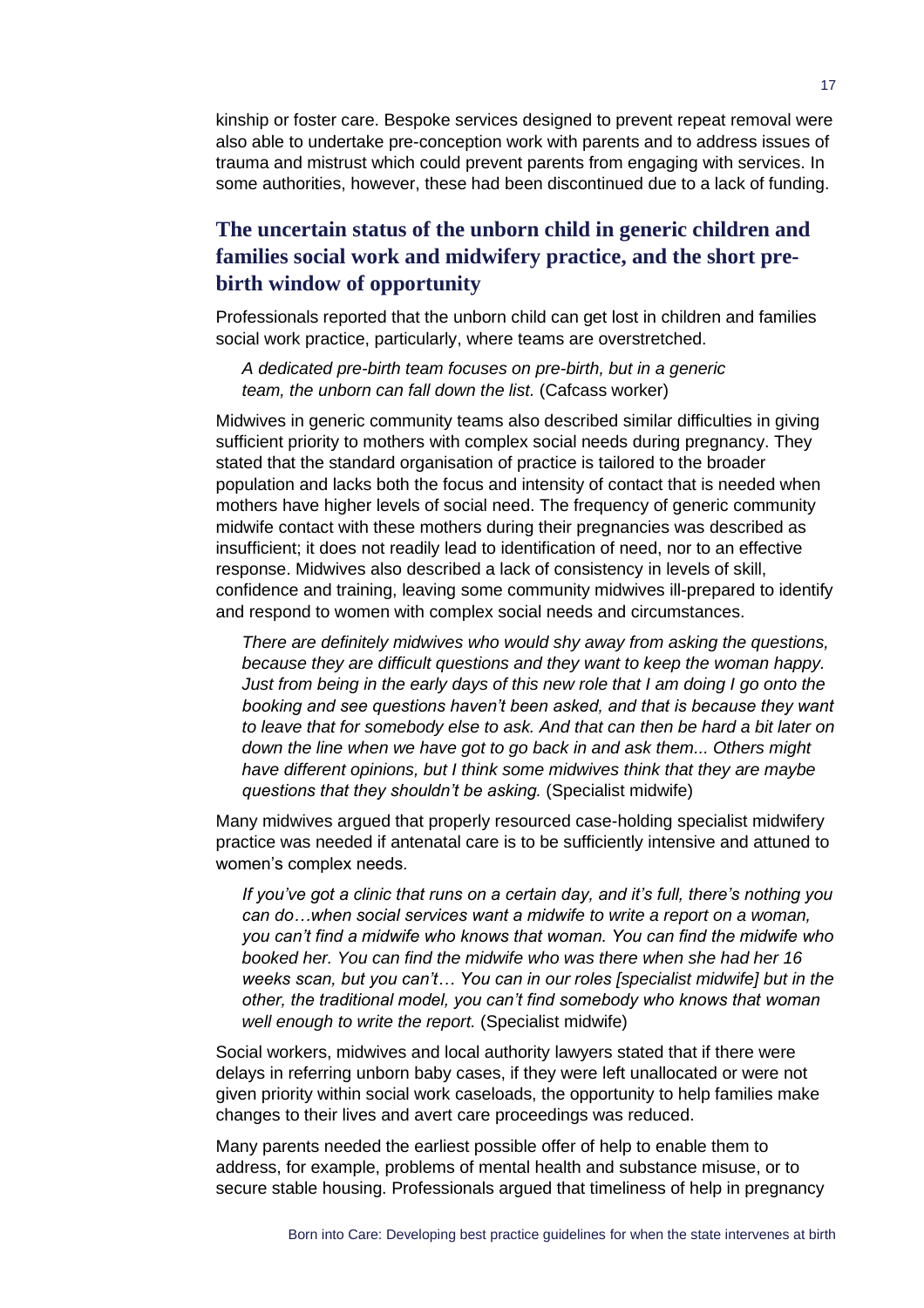was all the more pressing, given the 26 weeks statutory timescales for completion of care proceedings.

*People are disadvantaged from the start if they are picked up too late in proceedings, because of drug and alcohol issues, given the [current] timescales for change.* (Cafcass worker)

Yet referrals of pregnant women whose infants were at risk of harm, and responses to them, often appeared to be driven by processes that were at odds with the swift and effective intervention needed within the short window of opportunity offered by the pregnancy. These qualitative findings dovetail with our previous research. For instance, our review of local guidance (Ward et al. forthcoming) found that, while all the participating authorities required a child protection plan and/or birth plan to be in place at 32 weeks' gestation, a number of sites did not accept referrals made before 16 weeks, cutting deeply into the time available in pregnancy to help parents effect change. There was considerable variation between local authorities regarding the timing of both assessment and support in pregnancy. This was influenced not just by local area protocols, but also by the availability of resources.

Moreover, despite changes to the front door of children's services to create a single child and family assessment following the Munro review, many authorities were still operating a two-stage assessment system. An initial screening process typically sees the unborn child and parents allocated to lower-level family support and it is only after a child protection conference is held that a more intensive parenting assessment takes place.

In some sites, attempts had been made to avoid delay by developing a pre-birth offer of early help delivered by specialist family support staff or outreach workers. Although this resulted in an earlier offer of support, these initiatives were not always integrated with the rest of the system. As a result, delays could still arise because this work was not taken into account when a pre-birth assessment was subsequently undertaken by an allocated social worker.

*Early help won't undertake pre-birth work unless there is a CiN [child in need] plan. Does not go to CP [child protection] team until after ICPC [initial child protection conference] at 24 weeks and by then there is very little time left to work with family.* (Social work manager)

The greatest risk to effective help resulted from multiple assessments and transfers of social worker and, therefore, relationships. In some areas, an in-depth assessment with a focus on parental capacity for change did not start until after the initial child protection conference. Any delay in the identification of need or provision of services is problematic in pre-birth practice because there are often lengthy waiting lists for specialist help such as drug and alcohol treatment or mental health support.

Social workers also commonly commented on the artificial separation of assessment and support which created further delay and led to a service that was insufficiently change-oriented.

*We have an assessment that recommends another assessment with a really short window to just assess and no intervention*. (Social work manager)

In many areas, a delayed referral followed by a late or limited social work response therefore resulted in a narrow service offer to families, largely focused on assessment, leaving parents feeling that they had not been given a fair chance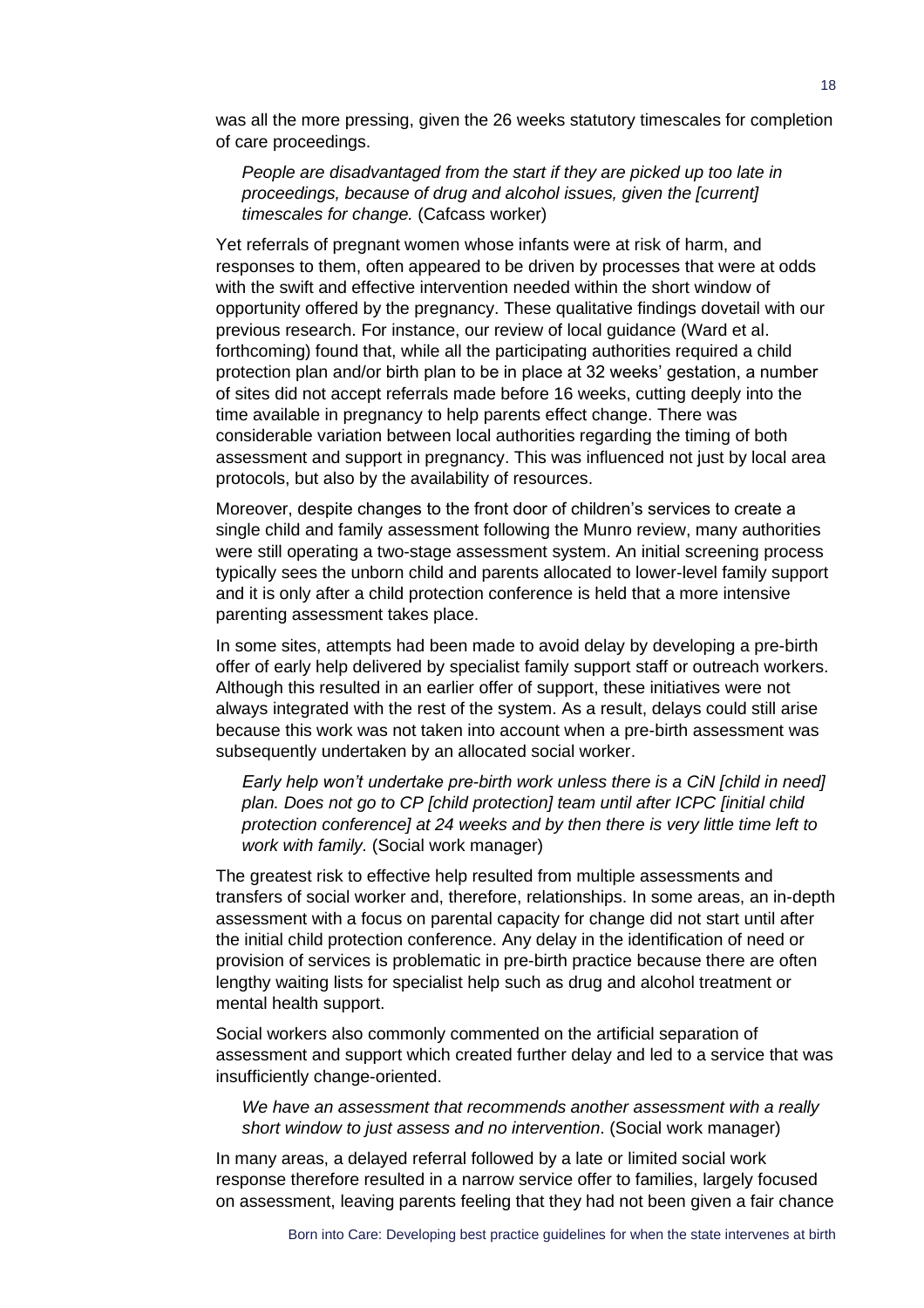to turn their lives around. Professionals also argued that once care proceedings had been issued, it could be far harder to help families overcome their difficulties.

*I think it [referral] came in after 12 weeks and then there was just a delay with it going to conference. And I think it ended up going to conference sort of at 32/33 weeks. So realistically, then, we had had about, I, I picked it up at that point and had about four weeks 'til baby's due, so you know, for me, I was looking back over the history and thinking there's just absolutely shedloads of work here which hasn't been done, you know, and you know, we're going to get slated for that basically, because we're going to have to, you know, baby's going to have to come out, that's obvious. You know, referrals have only just gone in for pre-birth support work. You know, it's just absurd, really.* (Social worker)

It was evident from the data that pregnancy offered a window of opportunity that needed to be seized, but time was of the essence. The three authorities that had appointed a specialist pre-birth team or a dedicated pre-birth offer within Early Help had largely been able to make better use of this opportunity by allowing referrals to be made directly to them, thereby circumventing time-consuming processes and offering more time for intervention.

Although there is firm evidence from analysis of quantitative data presented in other reports in the *Born into Care* series (Griffiths et al. 2020a) that very few mothers conceal their pregnancies, social workers in at least two of the participating authorities described some reticence on the part of mothers, which could delay their engagement with antenatal care. In their experience, mothers who had previously experienced the removal of a baby, or who were in the midst of proceedings for another, older, child, could be reluctant to come forward for antenatal care.

*I know a couple of my mums have been in that position and they've been like, 'I don't know what to do, …, because if I tell them I'm pregnant, it's going to be used against me in assessment, and actually, I don't want that to be skewing my chances of keeping this child as well'.* (Social worker)

Other parents who had been referred in a timely manner dealt with their anxieties by being out when the social workers visited, failing to respond to phone calls and generally avoiding them. Social workers stated that considerable time could be lost in the first few weeks because parents were angry or fearful, and for many reasons often relating to their own difficult pasts, attempted to avoid engagement.

*One [issue] is whether the parents are engaging with you or willing to engage in the first place. And because if they won't speak to you, it's really difficult to have those conversations. And I know certainly in cases we've had, I've had as a manager here, we've had to have those communications through lawyers because, or solicitors, because the family don't want to speak to us, won't let the social worker through the door, won't pick up the phone.* (Social work manager)

Nevertheless, many parents were ready to engage and were determined to make the necessary changes to ensure they could keep their baby in their care. However, the qualitative data collected through interviews showed considerable evidence that despite parents' own help-seeking efforts in pregnancy, there were ongoing barriers to both timely referral by midwives and timely responses from children's social care that reduced the pre-birth window of opportunity.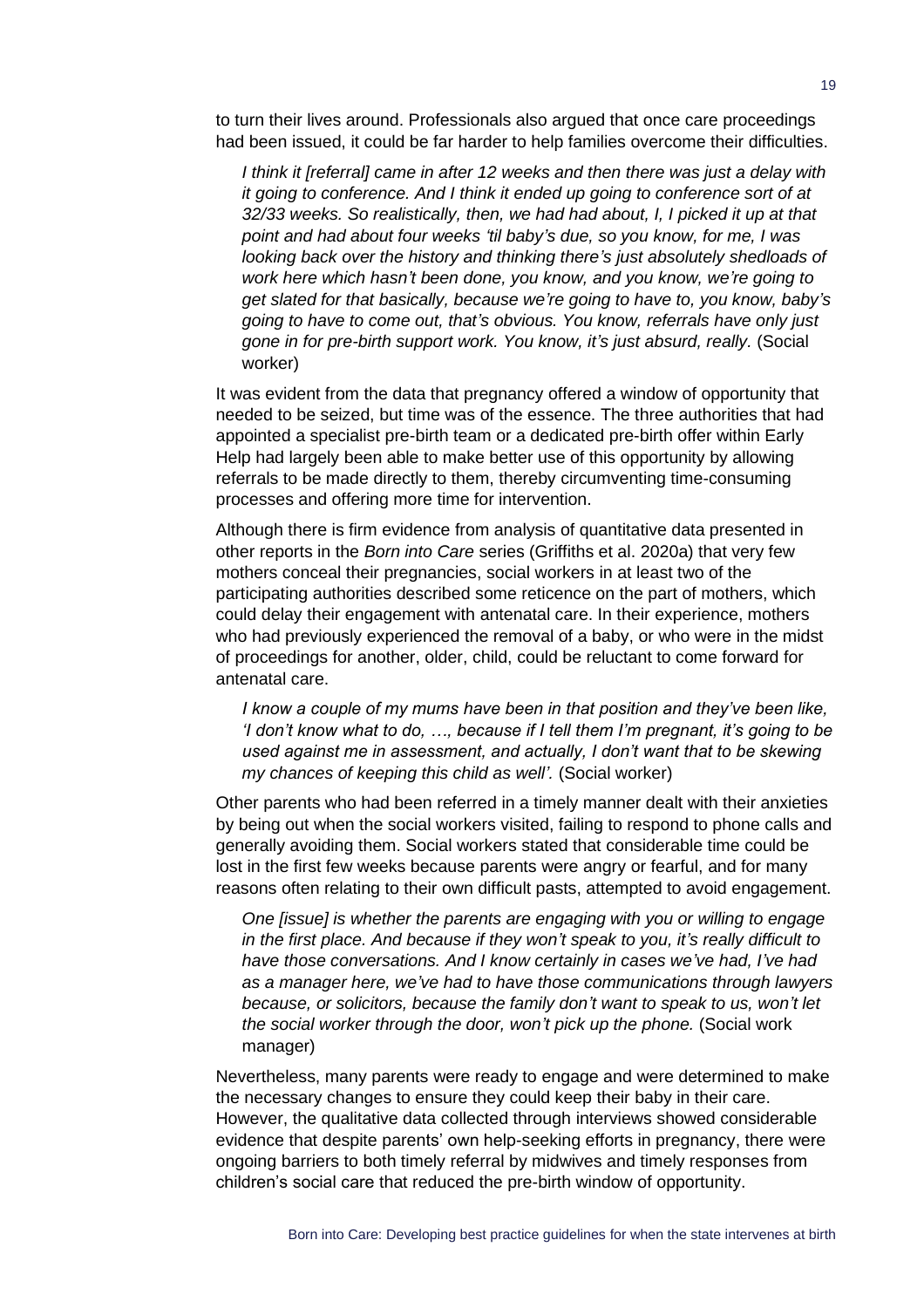For example, practitioners argued that while they may have had considerable concerns, in many cases it was difficult to predict how parents would respond to help. Earlier research has highlighted the very significant challenges parents face when involved in children's services during pregnancy (see Ward et al. 2019; Critchley 2019; 2020). In all sites, examples were provided of parents who had made considerable progress to overcome difficulties, where help was timely and tailored to need. Professionals and parents alike expressed disappointment and frustration where insufficient priority was given to the pre-birth period in terms of both practical and therapeutic help.

*There are a good number of cases that end up in court because no one has a grip on the case*. (Local authority lawyer)

Examples were also given of parents who were not able to benefit from intensive support, despite it being offered. However, the consensus among professionals was that efforts should always be made to give parents the best chance of change, because even where they are unable to improve their capacity to care for a new baby, they are at least potentially left in a better place themselves and with a more positive experience of public services.

#### **What does good practice look like?**

In some areas a local authority specialist pre-birth team or early help pre-birth offer had been set up, either as part of the local authority or as a specialist service. The focus group data suggested that the specialist pre-term team ensured a timely focus on the unborn child, afforded far better communication with both legal and health services and that parents' experiences within these services was far better. A specialist pre-birth focus removed the risk of unborn cases being left unallocated and issues of service fragmentation were greatly reduced. The specialist pathways in early help also led to an earlier and more intensive offer of support that was greatly valued by parents. Earlier and specialist intervention also enabled issues of maternal and foetal health to be addressed. Similarly, specialist midwives who were able to case-hold women throughout pregnancy also had more time to ensure adequate support was given to women with complex social and health needs.

From evidence shared with the research team, multi-agency workers in a single specialist team appeared to deliver very promising results in averting the need for care proceedings in a greater number of cases. Not only did specialist teams provide an expert focus on the unborn child, if they were multidisciplinary, they also improved collaborative working and promoted better understanding of the perspectives of colleagues from other disciplines. In the authority where this had been introduced, they were also set up in such a way that they were more likely to produce a timely response to the needs of parents and had better opportunities to provide continuity of care. Multidisciplinary pre-birth teams and specialist midwives were able to accumulate experience and knowledge, which enabled them to work in partnership with mothers and babies in particular, to reduce risks to the unborn child and improve well-being in pregnancy. Notwithstanding the importance of the coordinated offer of support, it is also worth noting that where specialist pre-birth teams were not well integrated into other social work and midwifery services, some of the problems experienced by parents, such as delayed action and poor information-sharing, persisted.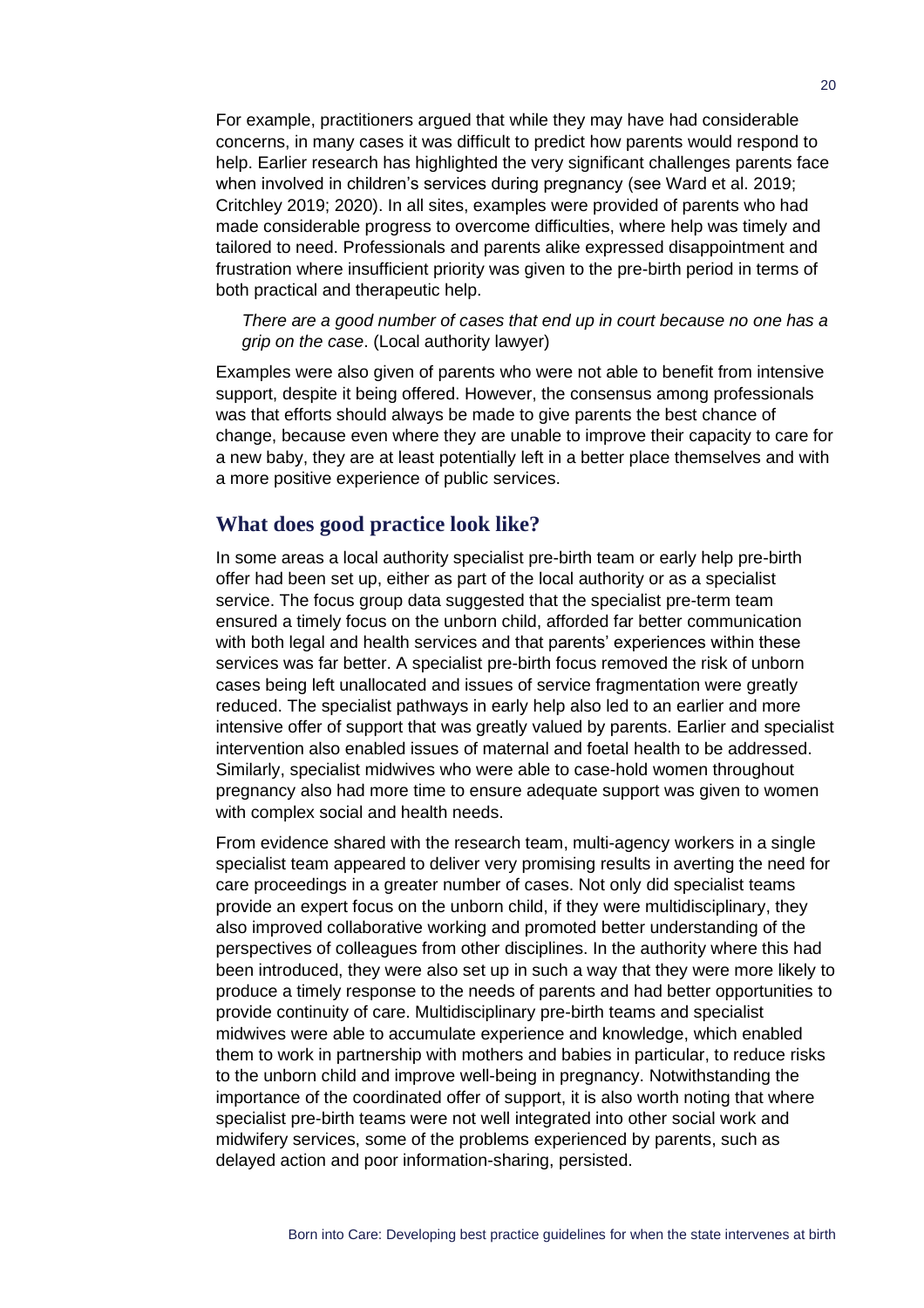#### **Resource constraints and the loss of preventative services**

Across our participating sites in England and Wales, shortfalls in services were identified. In some areas these were multiple. In some local authority areas, the hollowing out of preventative services was described as having had a devastating effect on the ability of social workers to work constructively with families to effect change. Acute social housing shortages combined with insufficient drug and alcohol or domestic abuse provision, and a lack of mother and baby placements, left social workers with very few options other than care proceedings.

*So, when we are writing our assessments in terms of identified risk, a lot of the times we have to say removal at birth because there are no facilities. Although we should never say this and this should never be as part of our assessments, we have to because you're not going to find foster carers who are going to be able to manage that risk.* (Social worker)

*It's the first time I've seen assessments, where there is simply no evidence of anything being offered to the family.* (Cafcass worker)

Common to all areas was a concern that mental health services were unavailable for parents, or that there were long waiting lists, or parents did not meet the threshold or criteria for service provision. Appropriate mental health provision was described as vital for parents whose lives were characterised by trauma, loss and disadvantage. In our earlier reports in the *Born into Care* series we have documented the high incidence of mental health difficulties for parents (Griffiths et al. 2020a, 2020b; Johnson et al. 2021) and set out the kind of considerations that ought to shape the mental health response to parents in care proceedings (Griffiths et al. 2021).

Midwives similarly expressed concerns about the nature of available interventions for families, also identifying shortfalls, particularly around mental health provision. The use of 'standardised' packages and generic offers of support, as opposed to intervention matched to specific need, was also seen as problematic.

*I think it's really poor. When family support workers are allocated from social care, it's the same old thing in the care plan, isn't it? You know, work around substance use and its effects on the family. It's a tick box exercise in my opinion…. We go to core groups and it's just, 'Oh, yes, they've done the Freedom', you know. And, 'Oh, go down to [drug service] and get a drug test, because you've had a past history of substance use'. That all needs looking at, because it's just dreadful, dreadful*. (Specialist midwife)

In some sites, panels of senior managers, established to control scarce resources and ensure best match of resource to need, had also had the unintended consequence of introducing a level of bureaucracy that led to delays in providing families with support and intervention. However, it was also clear that there were differences in how local authorities were using available resources. Most local authorities had moved away from residential placements, favouring mother and baby foster placements or placements with kin following a baby's birth. Some professionals described residential placements as overly rigid and with expectations not sufficiently tailored to the needs of young parents. Professionals also raised questions about whether a residential assessment provided adequate evidence of how a parent would manage when back in their own community. Residential placements were also expensive and their availability differed considerably from one area to the next, which could mean that mothers were placed in centres many miles from their homes. In some areas, there were also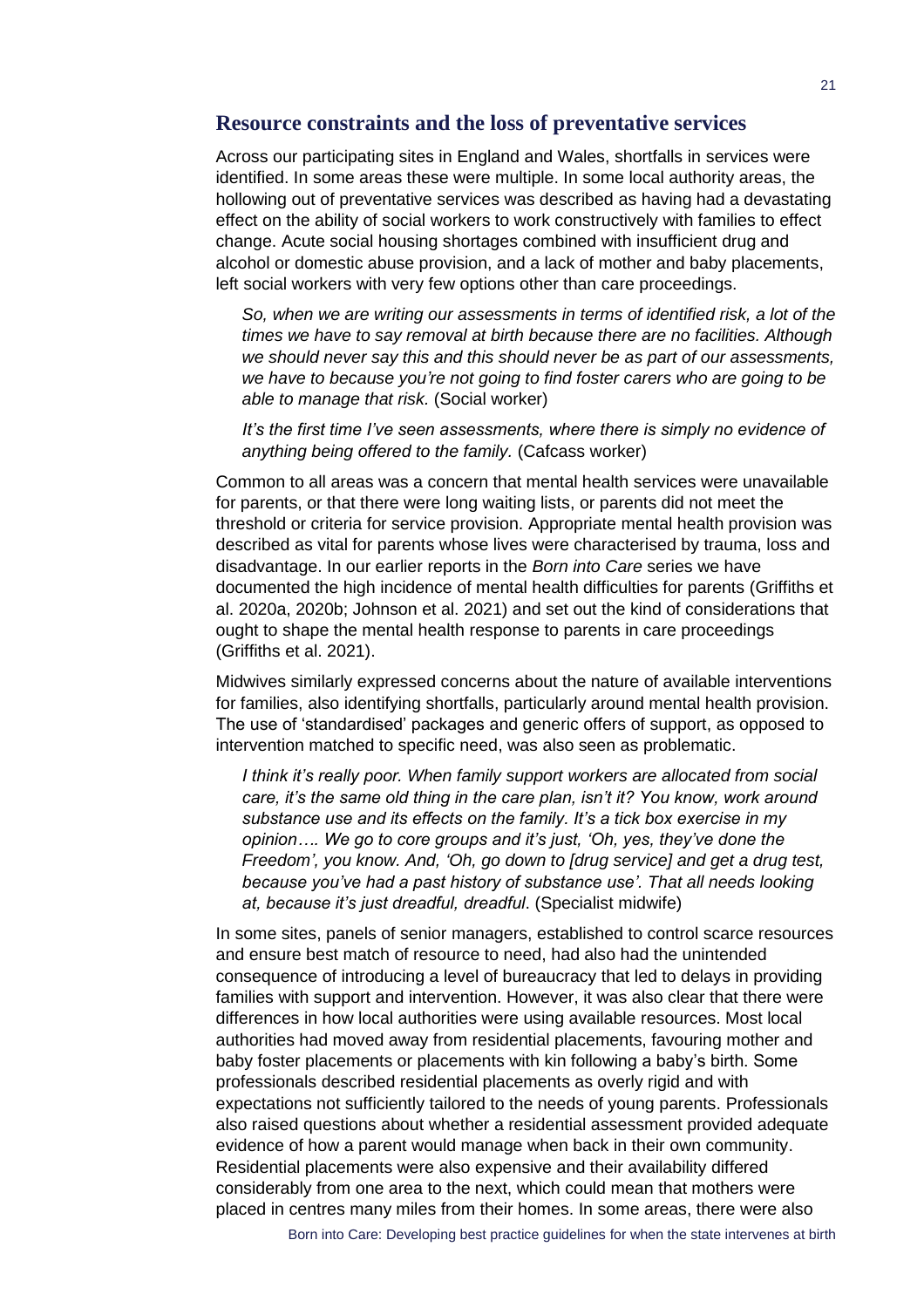fixed criteria about which mothers could be placed in mother and baby foster placements. Some local authorities were restricting them to young mothers or care leavers. Moreover, placements tended not to include opportunities for fathers to be placed with their partners and babies. Across the board, professionals identified concerns about shortages in local mother and baby foster homes, and the cost of out-of-area placements.

#### **What does good practice look like?**

In some of our research sites, the skills of foster carers were used to plug the gaps in family support services to excellent effect, and foster carers generally felt that their services could be put to more creative use. The placement of mothers with foster carers in the third trimester of pregnancy appeared to be welcomed by professionals and parents as an opportunity to build relationships before the baby was born. Below, we also discuss wider family as a resource and consider the different ways in which family members were engaged by local authorities as a key support for parents.

#### **Discontinuities and insufficient alignment between different professional services involved with families**

By collecting data across different professional groups and probing parents' experience, it was clear that all stakeholders felt more could be done to reduce discontinuities and improve the coordination of multi-agency practice in pregnancy. Typically, professionals reported the following:

- discontinuity of professional involvement
- shortfalls in inter-agency cooperation and communication resulting in fragmented or inconsistent messages to parents.

Lack of resources had an adverse impact on good practice in numerous ways that went far beyond the obvious absence of key services. Not only were pregnant women unable to access services that might help them make positive changes before the birth, but they were also more likely to experience frequent changes of key practitioners as social workers were harder to retain and short-term agency staff were more likely to be employed. In areas where safeguarding or other specialist midwives did not hold responsibility for individual cases, community midwives were often overstretched and did not have time to attend key multiagency meetings, with the result that their input was inconsistent and fragmented. Inadequate resources also underlay discontinuities in legal representation: because pre-proceedings work was so poorly paid, more junior members of legal practices or a paralegal might be sent to pre-proceedings meetings. Consequently, parents might not be contacted by their solicitor until after the birth, when care proceedings had been initiated. This inevitably had an adverse impact on continuity and the way in which parents were represented in court, and their perceptions of having had a fair hearing.

Not all discontinuities could be attributed to inadequate resources. For instance, in some local authorities, children's social care was organised in such a way that discontinuity was built into the system, as parents were transferred from one practitioner to another while they moved through the processes of referral, assessment and intervention. Changes in social worker were consistently highlighted by parents as problematic.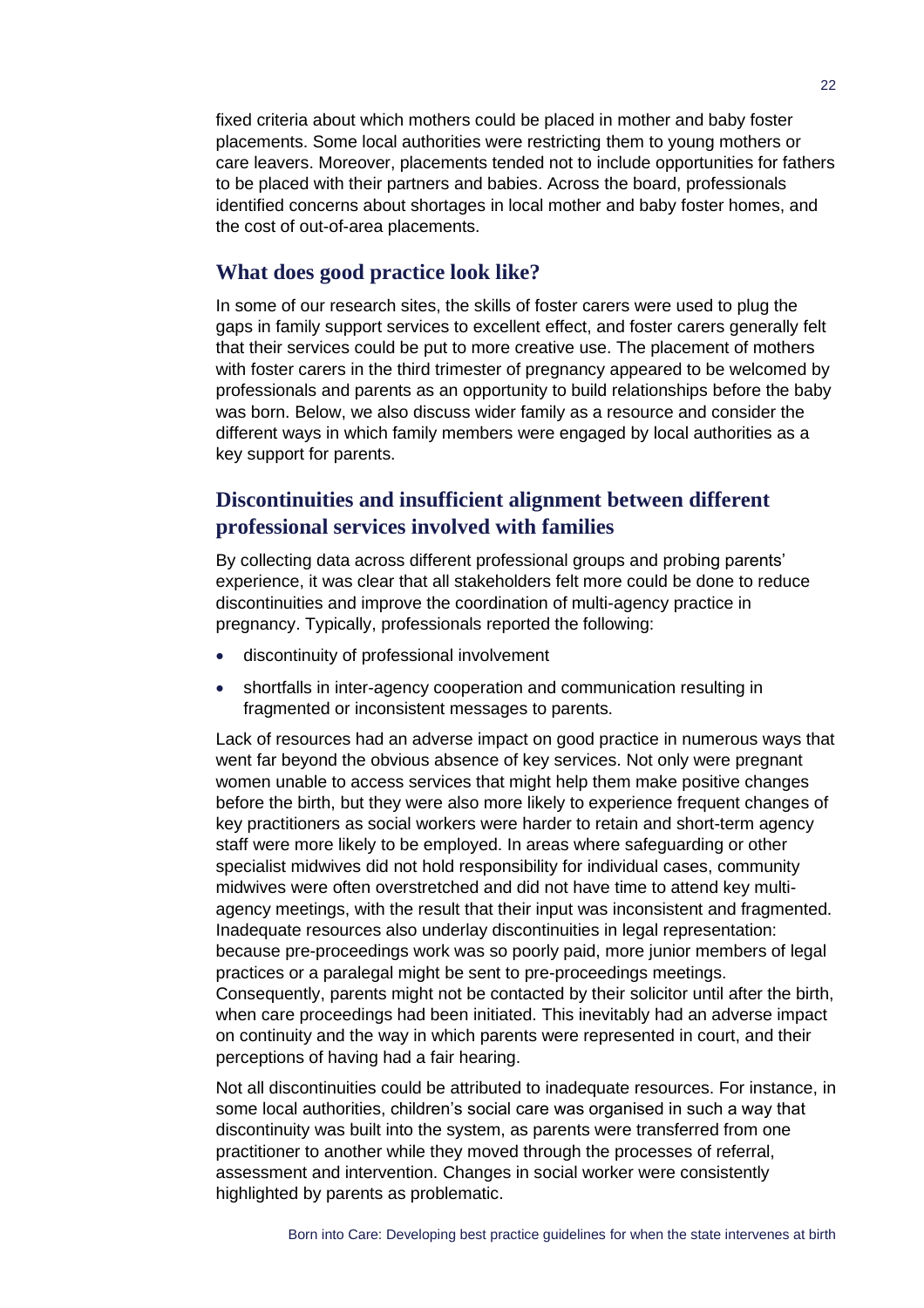*The one thing that got me was how many social workers we had… You need someone that is consistent and is going to be there and not keep changing. You build a bond with somebody and then they just keep leaving.* (Mother)

Similarly, in areas where there was adequate resourcing for enhanced or specialist midwifery teams to hold individual cases, discontinuity was less likely and was acknowledged by midwives and parents as a preferable option – a finding that is in keeping with other studies (Marsh 2016; Mason et. al. 2019; Bicknell-Morel 2021). While there was evidence in some areas of non-caseholding specialist midwives going above and beyond their duties to offer support to women, this clearly came at a personal cost.

*If I have got a woman who has got complex social needs I do like to caseload [case-hold] them, but then that feeds into my time. And you do end up doing more in your own time or writing reports in your own time or just being at the*  end of a phone. And you do that because you want to care for them well, but it *is beyond your day-to-day job, if that makes sense. You do it because you want to know that you have cared for them well, but then that does feed into your own non-work life as well sometimes, especially if they are quite intense.* (Specialist midwife)

Discontinuities also affected relationships between professionals, making cooperation difficult and sometimes resulting in inconsistent or conflicting messages to parents. Midwives consistently referred to the difficulties in contacting social workers and the lack of updates on case progression. Similarly, social workers found the lack of consistency of midwifery attendance at key child protection meetings frustrating.

*I get that you can't have the same midwife there when you are delivering, but I don't know if I've ever had a situation where I've consistently had the same midwife attend core groups, or where a mum has consistently had the same midwife for her appointments. … the difficulty is then you are not getting a consistent narrative. You are getting different perceptions every single time at every single meeting, and it makes it all the more difficult to really get parents on board and feel like they are confident that everyone knows what they are doing. For me it's a massive issue, the inconsistency*. (Social worker)

In such circumstances, it was difficult for key meetings to reach jointly agreed decisions, and information could be poorly disseminated. In some authorities, poor information-sharing was exacerbated by limited access to shared IT systems and lengthy delays in producing and distributing minutes from meetings – in one authority they took four weeks to appear. In one health trust the continued use of paper records made it difficult to ensure the mother's notes were always in the right place at the right time. As a result, the plan for the baby at birth was not always shared between professionals and parents at a sufficiently timely point during the pregnancy, and midwives on the maternity wards sometimes had insufficient information regarding the local authority's plan and the reasons behind it.

#### **What does good practice look like?**

In one local authority area a working group had been set up across agencies to align services during pre-proceedings at birth. This had greatly reduced the likelihood of urgent, unplanned care proceedings and created flexibility on the part of hospitals, in contrast to the typical rigidity of hospital discharge policies. In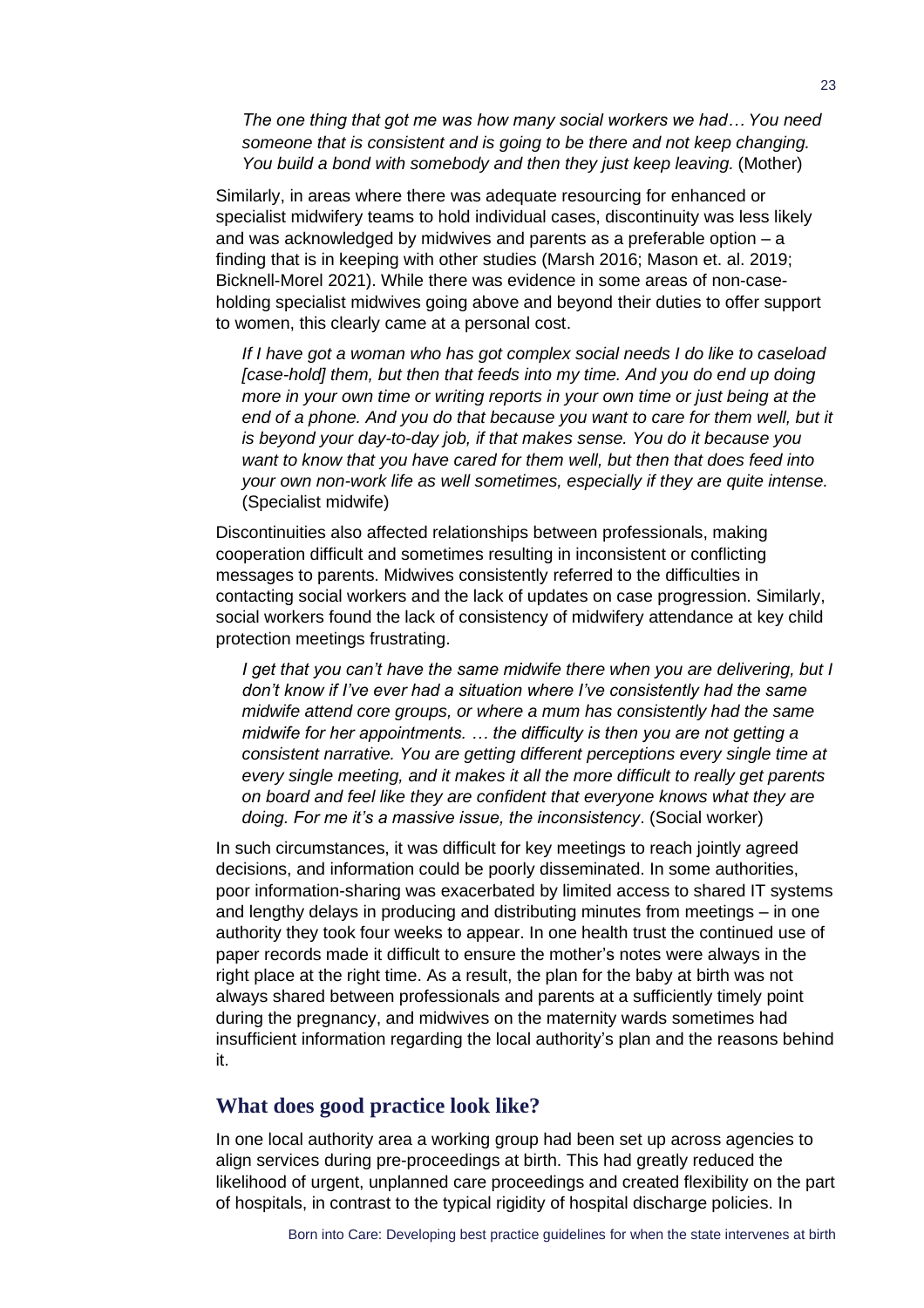another site, detailed work between midwifery and a new specialist pre-birth team had resulted in considerable improvements in the timing of birth plans, information-sharing and planning between children's social care and the specialist safeguarding midwifery team.

#### **Risk aversity and shortfalls in family-inclusive practice**

Clear efforts were made in all the sites to look for alternative family carers at the point at which care proceedings at birth appeared likely. However, some professionals argued that family members could be drawn in as a key resource for parents at a far earlier point in pregnancy, as some authorities were doing with foster carers (see above). Too often, family members were not approached until an alternative placement for the baby was required, although they could potentially have formed a key network of support throughout the pre-birth period and beyond.

While some of the local authorities had family group conferences or family meetings as an intrinsic part of their child protection pathways, this was not the case in all sites. Furthermore, in places where family group conferences were used, the referral to the relevant team was often not made until the third trimester. As a result, opportunities for the kin network to support parents and to address professional concerns with regard to the pregnancy were missed and inevitably the focus moved to possible alternative placements for the baby.

In keeping with the existing literature (Featherstone et al. 2007, Maxwell et al. 2012, Phillip 2020), fathers could also be marginal to any professional intervention in the pre-birth period; in at least one authority, they were not included in planning and decision-making unless they had parental responsibility. Difficulties with costs and timing of DNA tests were also cited as barriers to working with fathers at an earlier point.

Although few in number  $(n= 6)$ , interviews with fathers suggested that they felt marginalised in the process – an issue further exacerbated by COVID-19 restrictions. In keeping with mothers, fathers spoke of finding it hard to escape their histories.

*That's a main issue me personally, I wanted to get across because I felt like I was being judged because I used to drink. I was being judged because I've done domestic violence, I've done abuse. I felt I was judged. I felt like I was being tarnished. Once you feel like you're tarnished, you feel like you can never get out*. (Father)

Some social workers acknowledged that fathers tended to be excluded from the planning process:

*So I would say more often than not, the dads really aren't included within the initial stages. It's kind of the focus is on the mum*. (Social worker)

On the other hand, women who were victims of domestic abuse raised considerable concerns when their partners were included in meetings with the social worker, as this prevented them discussing their concerns and needs openly.

*And her dad came with us [to mother and baby foster home] but I didn't want him to, because obviously he'd been abusive to me and he was still continuing. And I didn't want him to come with me but, because he was there*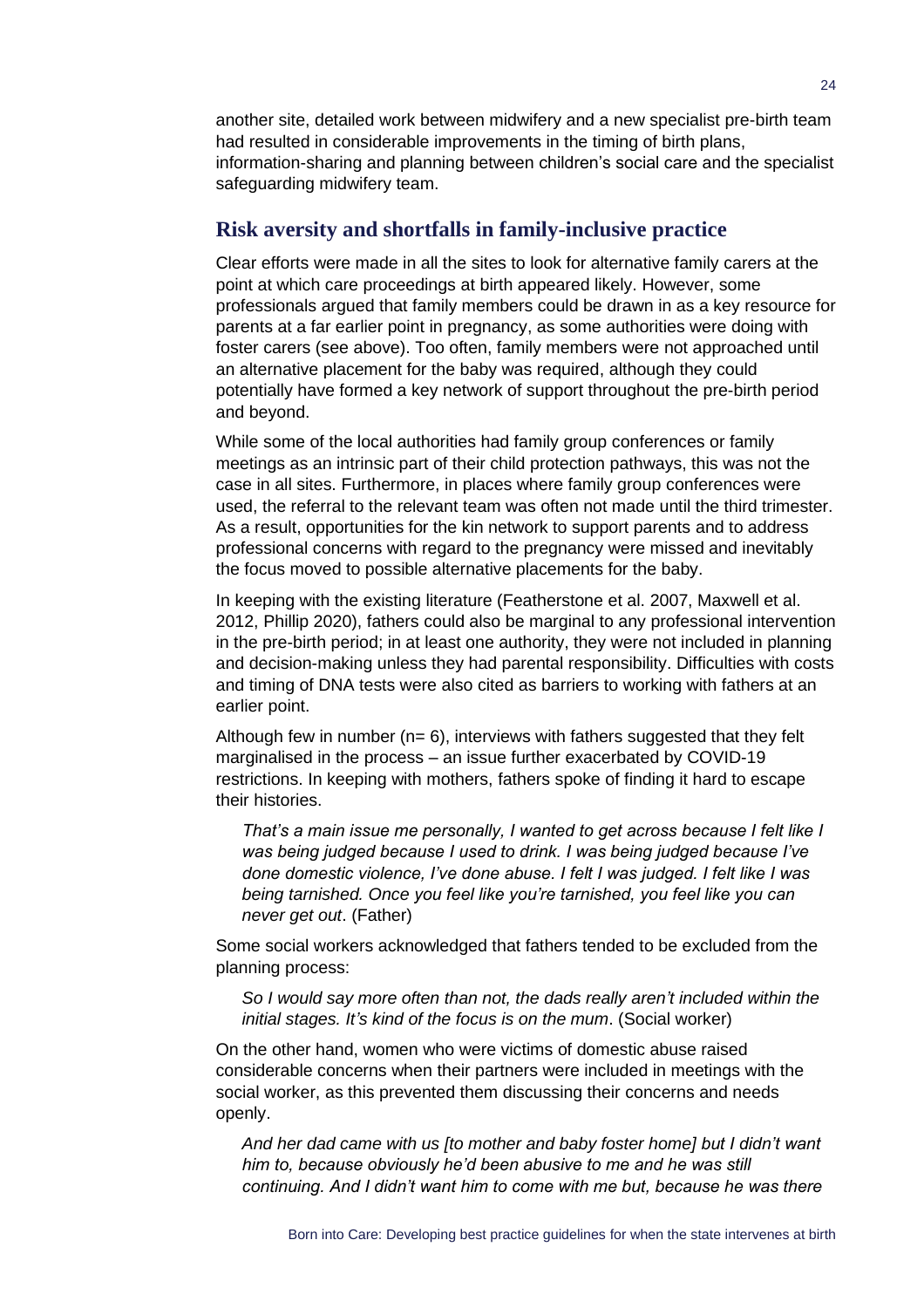*in the meeting at the hospital, I couldn't tell anyone. So, he ended up having to come with us.* (Mother)

However, much of the data indicated that shortfalls in family-inclusive practice were related to perceptions of risk. Much of the local guidance had been produced in response to the findings of a serious case review following the avoidable death of a baby and it focused on identifying risks of significant harm (see Ward et al. forthcoming). Family members, and particularly fathers, were often perceived as a risk rather than a resource, and this was reflected in practice that excluded them or paid little attention to their potential role in supporting the mother throughout the process from pregnancy to removal (see also following chapters). Social work managers spoke of how infants came into the care system because professionals from all agencies found it difficult to manage risk. As one social work manager put it, 'If in doubt, get them out'.

#### **What does good practice look like?**

The interviews provided examples of where fathers had felt more included and had offered considerable commitment to the process. In all these examples, the relationship between the parents was ongoing and they had committed to staying together. In these instances, the support the parents offered to each other was clear. In one local authority particular attention had been given to offering group work-based parenting programmes, specifically for fathers. In others offering specialist pre-birth interventions, particular attempts were made to include the father or mother's partner at an early point regardless of whether DNA tests had confirmed paternity.

There was also evidence of individual social workers working intensively with mothers who were demonstrating capacity to change and questioning a culture that felt like 'a draconian drive towards "just let's just jump into care proceedings"'.

#### **Challenges to effective practice under the Public Law Outline and unresolved legal dilemmas<sup>4</sup>**

A consistent finding from all professional groups and from parents was that issuing care proceedings at birth is fraught with ethical challenges and legal dilemmas. Professionals consistently stated that mothers who have just given birth are not able either to instruct a solicitor or to engage meaningfully in care proceedings. The following extracts from interviews with two local authority lawyers capture this concern.

*Late presentation into the legal gateway and late escalation to the PLO process, causes immense issues for us as lawyers, and also for parents not really having time to participate in these proceedings fairly.* (Local authority lawyer)

The Public Law Outline (PLO) was introduced in 2014. It provided rules and expectations as to how care proceedings would be managed; it is designed to give parents a final opportunity to work with the local authority and show capacity to care for their children and protect them from harm before care proceedings are instigated.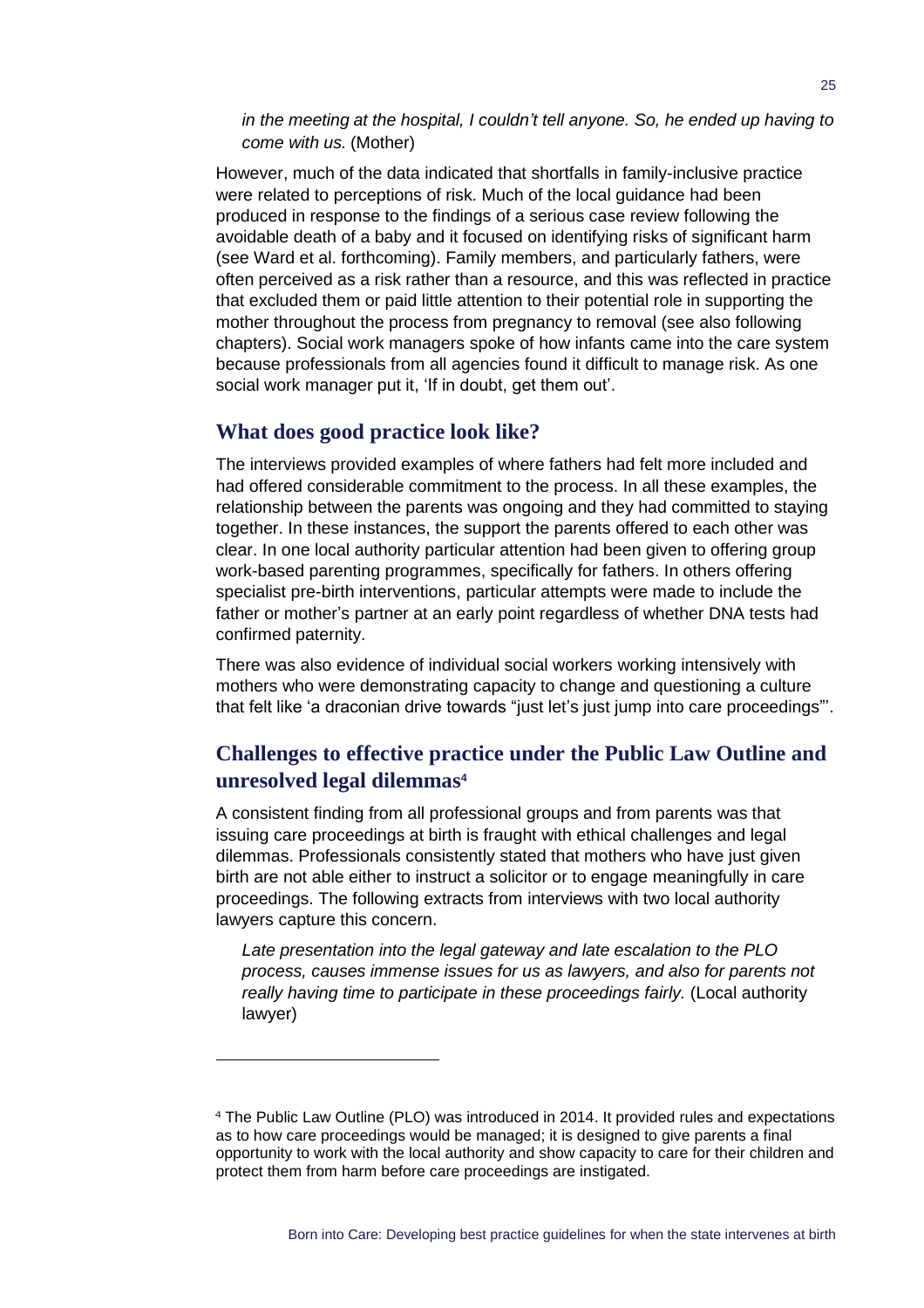*Insufficient time for assessment and planning pre-birth means that we are presenting our care plan after birth – we aren't getting into the PLO process soon enough so the work isn't complete and we can't share the outcome and discharge plan in advance of mum giving birth – the mum's given birth and parents won't agree to voluntary accommodation… parents can't access robust legal advice, it's 'off the hoof' and then you are looking at an urgent hearing which is not fair for them.* (Local authority lawyer)

Family-inclusive planning pre-proceedings and transparency was evident in some sites or cases, and this clearly mitigated some of the distress that parents inevitably experience when the local authority plans to issue care proceedings at birth. However, social workers and midwives expressed concerns about what constituted ethical practice in the period before the care plan at birth had been agreed: was it fair to encourage parents to spend money they could ill-afford on buying equipment, clothes and toys for a baby when it looked increasingly likely that they would be separated at birth? This was particularly salient where local authorities had a policy of not telling parents of the plan until very close to the birth. However, discouraging parents from preparing for the arrival of a new baby would be equally presumptive and certainly be viewed as prejudicing the outcome of any care proceedings in favour of removal.

Social worker turnover was also cited as a major impediment to partnership working under the PLO, leading to fragmented and confused messages to families and creating last-minute panic. Added bureaucratic demands and layers of decision-making introduced as part of the PLO process led to further delays in care planning. Local authority lawyers felt particularly compromised if they were asked to rush the preparation of papers for the court, citing the key role they play in ensuring evidence is robust, fair and shared with parties at a timely point.

*That does happen in my team rather a lot unfortunately, we have to prepare papers in a hurry, we don't have time to consider the evidence we are putting before the court, we get a lot of external pressure for that, from solicitors representing parents, and we take all the flack for that*. (Local authority lawyer)

*Our job isn't just to get the evidence and send it to the court – we are not 'a middleman'. Our job is to present the best possible case for the court and to make sure we are getting the right outcomes for the children, legally, and sometimes we aren't given the time to do that*. (Local authority lawyer)

Again, differences were evident across sites, with clear evidence that in some areas, the capacity and organisation of teams and workflow meant that fewer cases were issued on a 'panic' or 'Friday afternoon' basis. The following two extracts illustrate the contrasting experiences of local authority legal teams.

*A poorly prepared case, baby is born on Friday, I am just putting my SWET [Social Work Evidence Template] together now, happens very rarely now.*  (Local authority lawyer)

*By the time you get to the end of a pregnancy it's usually very clear what the plan is, whether you are going to court or not – and I think it's at the stage, we want to have a good look at the evidence, even before baby comes, let's look at the draft evidence and share with parents and their solicitors – so we are not ambushing new mums and dads on the day that it's going to court. But that isn't what happens, baby arrives and blind panic seems to ensue. 'Oh God we've got to get a SWET written' … 'We've got to get it into court today'.* S*o yes, it feels chaotic from our point of view.* (Local authority lawyer)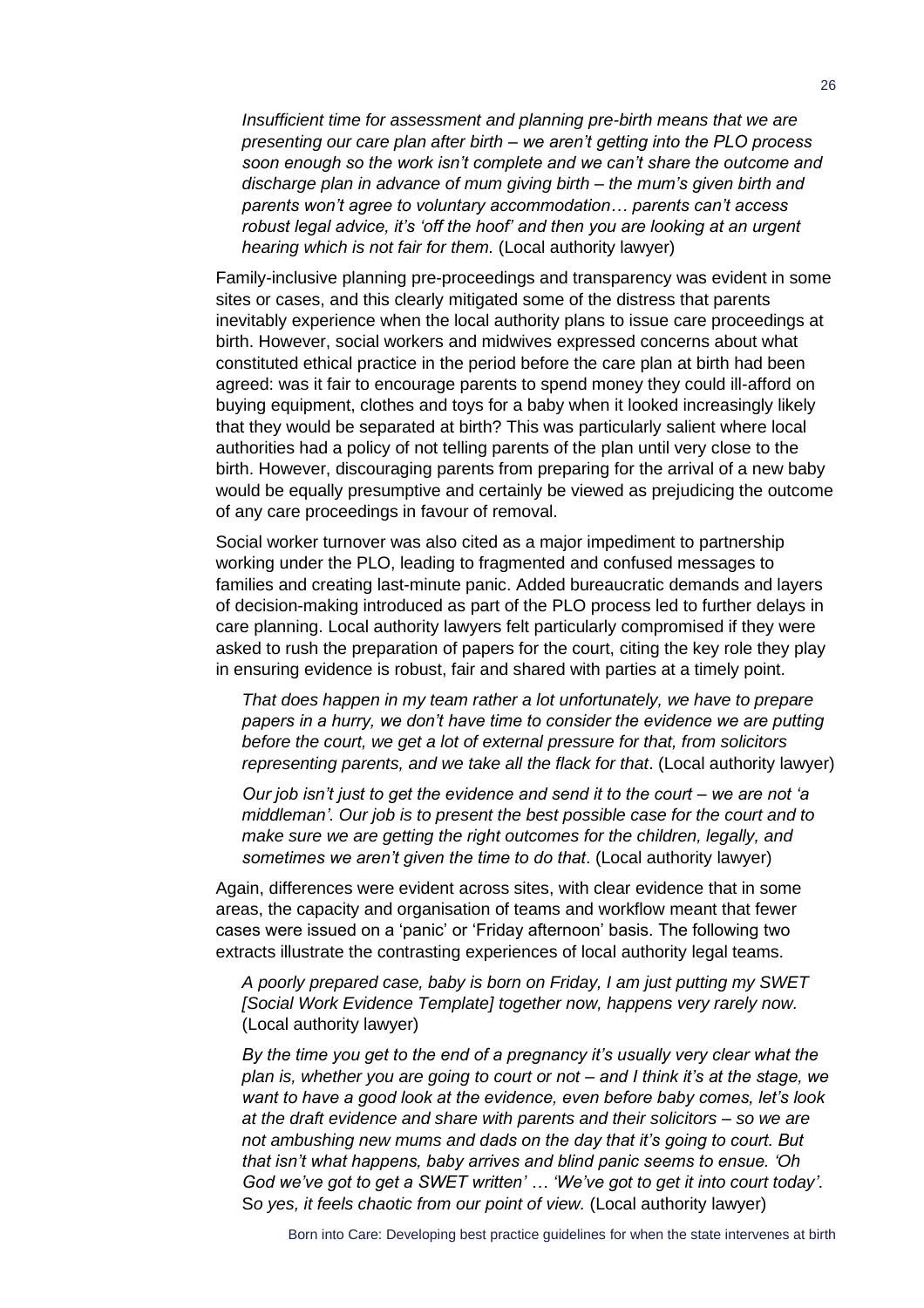Professionals recognised the value of high-quality legal advice pre-proceedings, but again it was a matter of chance as to whether this was forthcoming. The low fee attached to pre-proceedings legal work meant that parents did not always receive the skilled advocacy that they needed. Parents were described as often having learning needs, which meant they needed sufficient time to digest and make sense of the legal process, closely supported by a good lawyer and, in some cases, an independent advocate.

*…the majority of our parents have learning needs themselves, they need time and they need information in a different format than a telephone call or a quick chat with their legal advisor about their options.* (Local authority lawyer)

The President's Public Law Working Group (PLWG) has clearly stipulated that better funding is required for legal representation pre-proceedings, and this is a welcome recommendation (PLWG 2021).

Time to digest and understand a plan for separation was seen as critical for parents. Professionals and parents all considered that transparent partnership working in pre-proceedings was vital to achieving a plan that was understood and accepted by parents. Attention to parents' communication and learning needs and preferences should be established at the outset and, if required, specialist assessments to determine cognitive needs undertaken at an early stage. Understanding of the process should be checked with parents at multiple points, and plans need to be clear and shared at least four to six weeks before the pregnancy reaches term. There should be no surprises either to partner agencies, such as health professionals, or to family members. Parents' accounts demonstrated that where these conditions were present it made a huge difference to their experience of the process. Below, two women share their experiences. The first did not know until her baby was born that the plan was to remove him immediately from her care.

*I don't think anyone knew it was going to happen, no one knew but they did that and then they took out a protection order then…they came in and they said, 'You're not going to squeeze that baby and not give him to us.' I just gave him to them. I didn't want to kick off on them… [I had him] literally five minutes. Yes, I just think if you're going to do that to someone, I don't think you should make them go through labour without them knowing that they're not having their baby*. (Mother)

In contrast, another mother, currently pregnant following the removal of her previous baby at birth, described her experiences of a very transparent relationship with her social worker.

*Just us knowing, just because she's [social worker] being so honest, and says, 'Look, I can't tell you for definite. I'm not going to tell you that he is coming home, I'm not going to tell you that he's not, until we know'. Just because she's been so open and honest about it now, rather than at the last minute, it's made a hell of a difference*. (Mother)

Some midwives and foster carers expressed a wish for greater involvement prebirth, to ensure a consistent approach to parents. However, in this study, only a minority of foster carers had met parents before the birth. While understanding the challenges of this for local authorities, the minority of foster carers who had met parents in pregnancy were unequivocal about the benefits.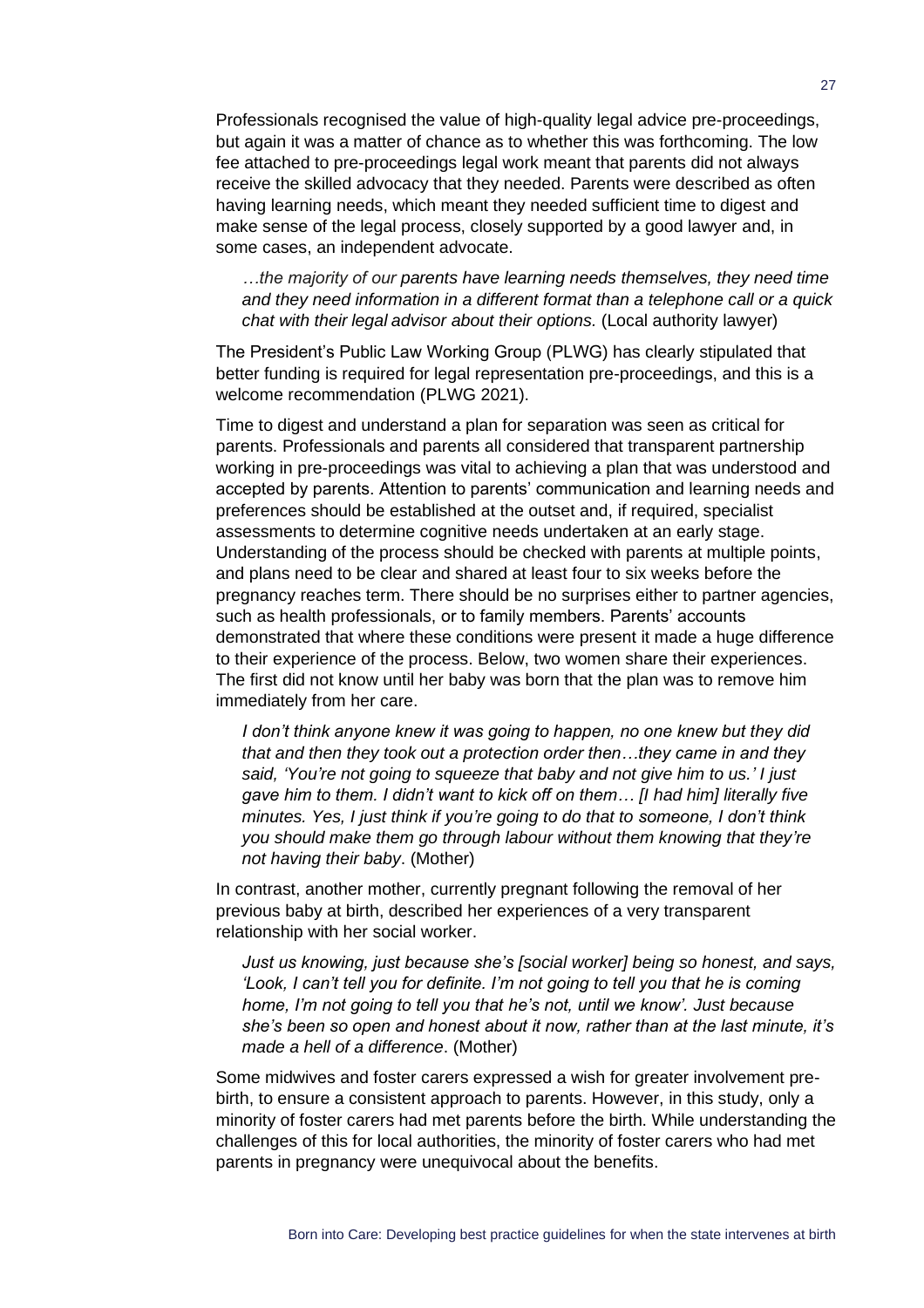*My experience was totally different in the beginning [when first became a foster carer] you used to get to meet the parents before the baby was born. And that was really, really good because they could ask me questions, I could ask them questions. You get prepared better. But now it's just a case of you get a phone call, there's a newborn wants discharge meeting tomorrow. And, then you go and it – it just feels heartless sometimes*. (Foster carer)

#### **Voluntary agreements with parents**

Many professionals felt that it was far better to gain the cooperation of parents before the end of the pregnancy to agree to voluntary accommodation of a baby following birth, rather than inflict a formal legal process on them in the immediate postpartum period. Professionals consistently described the use of voluntary agreements under s.20 of the Children Act 1989 or s.76 of the Social Services and Well-being Act (Wales) 2014, as a valuable collaborative option if the local authority intended to continue to work proactively to improve parenting capacity following birth, holding reunification firmly in mind. Voluntary accommodation of a baby with kin or with foster carers was seen as highly compatible with this intention.

*[In previous local authority] We'd always try and get Section 20 first because we want to work with them and have them... It's kind of like an indicator that we're going to be working in partnership together and that it's going to be planned rather than just be an emergency hearing, and plus it gives us more time then to work with the parent and to get to court rather than it has to be there and then on that day, if it's a lot nicer for everyone involved, us as well, if we can then … and then they feel empowered because they're like part of that decision-making process*. (Social worker)

However, professionals generally felt that using s.20 as a holding position, pending the preparation of papers for care proceedings after birth, was neither ethical nor transparent and deprived parents and the baby of independent oversight by the children's guardian (Cafcass) and the courts. Best laid plans could, however, be overturned at birth, if parents who had initially agreed to a voluntary arrangement shifted their position once a new baby arrived.

Conversely, the majority of parents described feeling very unhappy with the voluntary agreements they had entered into pre-birth and wanted proper legal representation. A number of parents felt tricked or coerced by voluntary arrangements – particularly if the local authority's plan for contact and ongoing help was unclear.

*…they said, if I didn't sign that and give consent, they were going to take her anyway. So, they said the easiest way would be to sign it, so I had to sign it*. (Mother)

Sometimes family lawyers were also seen as part of the problem, encouraging resistance to voluntary arrangements and an adversarial approach in preproceedings. Professionals said that where relationships between the local authority, parents' lawyers, Cafcass and the judiciary were adversarial, both in court and out, this was very problematic. There was some reference to an 'us and them' culture, which undermined concerted efforts to problem solve with families and between professionals.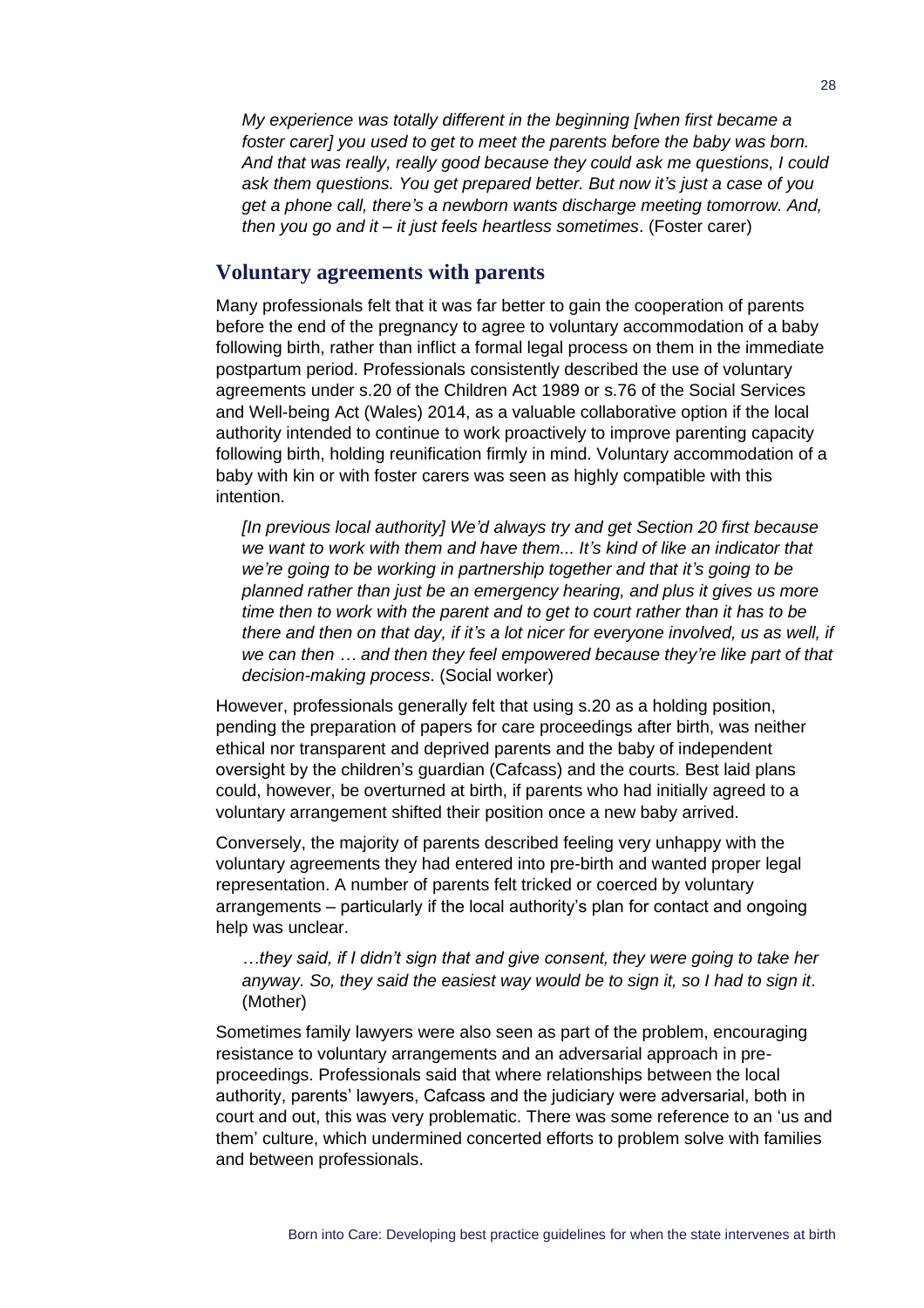#### **Early notification and involvement of Cafcass**

Local authority lawyers and guardians generally considered that early notification and involvement of Cafcass was positive. However, some stakeholders were concerned that if the guardian's engagement pre-proceedings was very limited, this might not always be helpful.<sup>5</sup> They referred to the risk of the guardian bringing a pre-conceived view of the family from previous involvement.

#### **What does good practice look like?**

Some parents described excellent support from their lawyers, particularly where they had previous involvement in care proceedings and the same lawyer represented them in new proceedings. Where legal representation was experienced positively by parents, they described a sense of feeling someone was on their side and fighting their corner.

In some cases, the local authority had ensured a timely and inclusive plan for infants to remain in the family network, with a very clear plan for contact in place, supported by the local authority. In some areas the development of a family group conference service was considered helpful in coordinating these conversations.

In one site a newly developed pre-birth protocol was supporting the timely use of pre-proceedings, and this was felt by professionals to be helpful in ensuring parents had earlier access to legal advice, so that they were clearer about the local authority plans. Families were aware of the local authority plan by 29 weeks of pregnancy, and this allowed greater opportunity to prepare them for separation and to find alternative placement options for the baby.

#### In summary

While there is evidence of social workers and midwives attempting to go the extra mile to work with families in very difficult circumstances, parents' accounts generally suggest a rushed process with insufficient support to address their identified issues. Professionals and parents were in agreement about the barriers to good practice. A late or insufficiently holistic response to families means that opportunities to prevent care proceedings are missed in the pre-birth period. Continuity of professional support, family-inclusive practice, and clear and transparent communication regarding plans are greatly valued by parents. In local areas that are experiencing the greatest demand but can offer the fewest resources, more families are missing out on opportunities to turn their lives around in pregnancy. Legal and ethical dilemmas regarding preparation for care proceedings during the pre-birth period remain unresolved, particularly with respect to the use of voluntary accommodation. A number of local authority lawyers and social workers are in favour of an approach to care proceedings that avoids the excesses of adversarial justice and want family members and practitioners to solve

<sup>5</sup> In public law (care) proceedings, the Cafcass worker is known as a children's guardian. They are appointed by the court to represent the rights and best interests of the child.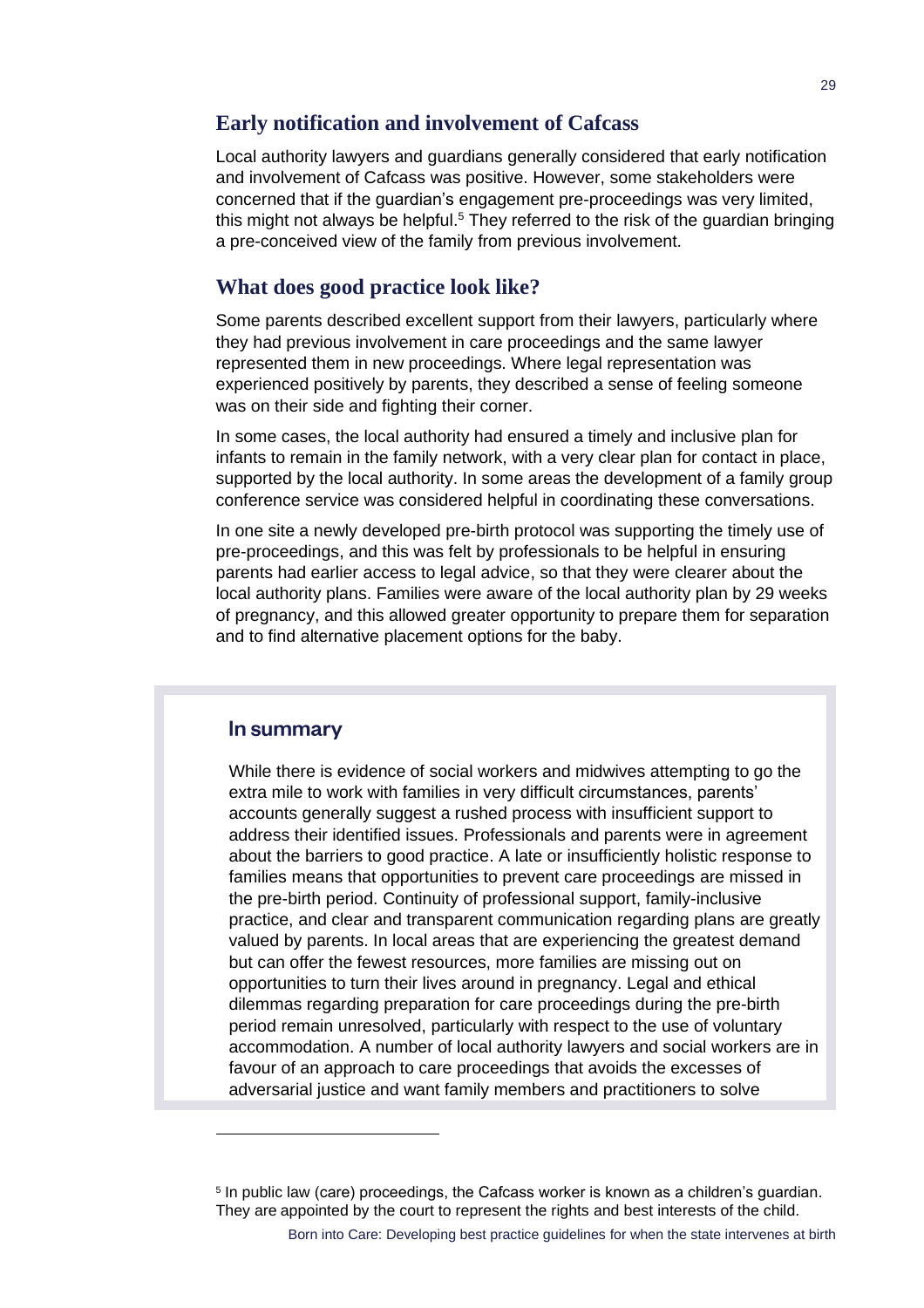problems together, to achieve a safe and mutually understood plan for a baby at birth. Some of the new approaches to pre-birth practice make it clear that some of the shortfalls that were shared with the team are not inevitable, but stem from long-standing structural hurdles to effective inter-agency working and the low priority of the vulnerable unborn baby in busy social work and generic midwifery teams.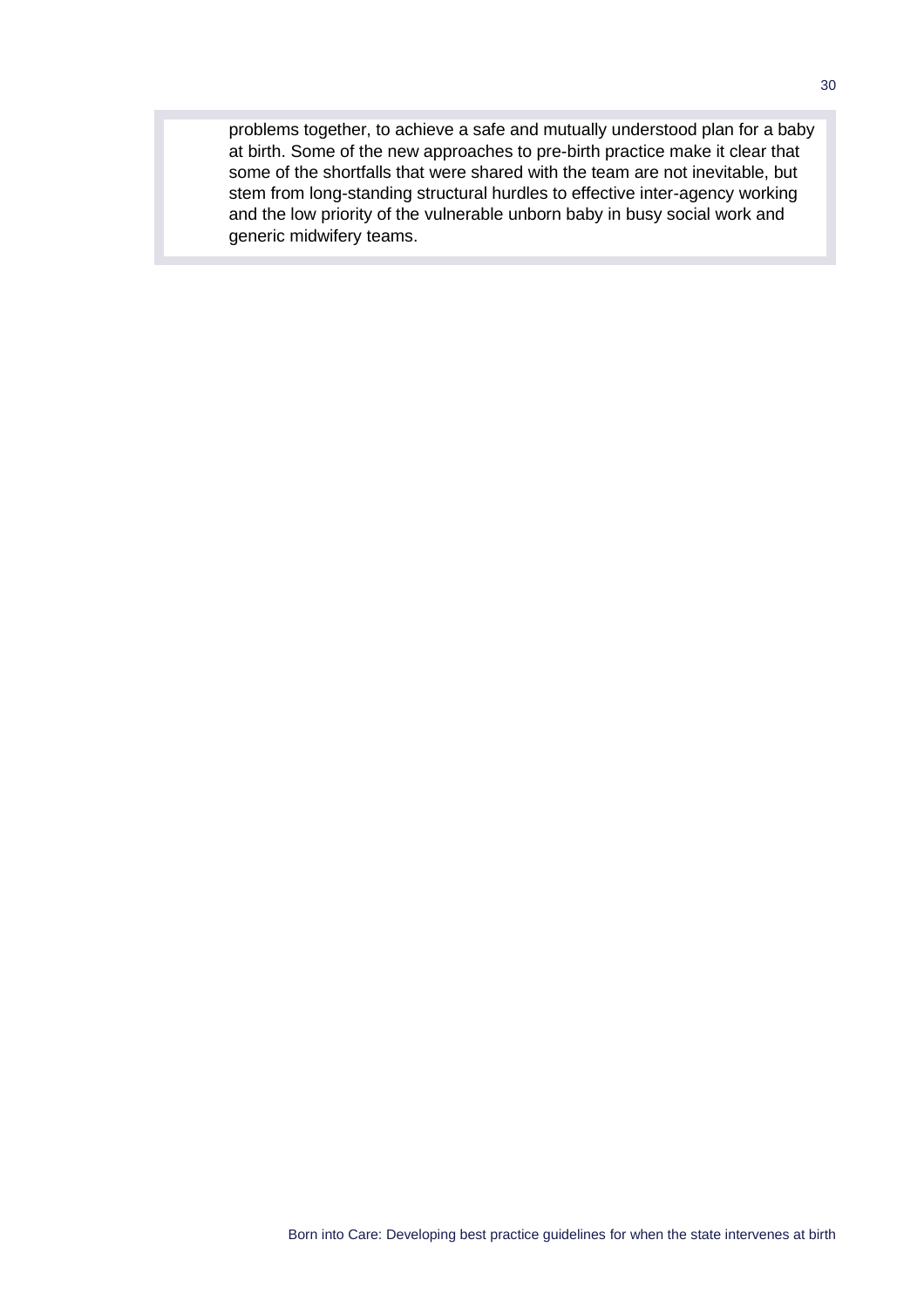## <span id="page-34-0"></span>**Practice within the maternity setting and at first court hearing**

The chapter builds on findings summarised in the team's previous review of the published literature on removal of babies at birth (Mason et al. 2020), and findings reported about urgent care proceedings at birth (Pattinson et al. 2021; Broadhurst 2021). We have grouped these key challenges into the following six core themes:

- discontinuities in professional support and insufficient specialist expertise
- shortfalls in family-inclusive practice and a risk-averse approach
- shame, stigma and lack of privacy
- insufficient opportunity for parents to bond with their new baby and insufficient recognition of the possibility of reunification
- unresolved legal and ethical challenges regarding care proceedings at birth
- inadequate planning, time, choice and support at the point of separation.

## **Discontinuities in professional support and insufficient specialist expertise**

In the previous chapter we discussed the negative impact that social worker churn and discontinuity of professional help had on building positive relationships with families in the antenatal period. Professionals and family members alike reported very similar concerns in respect of practice following the baby's birth. In the maternity setting, discontinuities stemmed from shift patterns and staff handovers which, although routine, affected the sensitivity of care women needed. Midwives described very busy hospital wards, where there was simply insufficient staffing to provide the focused attention that women needed when faced with the prospect of care proceedings or the placement of their baby with alternative carers. They also reported insufficient specialist training, which meant that many felt midwives were inadequately prepared to deal with the acute challenges associated with compulsory safeguarding action at birth. As a result, professionals and parents all considered that practice could lack sensitivity and was not consistently attuned to women's needs or the level of distress being experienced.

A lack of effective and timely information-sharing resulted in midwives on the maternity ward not being fully versed in the mother's situation and the local authority plan. Midwives providing postnatal care within the hospital sometimes found it hard to understand local authority decisions regarding separation, based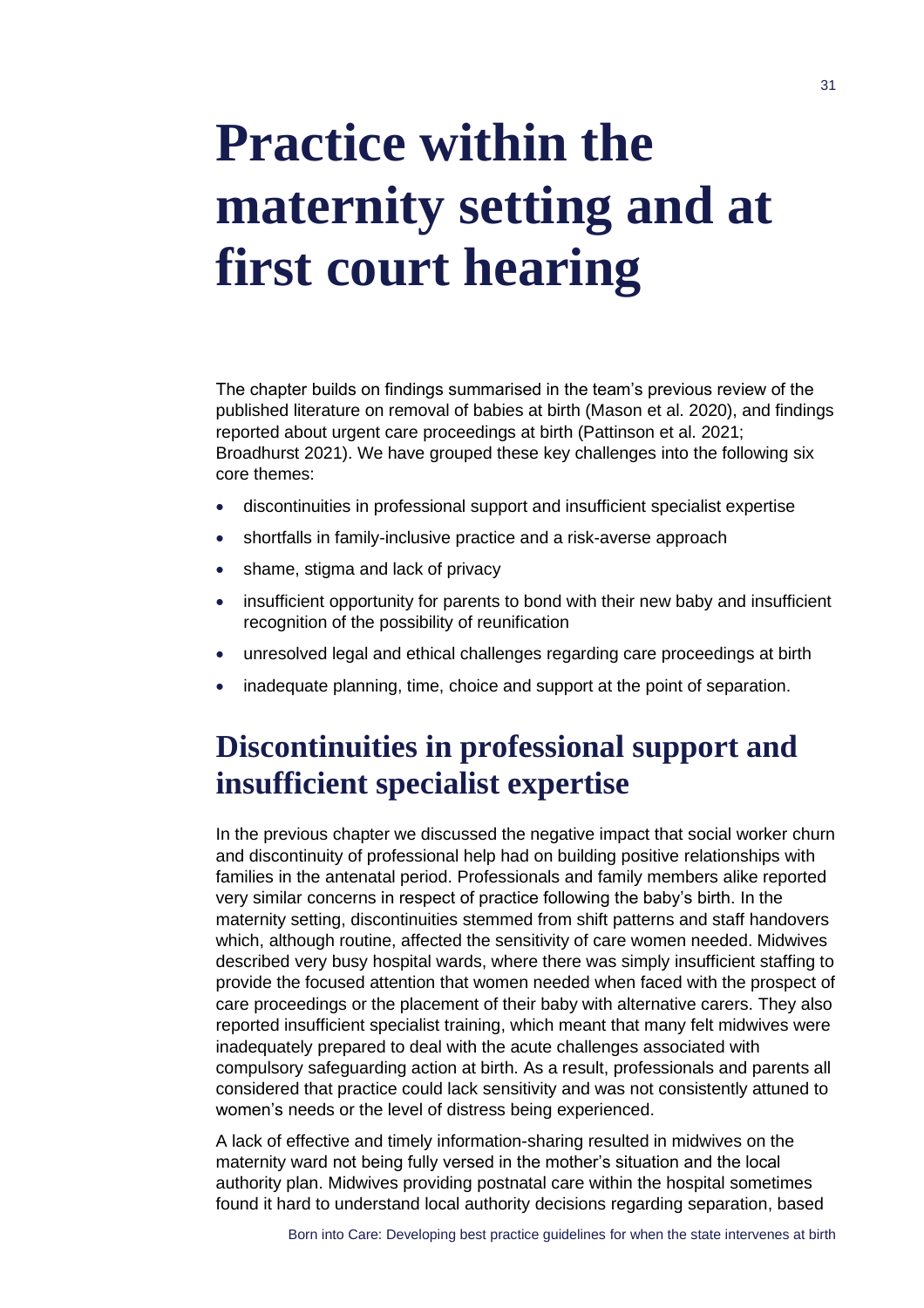on their observations of women's care of the baby on the ward. Similarly, social workers sometimes found it difficult to cope with some of the negativity they felt was directed at them from midwifery colleagues.

*Some of the midwives on the ward, who aren't necessarily a part of that, are quite good in understanding our role and why we are there, but there've been other occasions where I've had eyes rolled and been told that what I'm doing is disgusting*. (Social worker)

Inevitably, routine shift patterns and handover in busy wards can result in information about patients being less than complete. However, this group of mothers, who often arrived to give birth feeling unclear about the fate of their babies, found that a lack of knowledge on the part of midwives about their circumstances left them feeling further isolated. Conversely, where information had been shared with midwives but not parents, midwives felt compromised.

While any social worker managing the removal of a baby at birth will inevitably face the anger of parents, parents still complained bitterly about changes in allocated social workers. Depending on the structures and points of transfer within the local authority children's services, parents may have only known their baby's social worker for a brief period before the birth. In a minority of cases, the parent may *never* have met the social worker before proceedings were issued.

#### **What does good practice look like?**

Some interviews also provided positive accounts of midwifery practice. Midwives based within an enhanced team (vulnerable women's teams, substance misuse or case-holding safeguarding teams) appeared much more able to offer support to this group of mothers – and, despite most being community-based, did their best to visit them on the ward. Such visits provided women who had recently given birth with a far greater sense of emotional support and connection, helping to lessen distress. Not having to re-tell their story or guess what the midwife knew, or had surmised from their notes, helped women to feel that professional help was far more in tune with the enormity of the loss they were facing. There was also evidence of midwives on postnatal wards who had taken a special interest in this group of women and tried to do their best to offer additional care and support within time and resource constraints. However, it was also clear that without specialist pathways and designated professionals, providing the level of care that this particular group of mothers needed was a challenge for many health trusts.

*I mean I'd love that there should be somebody who can take that lady into a room and have a cup of tea with her and talk to her and almost, not debrief her, but support her and look at when she's going home… But we don't have that resource. Unfortunately, with staff on the ward, with how busy it is, they don't have time to do that and they don't have the experience. A lot of them will be frightened to do that because they don't know what to say, what to do*. (Postnatal ward midwife)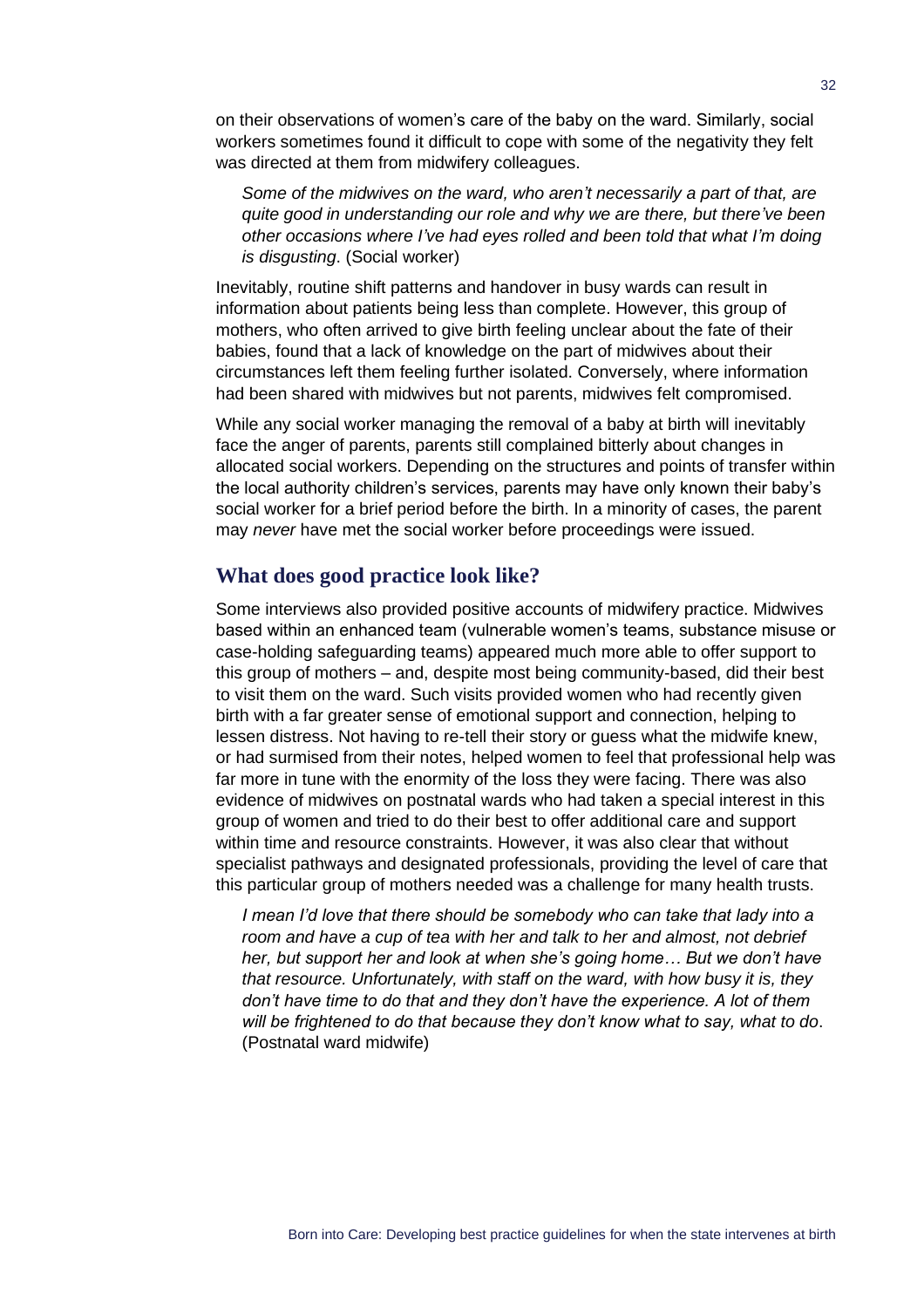## **Shortfalls in family-inclusive practice and a risk-averse approach**

Consistent with findings in the previous chapter, interviews with parents indicated that practice often fell short in terms of including fathers and wider family within the maternity setting. Shortfalls applied to the inclusion of partners in the birth of a baby, visiting by friends and wider family, and in terms of broader partnership working and planning.

In keeping with findings from related research (Featherstone et al. 2007; Maxwell et al. 2012; Phillip et al. 2020) as well as our analysis of local guidance and the factors that drive it (Ward et al. forthcoming), decisions regarding the involvement of fathers also appeared, in some cases, overly focused on risk. This was particularly so if there were concerns about domestic abuse. While it is of course vital that women who are victims of domestic abuse feel supported and protected from partners, the data suggested a lack of nuance in decision-making with regard to these issues. We have already seen that fathers were often excluded from decision-making during the pregnancy. Where there had been a history of domestic abuse, they could also be excluded from key parts of the baby's life. Both professionals and parents cited examples of fathers being excluded as birthing partners, even where mothers had expressly asked for them to be present. Being excluded from the birth of their baby was particularly difficult to accept.

*I think social services should always put something in place so the father's allowed at the birth, no matter what, do you know what I mean? No matter what his past is, what he's done, and all that carry on. Isn't that man allowed a chance to see his bairn coming into the world? That hurt me the most, that really badly hurt me... Ripped my heart out and stamped on it and put it back in, it was that bad*. (Father)

In other examples, information regarding histories of violence concerning both mothers and fathers led to hospital staff putting in place what parents (and some professionals) perceived as disproportionate levels of security. For instance, there were accounts of fathers who had had one episode of violence several years previously, being excluded from the ward. Again, this impacted significantly on women's birthing experiences.

Similarly, members of women's wider networks of friends and family might also face restrictions on visiting. As a result, some women felt insufficiently supported during their labour. In a minority of cases, women described giving birth without a birthing partner – no friend nor relative nor the father was present. Some women simply had no one to call on for support, but for others, feelings of isolation resulted from the exclusion of partners and/or family members from the maternity setting because they were deemed to be a threat to the mother, or to staff and other patients on the ward.

*[I was] scared because, obviously, with being a care leaver and falling pregnant, you've got to have that. Like, they've got to make sure the birth plan's right. It's got to be what they want, not what I wanted. Also, my mum was always going to be my birthing partner, and I even told them if they tried stopping that, I wouldn't let them because who wants to give birth on their*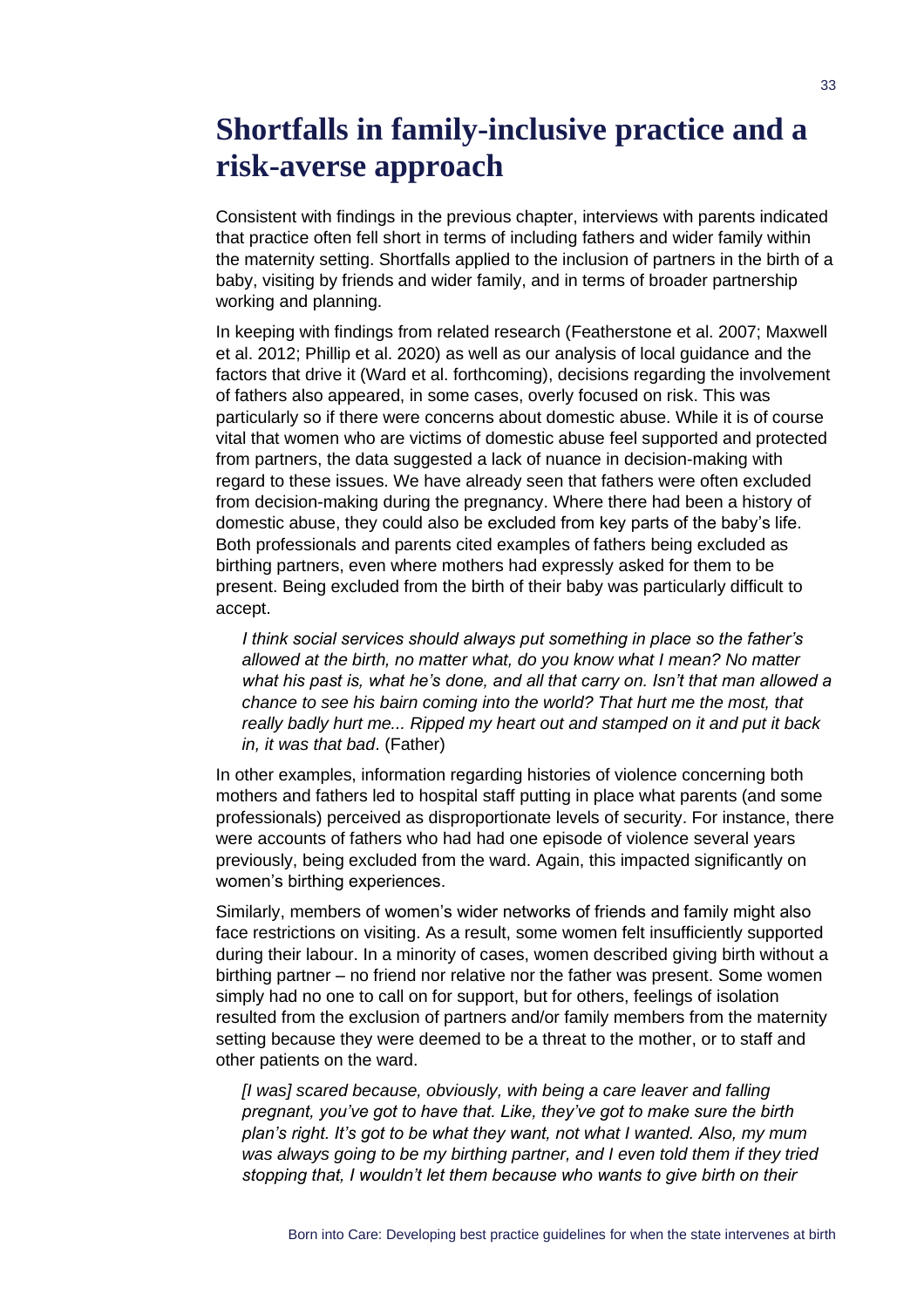*own? That's just a scary experience, but obviously, I had to be careful who visited me in the hospital and stuff like that*. (Mother)

In some instances, midwives overruled local authority advice, based on their assessment of the situation and what they considered to be in the woman's best interests.

*It was just when I was actually in labour the midwife came in and she was like, 'We have looked at the plan, K. Apparently dad is not supposed to be round here while you are giving birth.' She went, 'But I can't understand why because he's been absolutely amazing.' This is what she said, you know? She went, 'I'm not going to ask him to leave, I'm sorry, not when you are halfway through giving birth.' He was there and he watched his daughter being born*. (Mother)

Evidence from social workers and midwives indicated that risk assessments that concluded that additional supervision of the mother and baby on the ward was required added additional pressures. In some instances, the local authority required 24-hour supervision, but there were considerable tensions about how this should be resourced. Midwives and social workers consistently raised this as an issue of concern.

*That often seems to be a very contentious issue, when women do need that supervision, if they need some direct 24-hour support worker or someone in the room with them to observe them. Often, they are the women that arrive and there has not been anyone allocated. And we ring the number that we are told to ring and we are told, 'Oh, well, there is no one available tonight'. And that can be very difficult. And I think a lot of the time that is maybe because of finances as well. Who should be paying for that support? Should it be the trust or the local authority? And that can often be quite a tricky situation*. (Postnatal ward midwife)

While midwives were generally clear that the postnatal ward did not have capacity to offer supervision, in some areas they described children's social care as still exerting pressure. For example, midwives described being asked to put the mother in a bed near the nursing station and to ensure curtains were left open. In other instances, mothers were denied the opportunity to have a private side room because of concerns around potential lack of supervision. In other examples, the response had been to place the baby in a neonatal unit despite there being no specialist medical needs.

*The social worker had written on the plan, after telling me that I could look after my baby for, like, a day or two in the room, she'd written down on the plan that I only got an hour skin-to-skin and [the baby] was going in the unit*. (Mother)

There also appeared to be a general lack of clarity as to the precise nature of concerns or the purpose of the supervision. For example, mothers described feeling unclear as to whether they were being assessed, and, if the person acting in a supervisory role was previously unknown to them, this felt very intrusive and added to feelings of a lack of privacy.

Professionals and parents all considered these requirements to be untenable. However, a focus on risk, coupled with ever shrinking-budgets and increasing workloads, made this a very vexed issue. While midwives and social workers understood the need to protect the baby as well as other patients and staff in the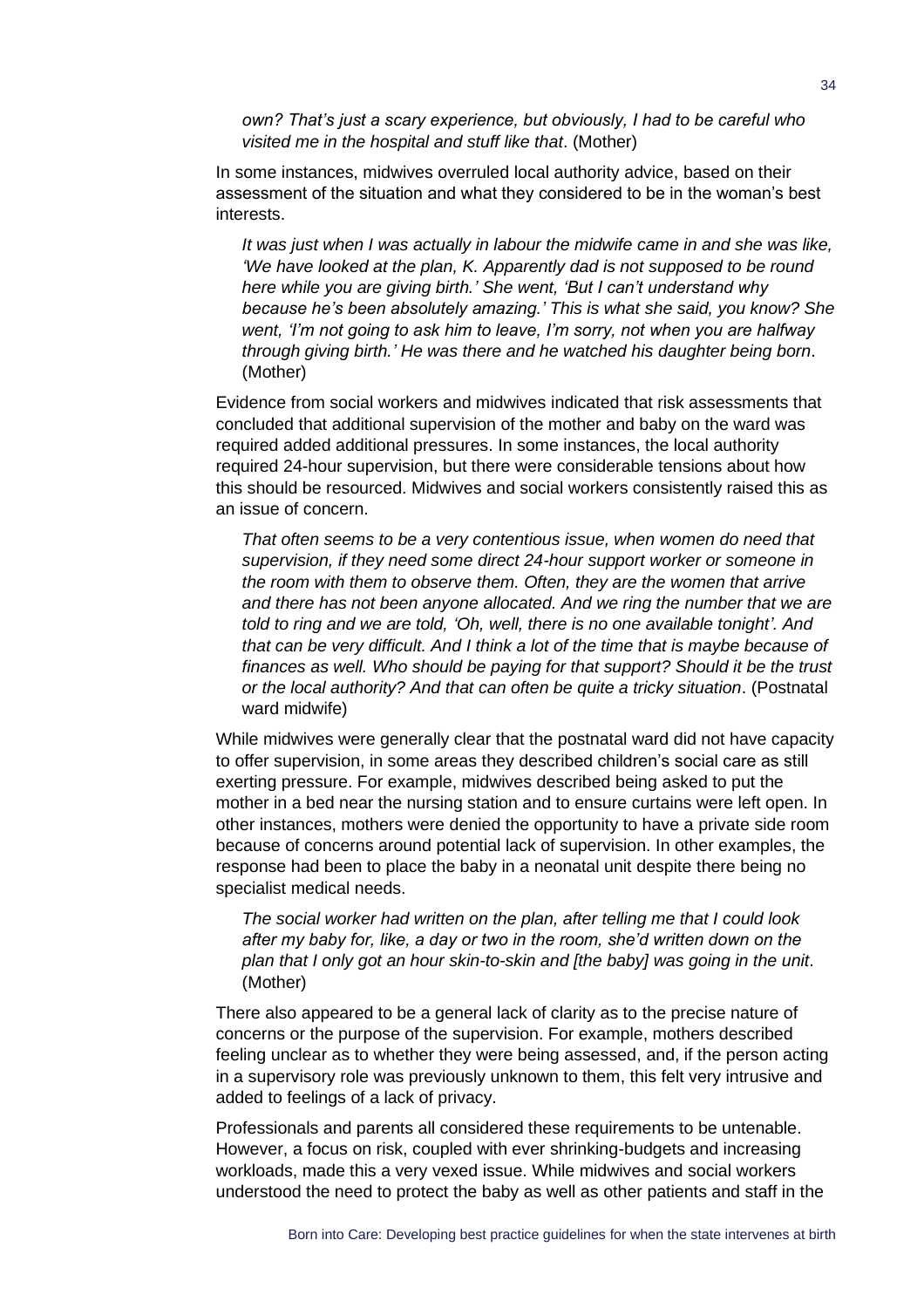labour and postnatal ward, they also thought that current practice was in need of review and that a more proportionate response was required.

In some areas, working with the family network had delivered solutions in respect of supervision. However, interviews with mothers suggested this required careful consideration, as not all family members were supportive (see also Brown et al. 2016). Unless discussion had taken place and clear understanding and agreement reached in advance with the mother and her network, friction could manifest, leading to greater loss of control and further experiences of isolation.

Complaints about the lack of an inclusive approach to practice also applied to planning. In the previous chapter, we described some major problems in pre-birth planning in some teams where volumes of care proceedings were very high – outstripping professional capacity. Both mothers and fathers described the anguish that resulted from not knowing the details of the local authority plan for their babies, and rising anxiety levels as they waited for information.

#### *I'd rather you tell me now because she is going to get taken...I'd rather you tell me your plans so I could prepare myself in my head. But they don't. They don't tell you*. (Mother)

Although parents gave positive examples of social workers attending the ward in person to explain the local authority plans, these were infrequent. In some cases, parents described phone calls from the social worker or a solicitor, taken while they were in bed in the main bay of a communal maternity ward, telling them for the first time that the authority was issuing care proceedings in order to remove their baby. For some parents, an absence of face-to-face contact with their social worker following the baby's birth was interpreted as a lack of compassion and care.

*But in the two weeks we hardly saw them up at the hospital. We hardly saw them… That kind of hurts because we were thinking to ourselves, you're the one who's supposed to be taking our child off us, but yet you're nowhere near. You've not been up to see how she is. You've not been around to see how we are. I know it's fine for you to just ring up, but it would be better to see you face to face.* (Father)

The sharing of plans was also commonly described as hurried – again completely at odds with the enormity of care proceedings. Often midwives also described themselves as not knowing when the solicitor or social worker had shared plans with parents, and this further limited the chances of providing appropriate support. On the other hand, social workers described themselves as going to considerable lengths to ensure parents were aware of the likelihood of removal and were advised of the post-birth plan. As discussed earlier, given the emotionally charged nature of safeguarding babies at birth, the likelihood of miscommunication and misunderstanding is high. The need for information to be shared with parents multiple times, in a manner that takes account of their communication and learning needs, is crucial.

Importantly, parents' accounts illustrated the impact that 'waiting' had on their ability to focus on their baby. Midwives similarly described concerns about women left 'in limbo', as they waited for papers to be served, or a court date to be set. As will be discussed in more detail in the next chapter, a minority of midwives and mothers considered the waiting to be cruel and felt it would be better if the process were sped up. However, the majority consensus was that sufficient time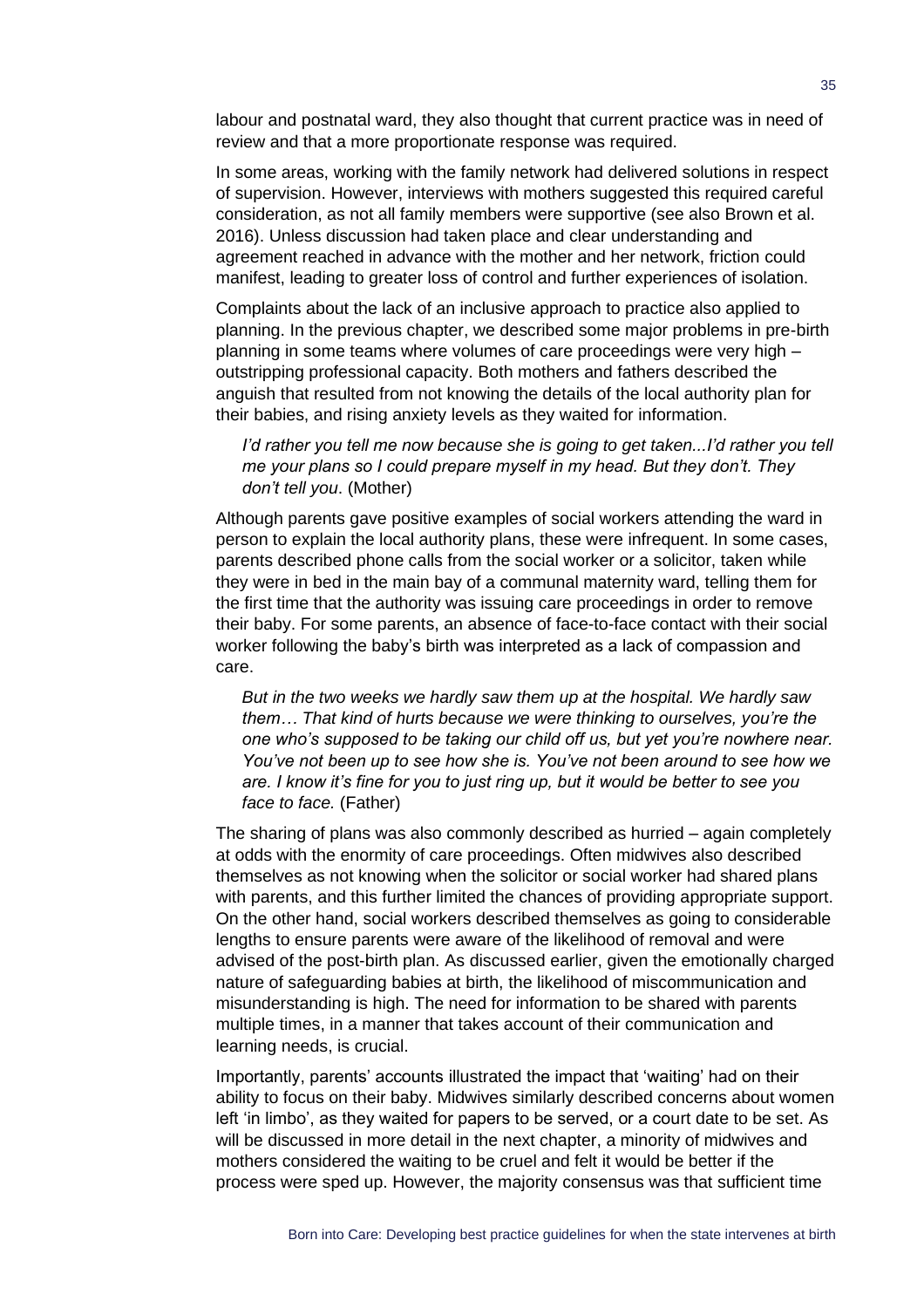and consideration should be given to the need to recover from the physiological impact of giving birth and to spend time with the new baby.

As was evident from the focus group and interview data, parents need adequate time and calm to come to terms with separation. However, conflicting timeframes and the limited time available to already overloaded professionals often made this impossible. NHS processes are predicated on the expectation that a healthy mother and baby will be ready for discharge within 24 hours after the birth. This allows little time to find a mother and baby foster home or arrange a court hearing, and pressures on hospital beds meant that social workers were sometimes faced with the threat of the local authority being charged for bed-blocking. The conflicting timescales were a source of tension between professionals and led to a sense of panic that conflicted with parents' need for time and calm.

#### **What does good practice look like?**

Focus group participants shared examples of practice that sought to tackle barriers to family inclusion, even in the context of problematic histories. Where family members could not be called on, there were instances where the resources of specialist organisations could be used. Professionals or community volunteers could serve as birthing partners and independent advocates, compensating for gaps in the mothers' own informal networks. In one local authority, family support workers sometimes supported mothers through the birth, in the absence of a birthing partner. There were also examples of foster carers supporting mothers at birth, particularly where they had been placed in a mother and baby placement during pregnancy.

In one of the participating research sites, concerns about aggressive or abusive behaviour that might prevent the father from being present at the birth were carefully interrogated. Agreements around managing potential conflict and minimising triggers that could lead to threatening or abusive behaviour were discussed, and strategies developed.

### **Shame, stigma and lack of privacy**

Interviews highlighted the acute feelings of shame and stigma that many mothers had experienced within the maternity setting. They frequently cited examples of a lack of consideration of their need for privacy, compounding the stigma they felt. Many welcomed the opportunity to be in a private room away from other mothers, although this was not always offered or available. However, some wanted to be around other mothers who had just given birth, and sometimes being in a separate room added to their feelings of isolation.

For mothers and their partners, the most consistently cited privacy violation occurred when confidential conversations with their solicitor, social worker or other professionals were held within earshot of other women. Mothers described it as deeply stigmatising when professionals discussed legal, medical or other confidential matters in communal wards. The need for privacy was recognised by both professionals and parents, but again, professionals were overstretched and constraints on time and other resources meant that this was not always given sufficient consideration.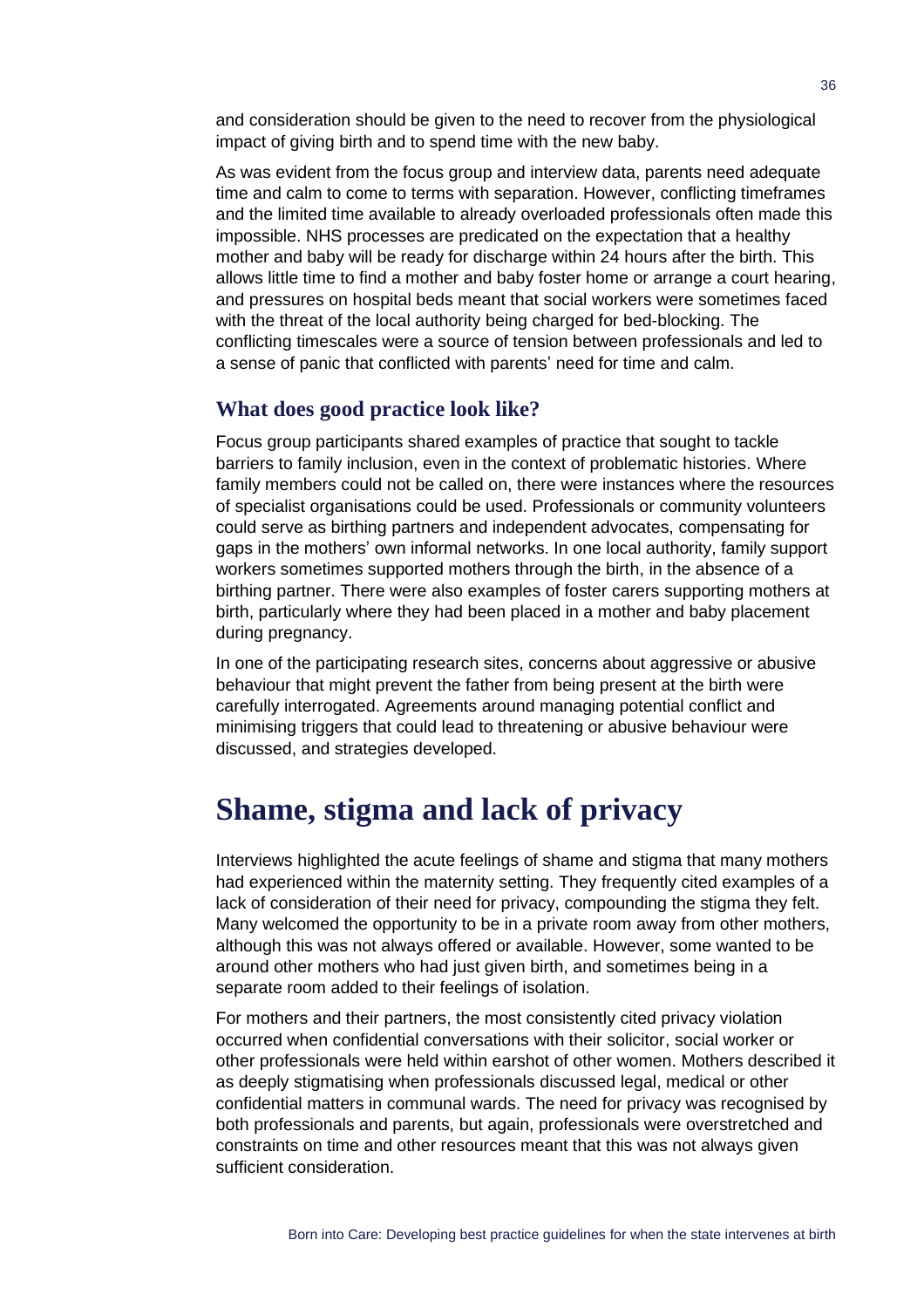*We didn't have any privacy at all. They wouldn't even let us go into a different*  room. She didn't see if we wanted to go to a different room, nothing. I couldn't *really open up because of it… Yes. I didn't want them knowing or overhearing me, but I had to do what I had to do…. But I was okay talking about it. But it's just, I couldn't really open up more because I didn't have that privacy…. I know we could have closed the curtain, but it is still only a curtain*. (Mother)

Midwives described a shortage of individual rooms, office space or day rooms where women could meet with their social worker or solicitor in private as a key obstacle.

Data collection for this report took place, in part, during the pandemic. The constraints of social distancing and remote working meant that women were taking calls on their mobile phones, with no opportunity to be prepared for the call, or to request a private space where they could receive a call from a solicitor. In the most extreme case, one woman described attending the first court hearing from her mobile phone on the main ward with other women present. However, the issue of privacy on the ward in respect of confidential conversations with professionals pre-dated the current pandemic. In addition, it was clear that communication via telephone or online also pre-dated the pandemic.

Issues of choice were central for women. For example, although most women wanted a private room, some mothers described being placed in a side room without prior discussion or agreement leading to feelings of stigmatisation.

*…they just gave me that room [near nurses station]. She didn't say anything, 'You're in this room because we've got no space'. She just gave me that room and had the door stopper under the door. I thought maybe they've done this because social services are involved, but it just made me, you know, like I was treated different to every other woman that's given birth*. (Mother)

#### **What does good practice look like?**

There were examples of midwives trying to offer women private rooms wherever possible, despite the lack of resource. Though a clear challenge, there were also examples of attempts to find rooms for private meetings with social workers or legal representatives.

## **Insufficient opportunity for parents to bond with their new baby and insufficient recognition of the possibility of reunification**

The first few hours and days with a newborn baby are precious for all parents, but, when faced with the removal of that baby, these moments take on a new significance. Mothers and fathers described how navigating safeguarding and legal processes prevented them from focusing on, establishing breastfeeding (where chosen) and bonding with their newborn baby. Caught up in an often hurried and confusing legal process, it is unsurprising that parents felt their focus on their baby was overshadowed. Being unable to spend time or bond with their new baby was also salient for fathers who, for reasons previously discussed, may not have been encouraged or allowed to take part in parenting activities on the ward.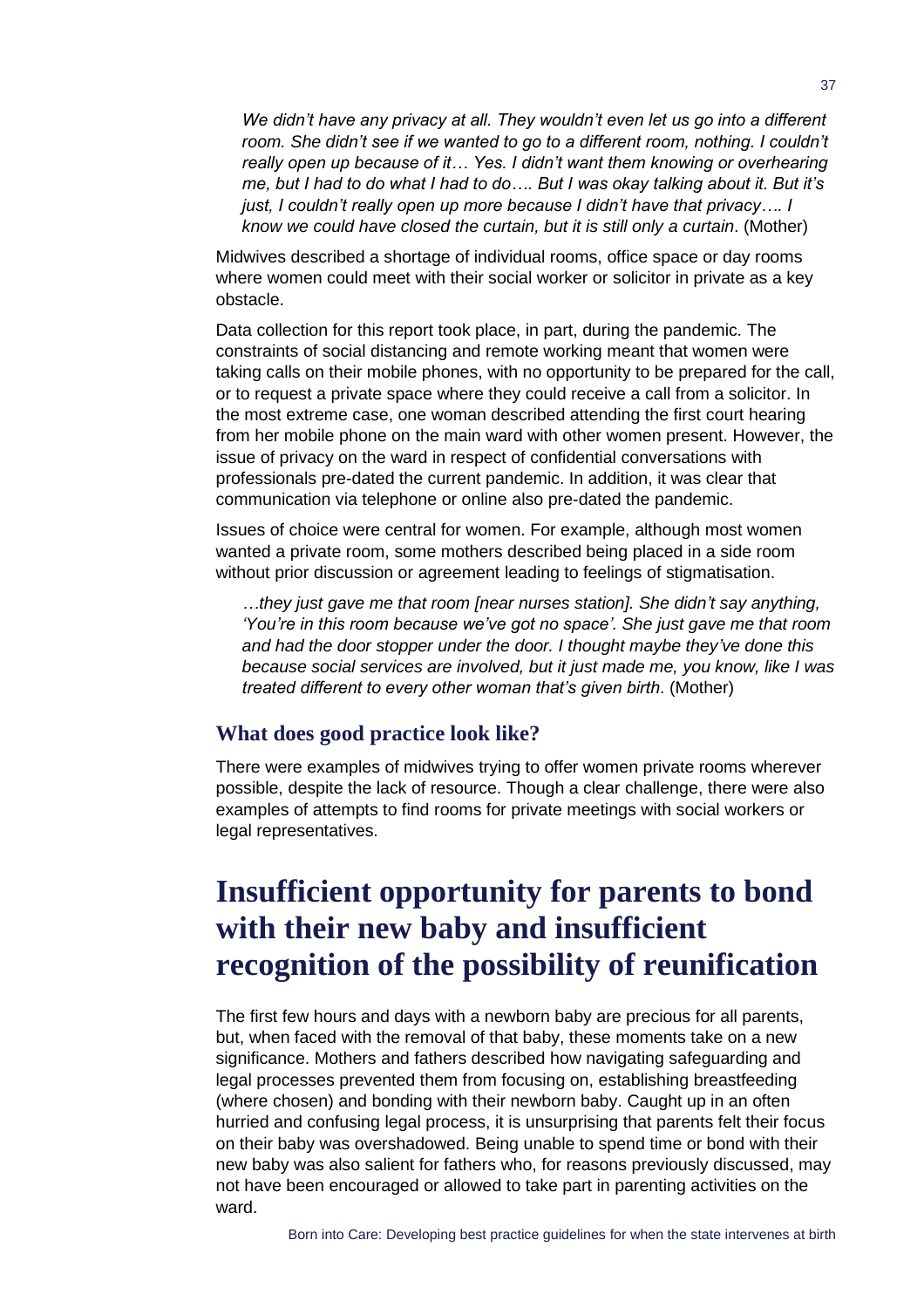These reflections from parents are particularly important given that the actions the local authority takes at birth are interim, pending further assessment of parenting capacity. When the local authority issues care proceedings at birth, this is for an interim care order, and reunification of parents and child is one potential outcome of the court process. If an interim order is made, the local authority also has a duty under s.34 of the Children Act 1989 to promote contact with birth parents and other relevant family members.

Moreover, for this cohort of parents, the opportunity to parent and develop a bond with their baby in the first hours or days after birth may be the catalyst for their journey towards change (see Ward et al. 2012). Furthermore, in keeping with findings from the perinatal loss literature (Ott and McGrath-Lone forthcoming), creating memories in the maternity setting may be beneficial to parents and children in the long term, whatever the outcome of proceedings.

## **Unresolved legal and ethical challenges regarding care proceedings at birth**

Professionals and parents highlighted significant challenges related to the legal process. As it currently stands, a first hearing may be scheduled within days, and in some circumstances hours, of the baby being born. Recent research in the *Born into Care* series has captured an increase in short-notice hearings for newborn babies (Pattinson et al. 2021; Broadhurst 2021). This research has drawn attention to 'same-day' hearings, where hearings are held on the same day that parents are served notice of proceedings. Findings from this qualitative study in the series indicate that risk-averse practice, early hospital discharge of mothers and babies (now a norm for all women), pressures on judge sitting time and priority listing of baby cases in the courts all appear to add to the stress and challenges parents and professionals face. Interviews demonstrate the painful impact that current arrangements have on parents. Mothers and fathers described receiving little notice – and in some circumstances no notice – of the court hearing.

*The solicitor rang me and said we are going to court you need to get ready. I said, 'When?', and he said, 'Now. You need to leave now'...I needed to get someone to the hospital to look after my child, I need to get showered, dressed. I had no clothes, so I had to get clothes prepared, I had to get a lift prepared to get up there. I had literally not long to do that*. (Mother)

Professionals expressed considerable disquiet about court proceedings that followed swiftly after birth. They were concerned about women's capacity to assimilate vital information about the court process at such a time, and to access robust legal advice, undermining their ability to meaningfully participate in court proceedings. As stated in the previous chapter, the use of junior or paralegal staff during pre-proceedings also impacted on parents' sense of preparedness.

Midwives also consistently described the frustration they experienced because they often felt 'in the dark' about plans for care proceedings, or were given very little notice that women needed to attend a first hearing. As stated above, fathers could also feel left out of important discussions or, in cases where paternity disputes were still unresolved, completely excluded.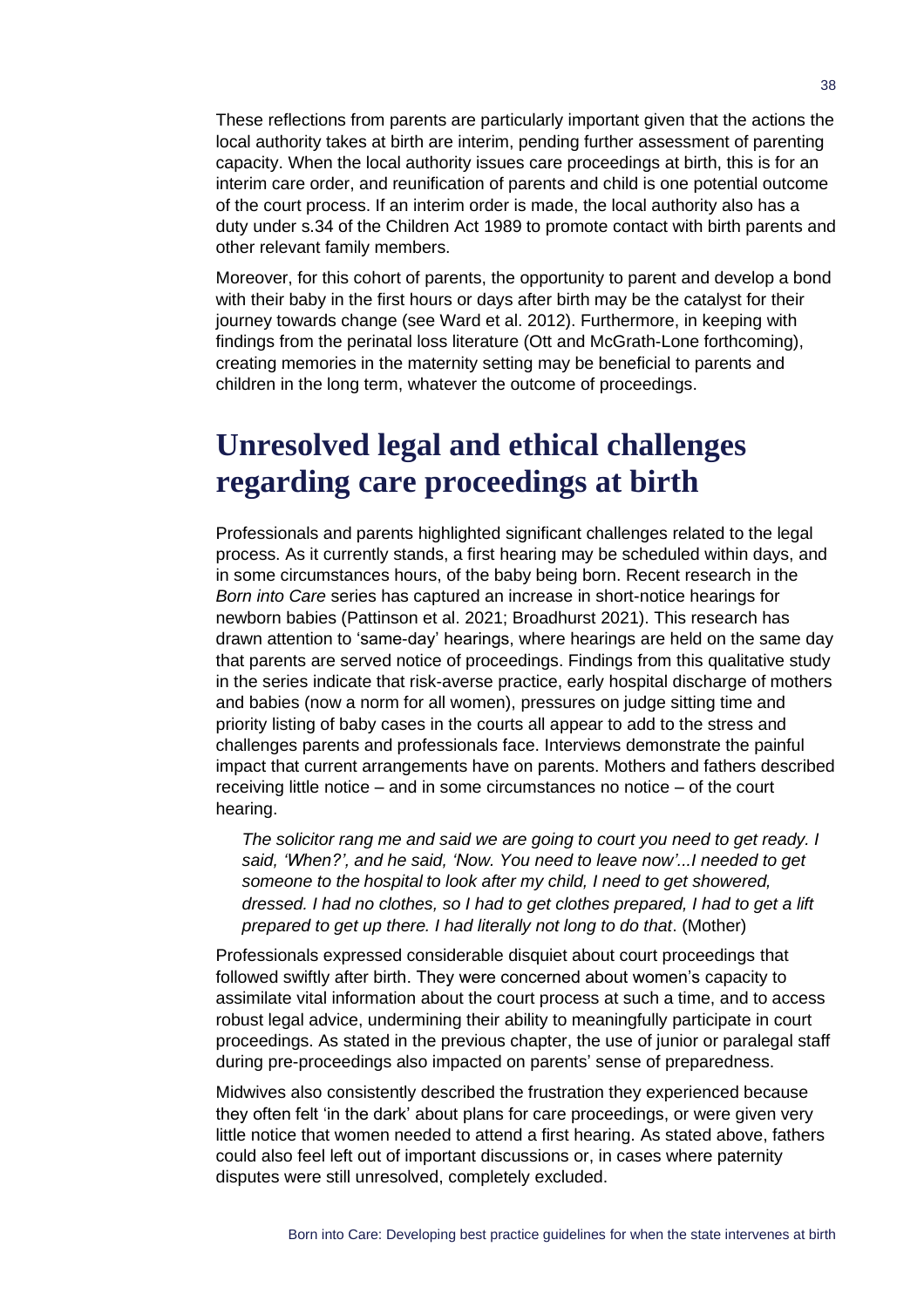Mothers also discussed the anguish of having to decide whether to attend court. They described this as a Hobson's choice, either attending court and therefore being forced to spend time away from their baby, or forgoing the chance of participating in the proceedings and possibly giving the impression that they were insufficiently committed.

I refused to go to court because I didn't want to leave him in hospital. So, his dad went to court and my solicitor went, representing me. But it was quite upsetting, because I didn't know what was going on in court or anything, because I'd stayed in hospital with the baby…. But then, at the same time, I didn't want to leave him at the hospital on his own. What if they hadn't heard him crying or something? (Mother)

Parents, midwives and indeed social workers voiced concern regarding the lack of consideration given to the mother's transport needs, with some mothers reporting having to travel significant distances by public transport to attend the hearing, within a day or so of the birth. Lack of time to consider who could care for the baby while the parents were at court added to the pressures placed on midwives and the emotional burden placed on parents. The time pressures often made it impossible for parents to arrange for family members or friends to either support them or care for the baby in their absence. Consistent with previous examples of good practice, in areas where a specialist pre-birth team was involved with parents or a specialist midwife was kept up to date and able to attend the postnatal unit, there was better consideration of the mother's needs. However, these examples were the exception rather than routine practice.

Professional conduct at the family court was also raised as a concern in parent interviews. Parents described an environment that commonly felt hostile and isolating. Many parents were emotionally raw and hypersensitive at this time, and behaviour which might, in other circumstances, have been considered innocuous, or simply polite, took on new meaning. Seeing parents' solicitors warmly greeting their local authority colleagues, or professionals meeting in private rooms outside of the court room, all led to parents feeling excluded, and in the worst examples, fuelled their fears that the system was corrupt and conspiring against them.

Behaviour of judges also had a considerable impact on parents. Where parents felt they had the opportunity to participate fully in proceedings, with robust legal representation, and requests to have their own voice heard were agreed, they felt a better sense of justice. On the other hand, where the parents felt proceedings were hurried, or they were not heard, they were left with a great sense of injustice.

#### **What does good practice look like?**

As stated above, continuity of legal advice was not typical, but where this was the case parents felt much more supported. Parents who felt they were given an opportunity to spend time with their solicitor had a greater sense of fairness. Where they were supported to attend court by a family member or friend this also mitigated feelings of isolation. Where parents had had some notice of the court hearing, this at least allowed some time to prepare emotionally and practically.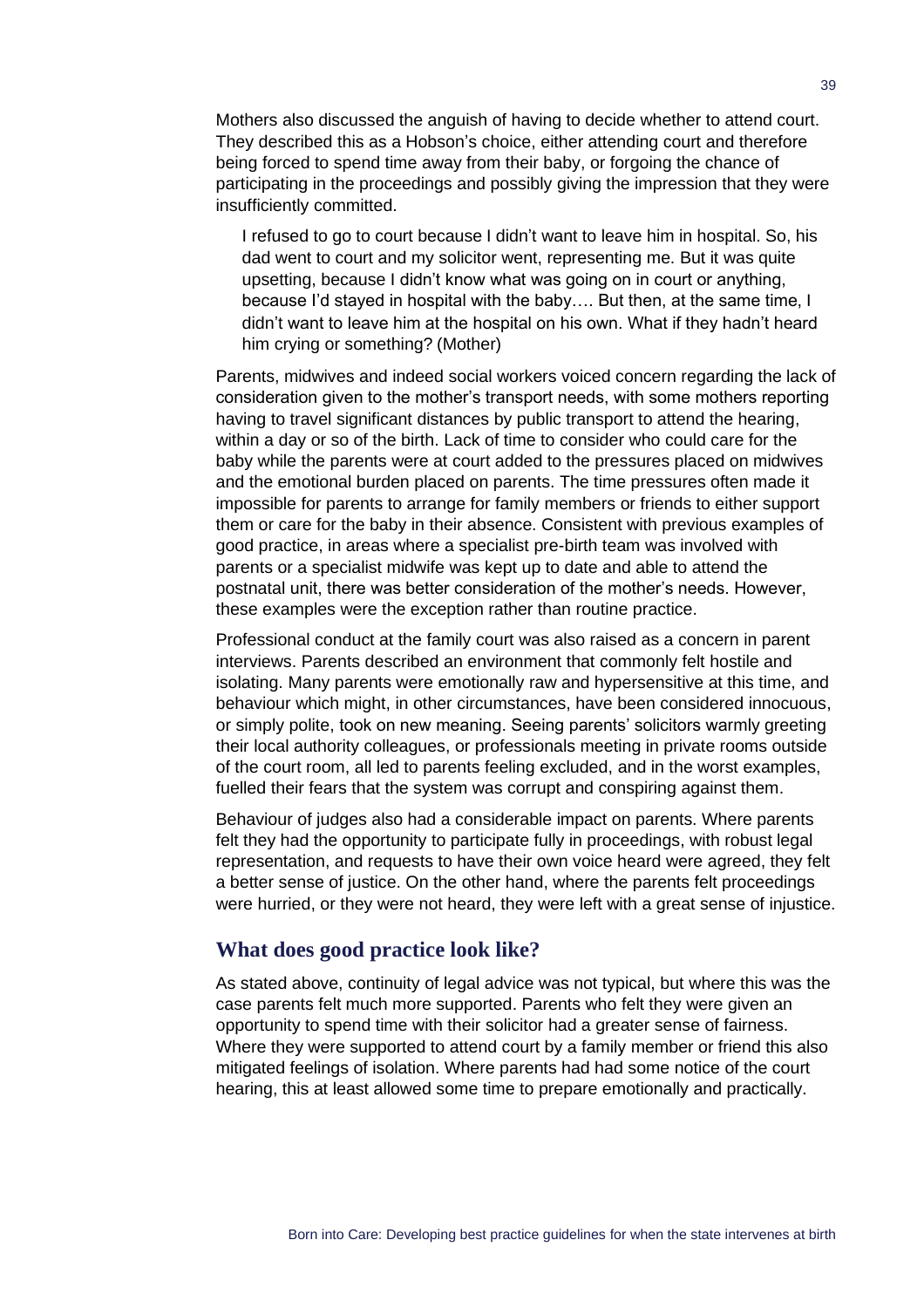## **Inadequate planning, time, choice and support at point of separation**

Unsurprisingly, where the court had granted an interim care order and the baby was to be placed away from them, parents described very traumatic experiences of separation and saying goodbye. Social workers and midwives also reported that being involved in this practice was a painful experience. While participants' perspectives varied in some respects, important commonalities emerged regarding planning, professional sensitivity, and time and choice. In most cases, the parents interviewed did not feel that adequate thought had been given to preparing them for the separation or to offering them any choice or control. In some examples, parents described a 'race against time' to get back to the maternity unit to spend any time with the baby before the social worker arrived. This was a particular issue when the court was some distance from the maternity unit and the parents were using public transport.

Social workers in focus groups also confirmed a lack of planning and consideration of the detail of separation. They described a system that focused on the legal process and left little time for them to think about the sensitivity of their practice. Social workers could see the problems with current practice and in most instances felt there was significant room for improvement.

*And then there are situations where, you know, you've got a mum leaving the hospital who's given birth maybe last night, a few hours ago at worst, and, you know, she went through labour and she's at court for her child, but she's maybe only had, it's a few hours old. You know, that's an incredibly distressing situation and it's upsetting for social workers as well. You know, not that our feelings are the most important in that situation at all, but, you know, it's, it can be really upsetting to see women and dads put in that situation*. (Social worker)

Midwives also described being very unhappy with current practice. In a number of participating sites they felt that there was inadequate time to support the woman through the separation and that this was further exacerbated by lack of information from children's social care about the planned timeframe. Midwives working in the antenatal period considered the birth plan key to ensuring that adequate preparation took place.

*Everyone knows it's coming but no one wants to talk about it, it's like when someone dies, no one wants to say it. But I think we should be talking about it and those conversations [with parents] – should be part of core group responsibility*. (Specialist midwife)

Currently, it is rare for birth plans to focus on parents' wishes if a separation is likely. Instead, the focus is on risk assessment (see Ward et al. forthcoming). Social workers in one authority raised concerns regarding pre-empting court decisions as the reason why the detailed conversation did not take place. However, parents' perspectives would suggest that having time to consider the detail before the birth – and to try to prepare emotionally – would be welcome, even if the court outcome could not be guaranteed. Parents wanted the opportunity to think through who should be present at the point of separation. Details such as who the baby should be handed to, what they would wear and who should leave the ward first, were all important choices. Choice and control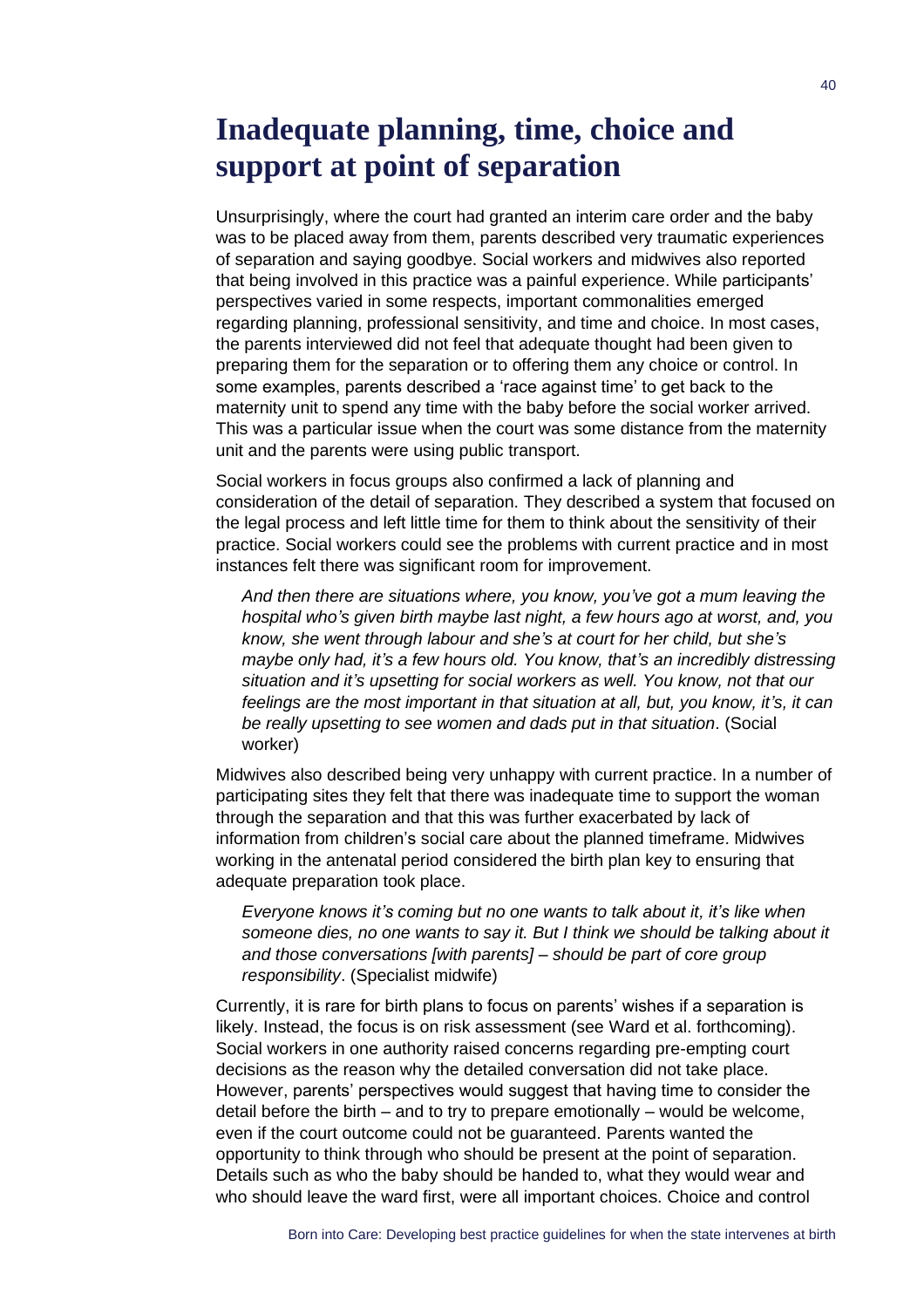over these and other details were hugely significant at a time when parents felt so fundamentally powerless. In these circumstances, small acts of kindness from professionals who showed empathy were greatly valued.

#### *She got down on my level and she just held me hand. I remember her holding my hand. I'll never forget it. She was lovely*. (Mother)

Most (but not all) foster carers welcomed the opportunity to meet parents at the hospital and to discuss their wishes for the care of the baby before the discharge meeting. Those foster carers who expressed reservations about attending hospital had no prior experience of being there and were concerned about the highly charged emotion of the situation. However, those who had attended hospital felt this was beneficial if managed sensitively, and that meeting parents earlier was preferable. They emphasised the importance of the initial interactions with parents and saw them as critical to forging ongoing positive relationships once the baby was placed with them. As discussed, most could see the benefits to this first meeting happening before the birth, but also understood the process challenges. However, most wanted the opportunity to discuss parental wishes before the baby was given into their care. These included, for example, discussions about feeding preferences, including supporting ongoing breastfeeding, routines and even the parents' preferred brand of nappies. These discussions were considered as opportunities for foster carers to convey respect for parents' wishes and recognition of their ongoing role in the baby's life post separation.

*Because it's little, it's the little things, isn't it, like what kind of nappies we want them to wear and what milk that they're on, what formula do they want. We get told. But it's nice to be able to ask them because you're still saying, I know I might be taking your baby, but this is still your baby, this it's your choice. It's like what colour would you like them dressing in?... It's just the little tiny things that they don't get a chance to say*. (Foster carer)

Foster carers also stressed the importance of the parents knowing who was looking after their baby and offering some reassurance.

Unfortunately, foster carers described these opportunities as rare. Across the participating authorities, professionals agreed that opportunities for parents to meet foster carers in advance of discharge meetings were exceptions rather than the norm. Many foster carers described the baby being brought to their house by the social worker and not meeting the parents until a first contact (family time) meeting, and indeed, in authorities where babies were transported to contact centres by volunteers, foster carers might have very limited opportunities to meet the birth parents.

Foster carers who had had experience of going to the hospital typically described meeting parents in the context of highly charged and formal discharge meetings. Many practitioners as well as parents described their discomfort with the current discharge meeting arrangements. While there were clear differences in experience, which largely depended on the social worker chairing the meeting, participants consistently raised ethical concerns. Foster carers described, for example, their discomfort when information was shared about the mother's substance misuse and the baby's medical needs in the meetings, describing this as highly stigmatising for her. Examples were given of more sensitive ways that midwives had sometimes shared this information with foster carers.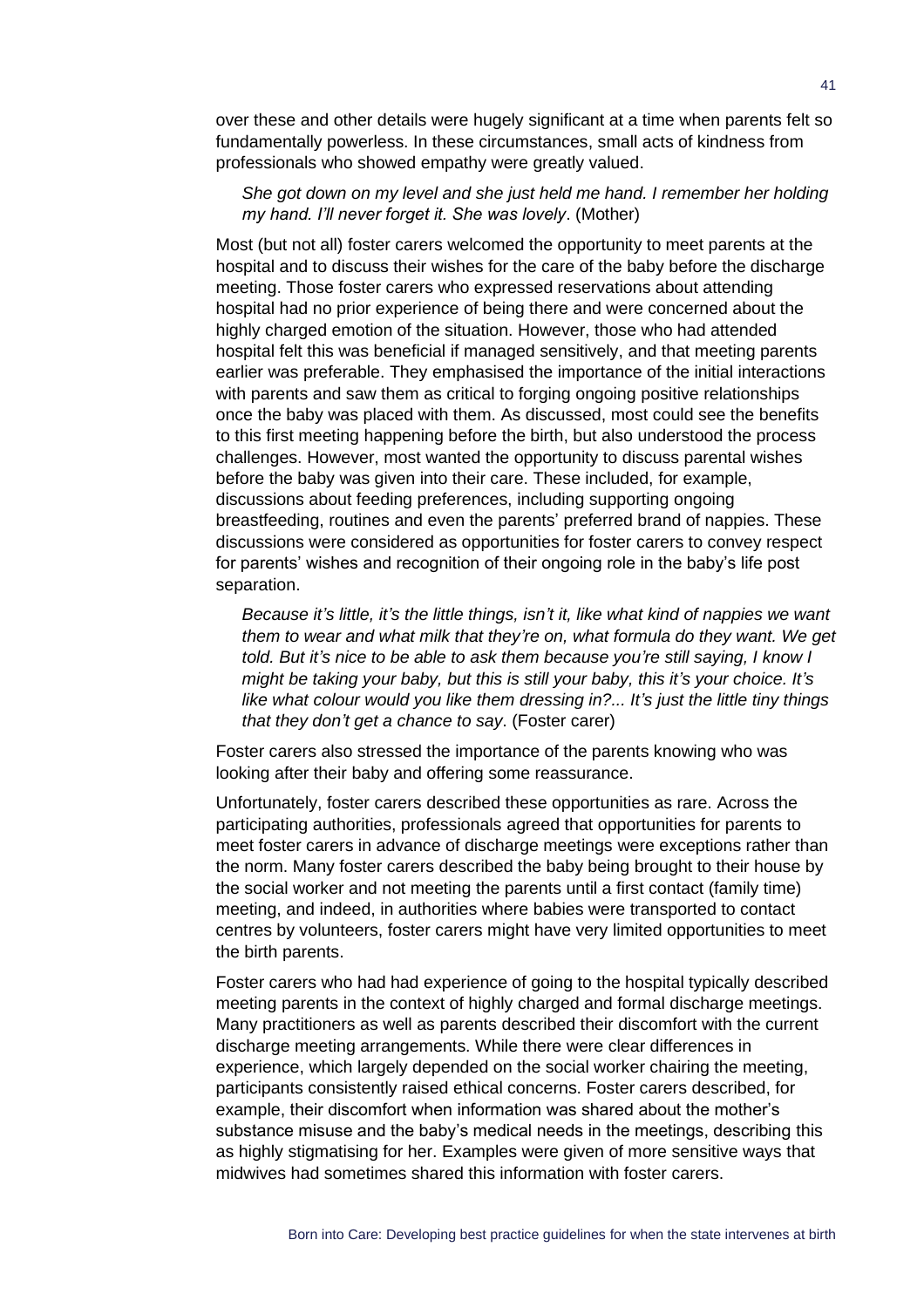Parents, foster carers and midwives all described frustration that, in some instances, the social worker was not able to provide the parent with specific details about the placement or an opportunity to meet the foster carers in advance of separation. Indeed, in some cases contact arrangements were also not finalised, meaning that parents were unclear when they would see their baby next. Given that the separation commonly took place within a day or two of the birth, the high level of anguish described is perhaps unsurprising. Although recognising the need to complete the paperwork for discharge, midwives also shared concerns that the need to hold the meeting often took priority over other considerations regarding the separation. In many instances professionals described parents becoming very agitated, and this leading to a highly emotive and difficult separation.

Across the interviews mothers described feeling that their own support needs were rarely considered at the point of separation. Lack of notice and time to prepare made it difficult for parents to think through what support they might be able to put in place. In many instances women had very minimal support networks and several said that the only people who were with them when the baby was removed were the social worker and a midwife they had had little or no previous contact with. Issues of privacy were also raised – mothers highlighted leaving the ward without their baby as particularly traumatic, evoking strong feelings of shame and stigma.

*I think one of the worst bits when you hand your baby over is the coming out of hospital. Because you've spent days there and you're watching people come out with babies, and then you walk out empty handed*. (Mother)

Social workers regarded it as good practice for the case-holding worker to undertake the removal, although it was important for parents to be aware that this might not always be possible – for instance if the social worker was on leave when the baby was born. In some sites, policies were in place to keep the same social worker or midwife involved with birth mothers who had experienced previous child removals.

While continuity of care was usually valued by parents and professionals, there were exceptions, such as where the relationship between the social worker and parents had become particularly hostile. In keeping with findings from the broader perinatal loss literature (Ott and McGrath-Lone forthcoming), where separations had been more sensitively handled, midwives, parents and social workers all noted the ways that inclusive planning and offering choice had made a significant difference.

While parents described the anguish of having their newborn baby removed from their care, the experience was also traumatic for the professionals involved.

*Obviously we're doing a job. But we're also human beings at the same time. And taking a baby away from a new mum goes against everything you stand for, you know, ethically and morally. And it's a really, really traumatic thing for everybody involved. So, I think it's just being able to have an outlet for your emotions afterwards. Obviously, you can't get upset whilst it's happening. You've got to try and hold yourself together. But afterwards you need to be able to have a kind of forum to acknowledge how you're feeling and that it's okay to be upset*. (Social work team manager)

Although social workers felt supported informally by peers who they might phone after the removal of a baby, there was little formal support from management, and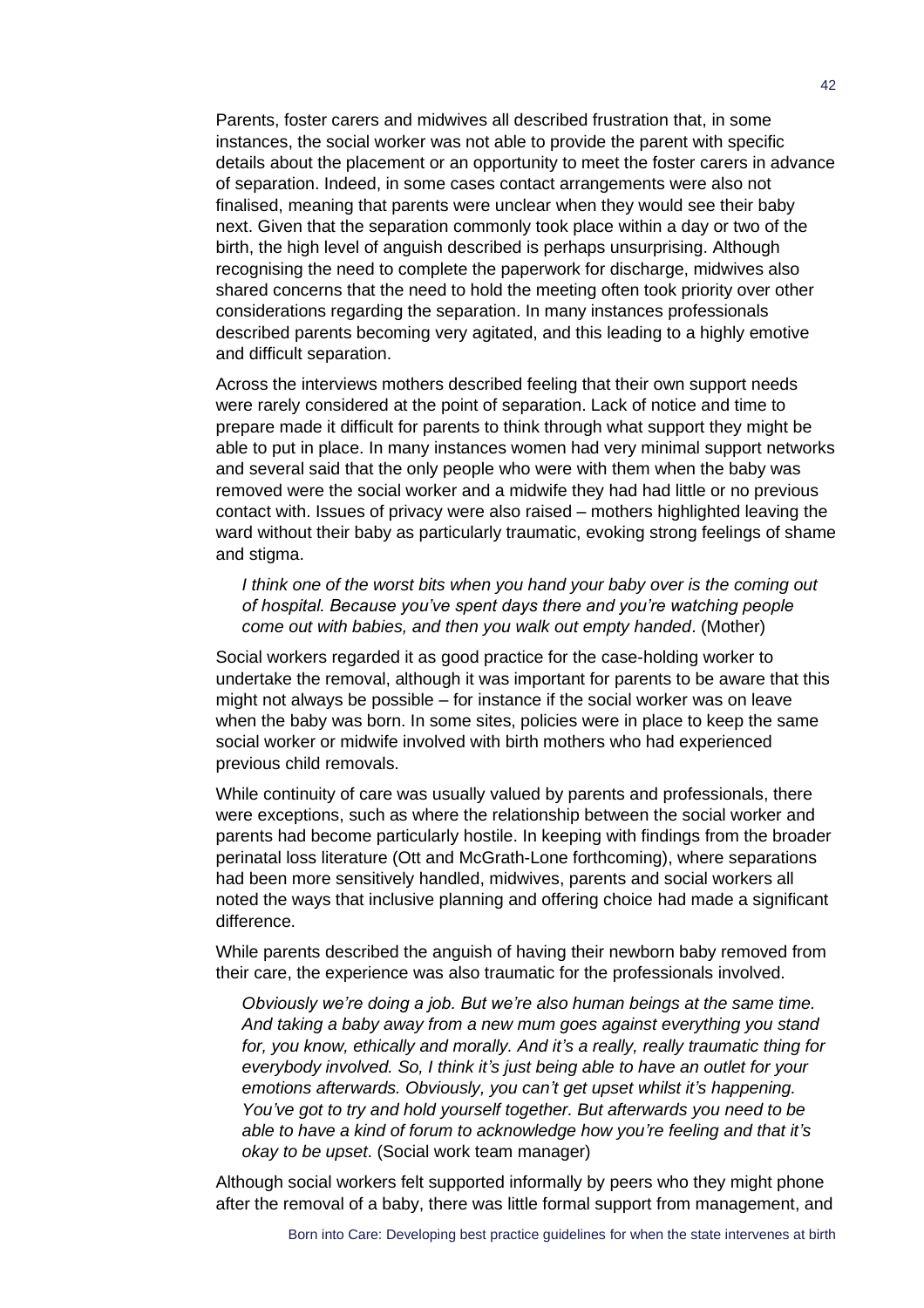the absence of clinical supervision was keenly felt. Lack of support had led some social workers to take time off for stress, or to feel they had become desensitised in order to protect themselves – both of which had an adverse impact on parents' experiences.

Midwives similarly described the psychological burden of the work and, in keeping with findings from other studies (Wood 2008; Everitt et al. 2015, 2017; Mars 2016), most felt that insufficient attention was given to offering specialist training, debriefing and supervision.

*We have all these stories, and, like you said, we don't forget them. We are going through it with these women, just perhaps in a different perspective. And I am not saying as painful but we are living it with them. And that is challenging, because we are just building a book of these stories of all these women, and we remember them by name and we remember every little detail. So yes, it does have an emotional impact, I think*. (Midwife)

#### **What does good practice look like?**

In some health trusts, wherever possible, specialist midwives went to great lengths to be with the mother at the point of separation, despite their role being community-based. In addition, and informed by learning from bereavement midwives and from practice in other parts of the country, specialist midwives had made extensive efforts to support memory making with the mother before the separation (see Ott and McGrath-Lone forthcoming). Working with the research team's lived experience group, sites are now piloting the Hope Box scheme, designed to help parents capture key memories and keep connection post separation. In another area, specialist midwives are working with a group of women with lived experience of separation to knit blankets and pack the Hope Boxes (Mason and Chivers 2022).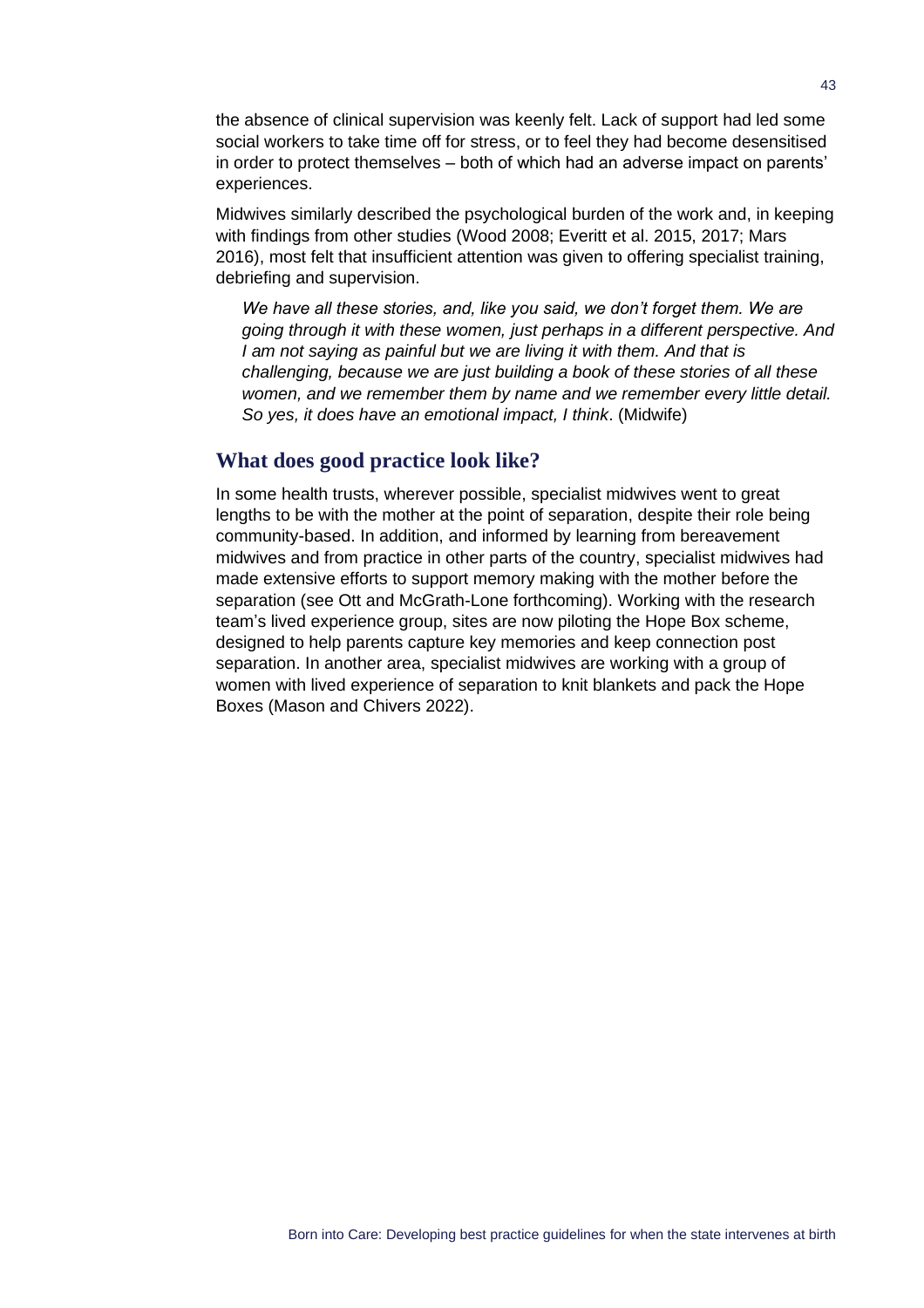#### **In summary**

It was clear from the evidence that separation at birth was traumatic for birth parents and distressing for the professionals involved. Insufficient regard to privacy, confidentiality and choice while on the ward, together with leaving the ward without their baby and in view of other parents, was particularly traumatic for mothers, evoking strong feelings of shame and stigma.

The inclusion of parents in the development of the birth plan helped them prepare themselves for the separation, even though the court's decision could not be guaranteed. The offer of choice regarding details and opportunities to meet foster carers before the baby was born appeared to ameliorate, at least in part, their pain.

The removal of babies from their birth parents also had a strong emotional impact on the professionals involved. Although they received informal support from peers, they were offered little formal or clinical supervision.

Overstretched midwives on busy postnatal wards were often ill-equipped to provide the specialist care required for women facing separation from their newborn babies, and inconsistent information-sharing between children's social care and the postnatal ward exacerbated inter-agency tensions. Midwives based within an enhanced team were more able to offer specialist support, but given their community focus, their availability could not be guaranteed.

Risk-averse practice often fell short of including fathers and wider family within the maternity setting. Professionals had little time to supervise the mother and baby on the ward where necessary, but family members were rarely included in these arrangements.

Issues such as the timing, notice and practical arrangements associated with attending the first hearing all raised significant ethical concerns, which potentially undermined women's ability to meaningfully participate in court proceedings. The pressures associated with navigating safeguarding and legal processes prevented parents from focusing on, and bonding with, their newborn baby.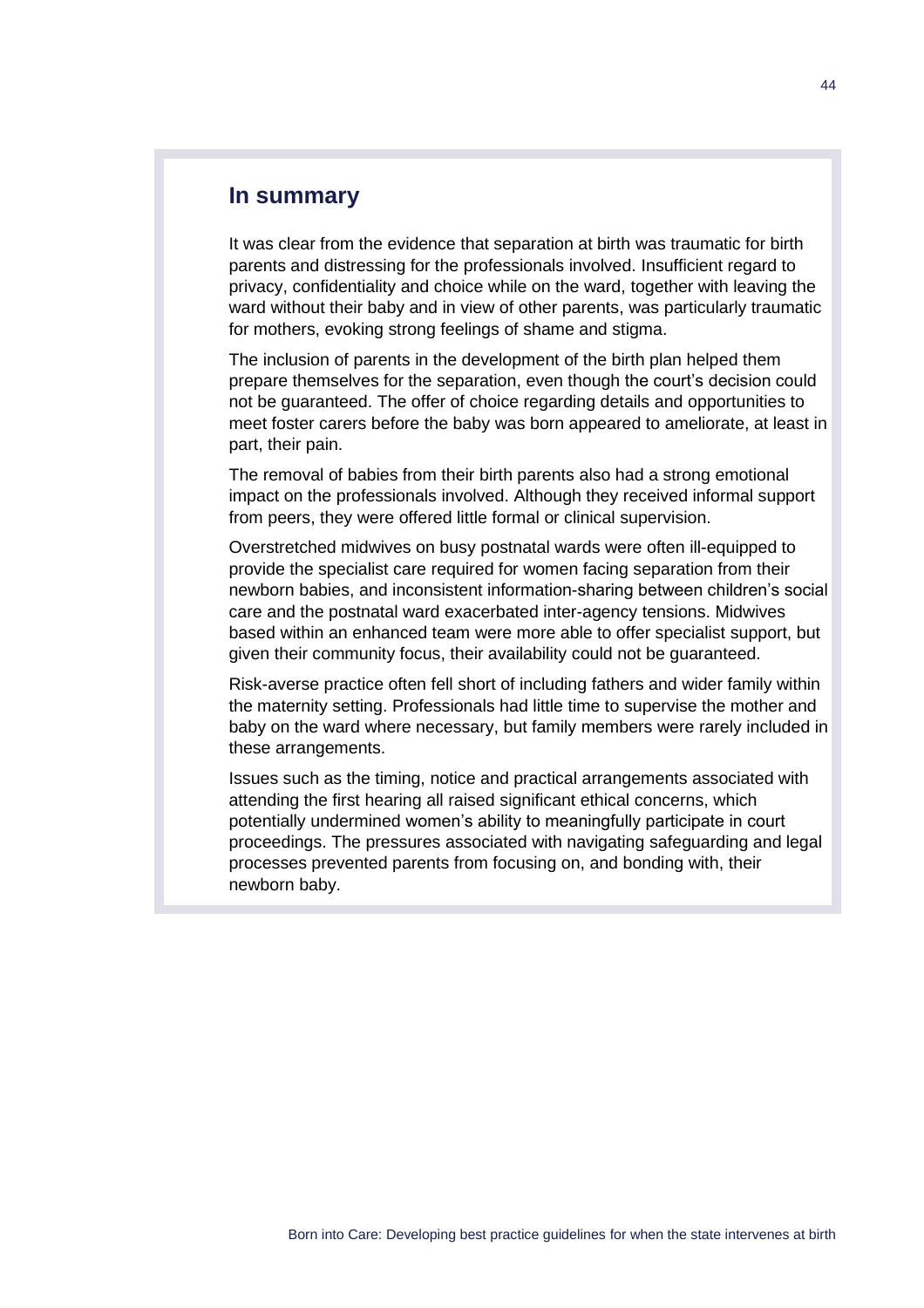## <span id="page-48-0"></span>**Leaving hospital and returning home**

Our previous research on women in recurrent care proceedings (Broadhurst et al. 2017; Broadhurst and Mason 2017, 2019) was the first to explore women's experiences in-depth following the removal (and repeat removal) of children. It drew attention to both the acute psychosocial crisis that followed the removal of a child, and the longer-term collateral consequences that heightened women's vulnerability. This programme of work has led to significant developments in support services for women, although major gaps in provision persist (Mason and Wilkinson 2021). The major contribution of this earlier research was to highlight the invisibility of parents following the removal of their children and the lack of accountability, on any profession, to provide follow-up support. Subsequent work focusing on fathers has identified their acute sense of loss and similar long-term costs to well-being following the removal of a child (Phillip et al. 2020).

The findings documented in this chapter build on and confirm the earlier studies but offer more detailed insights into the immediate experience of mothers upon leaving the maternity ward without their newborn babies, as well as perspectives of a range of different professionals. In keeping with our earlier observations, professionals had a far more limited grasp of the experience of parents following discharge from hospital – because they had limited contact with them once babies were removed from their care. It was foster carers, in this study, who stood out as being particularly attuned to the needs of parents at this difficult time.

We have grouped the challenges facing parents and practitioners in the period after the mother's discharge from hospital into the following five themes:

- leaving hospital alone: absence of professional help for parents returning home
- missing out on postnatal care
- lack of family-inclusive practice regarding contact planning
- keeping connections: the role of foster carers
- insufficient and unequal alternatives to separation.

## **Leaving hospital alone: absence of professional help for parents returning home**

All professionals recognised the lack of consideration given to the mother's needs following her discharge from the postnatal ward. While women in the study gave vivid accounts of leaving the hospital without their babies and the psychosocial consequences of the removal, support for mothers was not a priority concern for any particular professional group. Mothers' immediate practical needs upon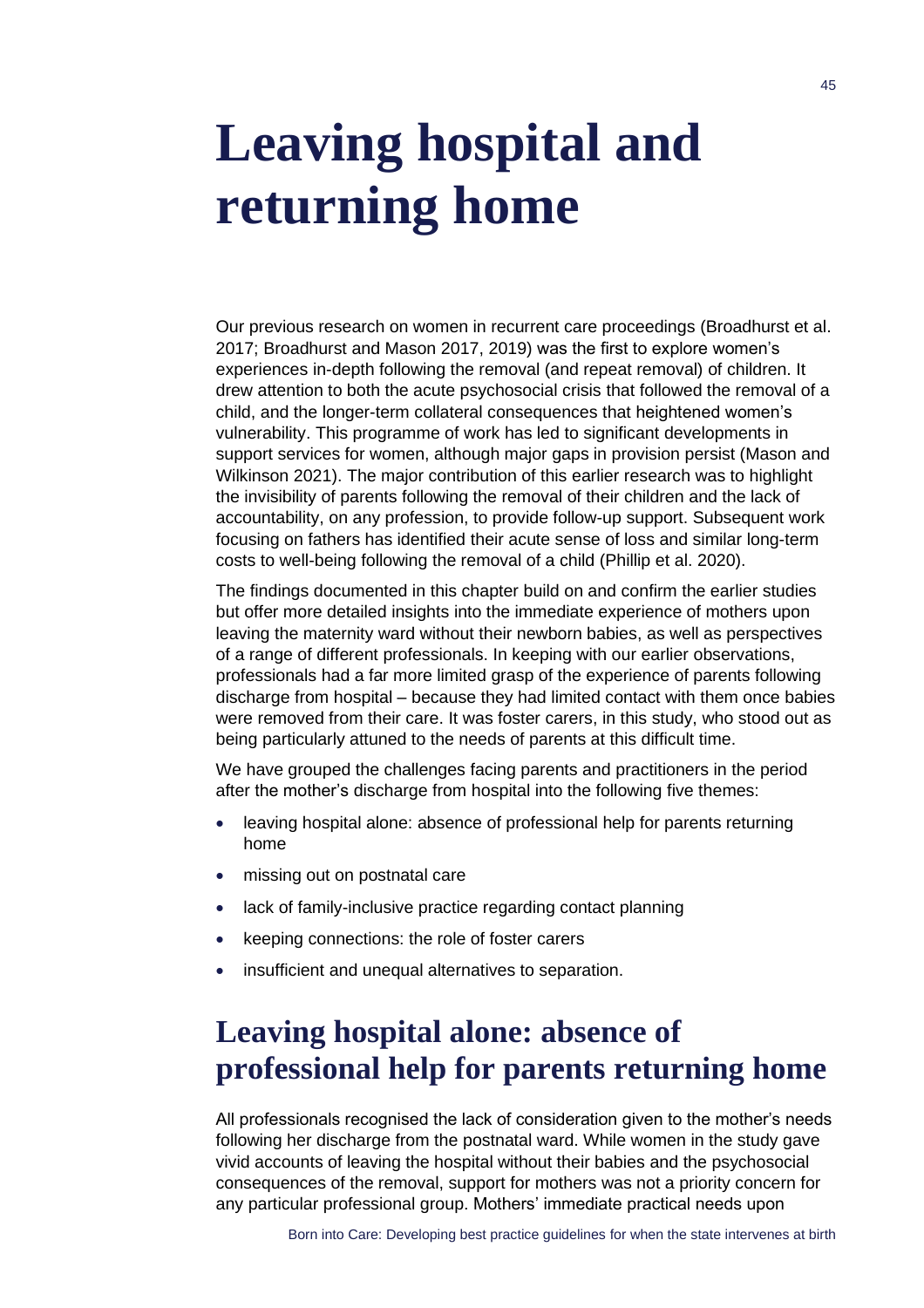leaving the hospital within days of birth included getting home safely, heating and food, sanitary wear and medication as well as being able to obtain support to continue breastfeeding. Although, in some cases, a particularly proactive and empathic practitioner was able to stretch their remit to provide practical help and much needed emotional support, this was not usually possible. The role of midwives on the postnatal wards ends at discharge, and the social worker's focus moves to the baby in placement. No one has a clear responsibility for caring for the mother.

Midwives expressed concern that, following hospital discharge, the mother fell into a support vacuum, leaving her isolated and emotionally and physically vulnerable. They noted the benefits of continuity of midwife at this very difficult time, but in many areas, this was not possible, unless there were case-holding enhanced or specialist teams.

*It's hard for postnatal workers. They are the [mothers] that tend to go off the rails a little bit and you can't get access [to the house] and things. I think if that support was there initially after it might help afterwards. I think postnatally the continuity is quite hard as well, because unless they are in an enhanced midwifery team with caseload midwives, if I'm honest the majority of mums that I've seen postnatally, like for mum checks whose babies have been adopted or in foster care, I've not seen the same one twice. They keep seeing different ones, and you find that quite a lot*. (Safeguarding midwife)

Parents verified points made by professionals, but were able to extend our understanding of the acute challenges they faced on returning home without their babies. The return to homes that had been prepared for a baby triggered huge distress for mothers.

*I just left the hospital. I was on my own. I got a taxi home and that was me. All his stuff was upstairs. I couldn't even bear to look at it. It was locked in the spare room and that was it. No one. I wasn't speaking to my mum. We weren't speaking at all... So I was alone. I was on my own. Nobody to speak to. Nobody to comfort me. Nobody*. (Mother)

While some women did have support from partners or family members, many lacked any reliable emotional support, and this left them vulnerable. Many described returning to problematic coping strategies.

*I started drinking then. Every weekend until I came to live where I am because I couldn't – I was a mum without a baby which no mum wants to be like that. It was pretty traumatic.* (Mother)

For others, the separation led to an acute and pronounced mental health crisis.

*I returned home from hospital alone and with no support. I went home and I took an overdose, because I didn't want to be alive without my baby.* (Mother)

While there are examples in our data of professionals attempting to provide intensive support to women at this time, these were not routine. Again, findings resonate here with earlier published research from the authors, which described an acute psychosocial crisis following infant removal (Broadhurst and Mason 2020; Wall-Wieler et al. 2017; Knight et al. 2021). Midwives, in particular, raised concerns about the lack of support offered to women post discharge and contrasted it to the antenatal experience.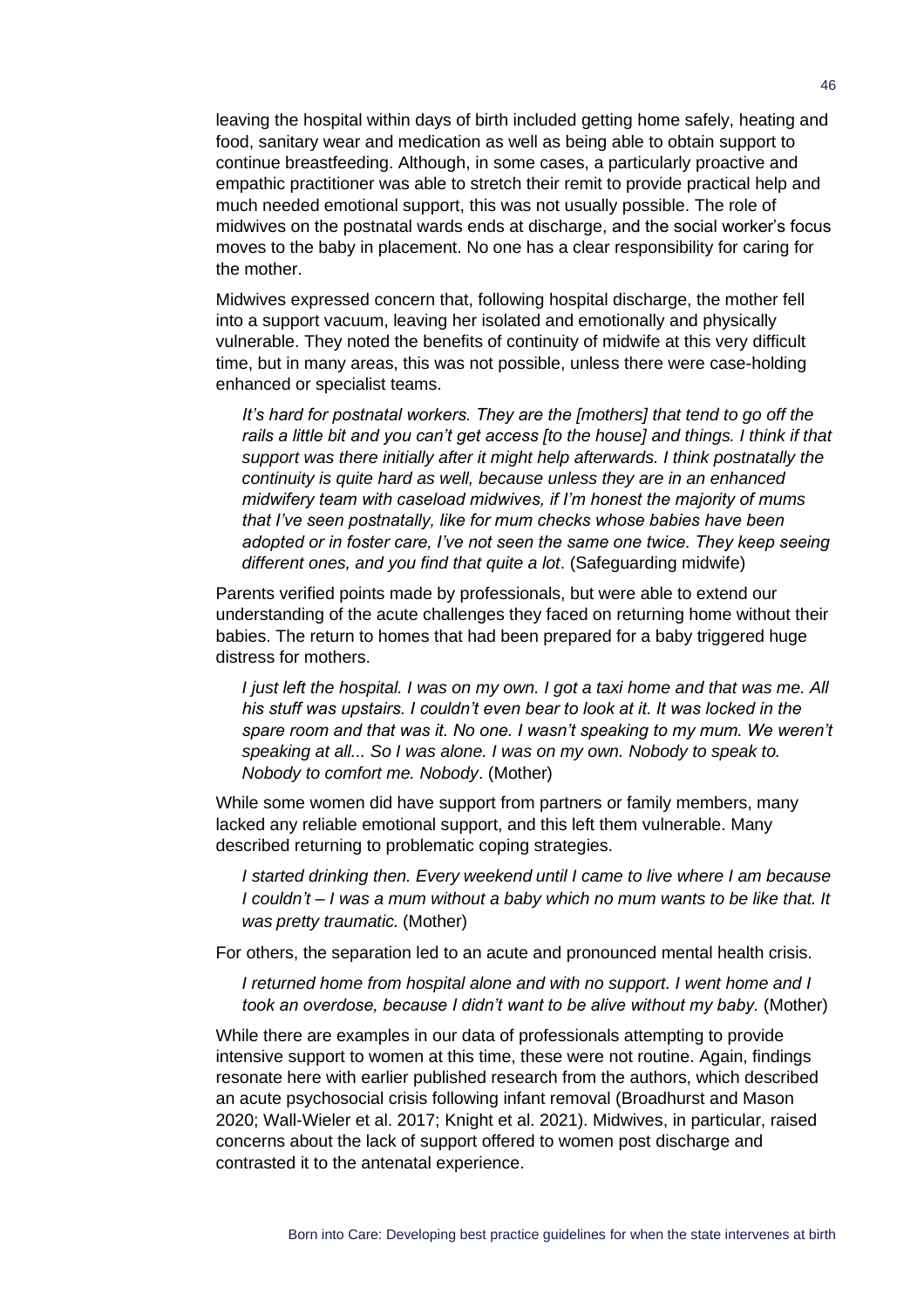*It's one of the things I've always hated about looking after women, because they get so much input during the pregnancy that they can't keep up with their appointments. Then as soon as the baby is removed, they don't see or hear from anybody, apart from the midwife. We're only there for two weeks. Even the health visitor doesn't come. So, we look after them for two weeks, and then that's it. There's nobody*. (Community midwife)

In keeping with concerns raised in a recent editorial by Critchley et al. (2021) professionals and parents also highlighted the current barriers to babies being able to reliably access breast milk post separation.

#### **What does good practice look like?**

Some social workers described ensuring they had telephoned the parents following discharge to give an update and provide reassurance that the baby had settled into placement. In one local authority area, a family support worker was allocated to families during pre-proceedings. Where the family/mother agreed, the family support worker could attend the birth and provide support to the mother at court and following her return home. The continuity that this afforded was seen as critical by the local authority in question, which was acutely aware of the vulnerability of mothers when babies were removed and the risk of self-harm or suicide, or of a return to serious substance misuse. In areas where a 'recurrent care' service had been established there was, in some circumstances, scope to offer assertive outreach support via a key worker to parents at this crucial point.

### **Missing out on postnatal care**

A key concern, expressed by midwives in particular, was the very real risk of mothers who returned home without their babies missing out on vital postnatal support. While routine postnatal visits are offered to all women, community midwives suggested that many mothers who have been separated from their babies were reluctant to take this up. Interviews described some women's anguish at letting a midwife into their home when their baby was no longer with them. Midwives expressed concern regarding the potential physical and psychological consequences if women did not receive these routine checks.

*Some won't want any [postnatal care] at all... some don't want you. They just want to move on with their lives and forget it all. I think it is difficult, isn't it, if they have got a medical need? If say they have had a [caesarean] section and they are on Clexane. The only way that they will have the Clexane is if we give it, and they don't want us to go, and they are very high risk. We are flying by the seats of our pants there, aren't we?* (Community midwife)

In one example, a mother explained how, despite being discharged home the same day as giving birth and having her baby removed, she received no postnatal midwife visits. Concerned about her stitches, she sought help from her GP.

*Do you know what, I gave birth to that baby, I had to go and ask the doctor to check my stitches because not one midwife – because I didn't have that baby no one wanted to come see me. I was the worst; I was bad because that was my first kid. I didn't know what was normal*. (Mother)

Consistent with findings noted in earlier chapters of this report, and with other studies (Marsh 2016, Bicknell-Morel 2021), both midwives and mothers reported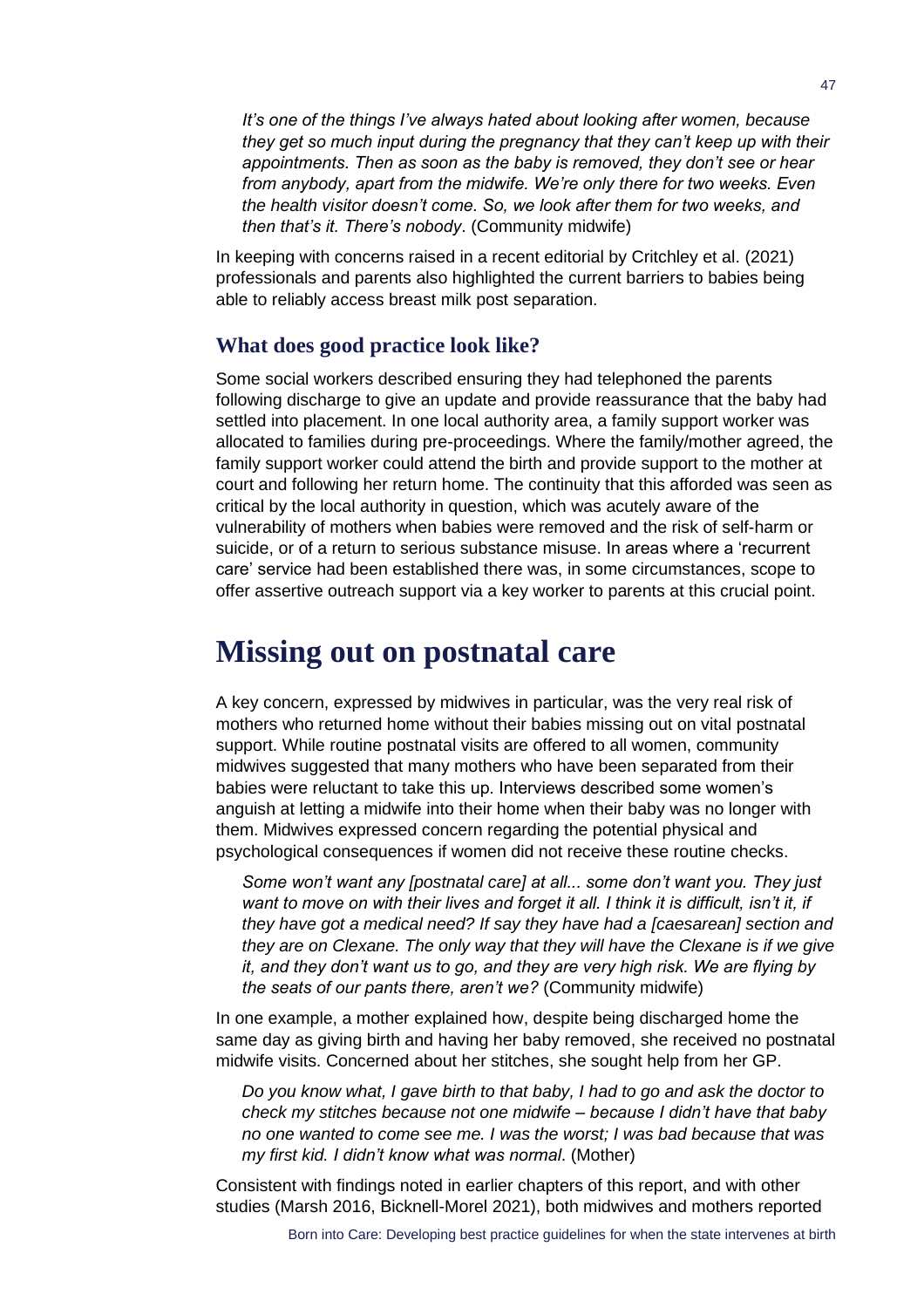continuity of professional support as key to improving women's engagement. Again, it was most commonly a specialist midwife who had the knowledge, skills and time to develop a relationship, and who understood that often a more assertive and persistent approach was required to ensure women did receive postnatal visits. Similarly, specialist midwives also seemed more likely to work with mothers for longer than the prescribed postnatal period, recognising the absence of other support available for them. In some instances, community midwives also extended their involvement because of particular concerns about the mother.

*I'll be honest, I find it hard to discharge. I find that really difficult because, if there's nobody else to provide that emotional support to a woman, where are they going to get it? I think I find the postnatal part difficult because often, if their baby has been removed, they will go back to behaviours which mean it's unlikely that baby is then going to ever get returned, because they're regressing back to behaviour which is why they're on the child protection plan. I find the postnatal period really difficult...you can often see that deterioration back into old habits.* (Community midwife)

Broadhurst et al. (2015) previously described women in recurrent care proceedings as a 'hidden population', noting the absence of support or accountability for mothers following child removal. In this study, we have extended our understanding to include these mothers' low visibility within postnatal services. Other studies have identified the significant lack of national guidance and the exclusion of this cohort of women in key policy documents within both health and social care (Marsh 2016; Birth Rights and Birth Companions 2019; Ward et al. forthcoming; Bicknell-Morel 2021). While postnatal care is routinely provided for up to 42 days, this varies considerably and the number of face-toface interactions has been subject to significant reduction (Albers and Williams 2002; Bicknell-Morel 2021). In addition, women who no longer have their baby in their care are not routinely allocated to health visiting services, and thus are potentially missing out on key mechanisms for mental and physical health screening.

#### **What does good practice look like?**

Support for the return home was clearly a blind spot for professionals. Therefore, the only examples of good practice resulted from the exceptional efforts of individual practitioners, and specialist midwives in particular, going above and beyond – or via support provided by a specialist team, for example a 'recurrent care' service.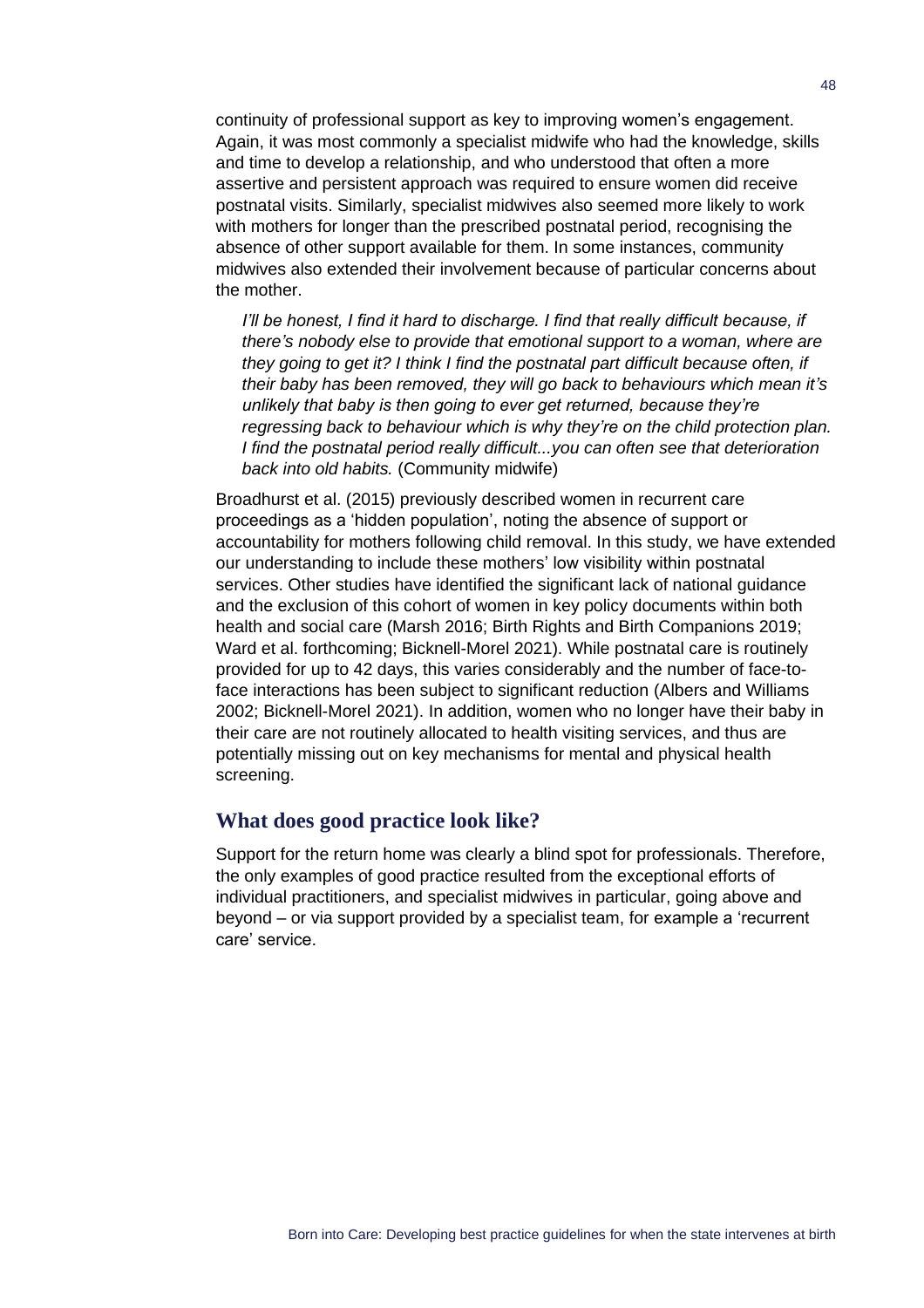## **Lack of family-inclusive practice regarding contact arrangements**

While a detailed analysis of contact was beyond the scope of this study, interviews and focus groups with practitioners and parents alike described the added distress caused when contact arrangements were not clear at the point of hospital discharge. Although accounts varied, both parents and foster carers commented on a lack of clarity about contact arrangements. In some cases, parents left the maternity ward not knowing when they would see their baby again. This was particularly the case where pre-birth planning had been last minute, or plans had changed at birth. Midwives and foster carers also expressed dismay that they were, in some cases, unable to provide reassurances to parents about when they would see their babies again because plans had not yet been made.

*Even regarding family time, you can leave that plan in a discharge meeting and the social worker will turn around to birth mum and say, 'We'll be in touch and let you know when you will see him', and that shouldn't happen. It should*  be 'these are the dates to put in your diary'. The contact should be arranged. *So, when mum leaves the hospital, she knows when she is going to see the baby*. (Foster carer)

However, parent and foster carer comments suggest that even when contact arrangements were in place, they had not been made in partnership with parents, or with a view to optimising the likelihood of reunification. Parents faced many practical difficulties. For instance, contact might be arranged at considerable distance from their homes. The timing and location were also often changed at short notice, causing confusion and, in some instances, resulted in parents arriving at the wrong time or place.

*They changed my times of my contact. I turned up at the normal time. I missed it, apparently. They didn't inform me. It's ridiculous. So, I didn't get to see her, even though it wasn't my fault. It was their fault*. (Mother)

For other parents, the cost of getting to contact centres was prohibitive, and this put them under additional pressure.

*I saw her at contact sessions three times a week. Sometimes if I couldn't afford to get down, I'd walk. I'd walk from [place to place]. It took an hour and a half, two hours, but I didn't care*. (Mother)

Fathers who were no longer in a relationship with the mother also described feeling deliberately excluded when arrangements were made concerning the location and timing of contact.

*My first one, they moved her all the way through to [town]. Like, literally miles away from me, so I couldn't have any contact or anything with her. I was going through once a week for an hour. Like, four hours on the bus and the train to go and see my daughter for an hour to come back. It was just horrible, they put certain obstacles in your way, but they know you cannot get through those obstacles.* (Father)

The fact that reliable attendance at contact was central to the assessment of parenting capacity fuelled mistrust in the system, and, as the quotation above indicates, some parents felt that they were being set up to fail.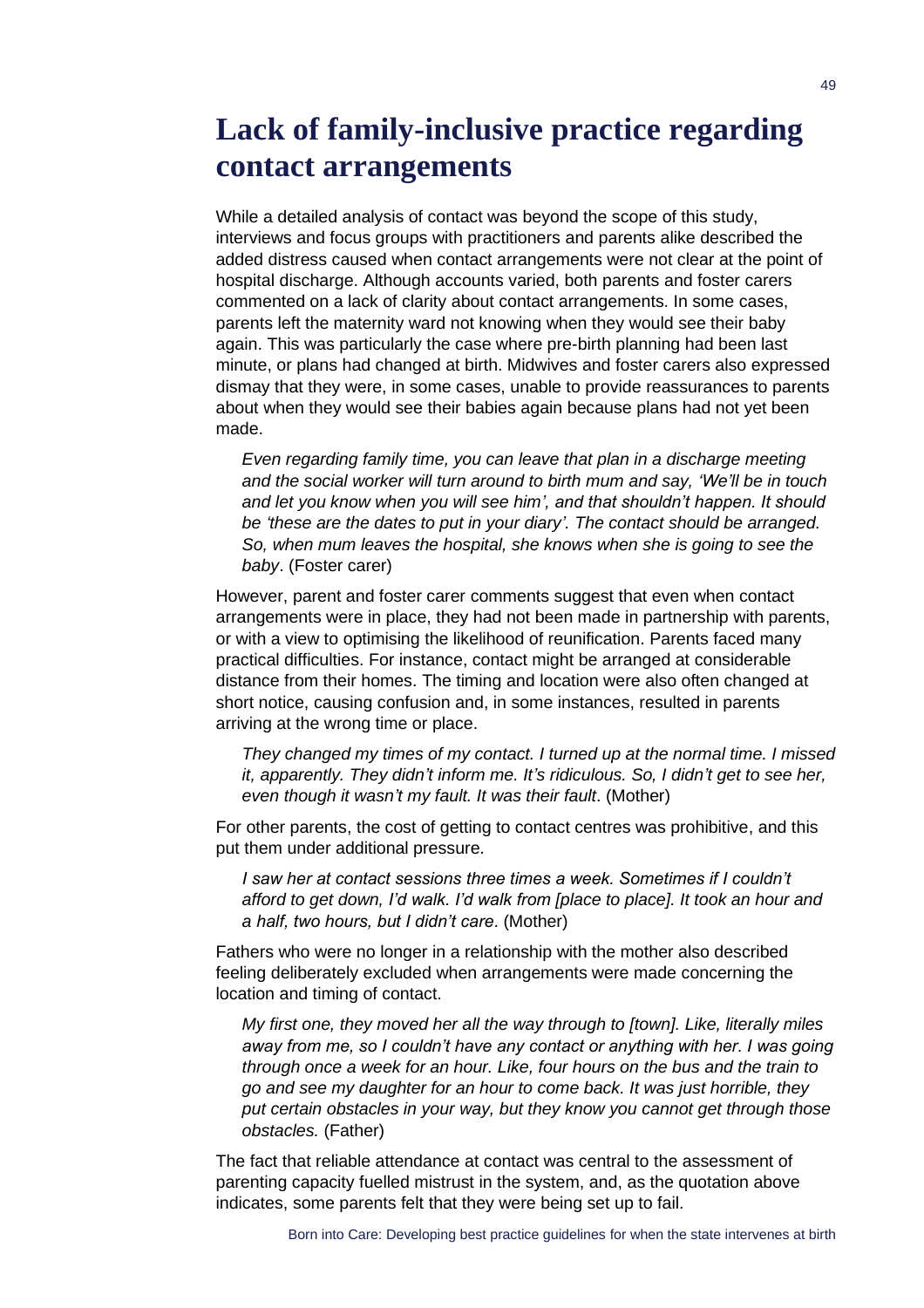The pain and pressures associated with contact were evident across parents' accounts, and for some the emotional cost was just too much to bear and they withdrew from contact as an act of self-protection.

*I opted out [of contact], saying that my mental health was now getting to me. I could not stand there and be there with [baby], knowing that she's looking at me. I'm crying my eyes out knowing that I don't have a bloody chance.* (Father)

In keeping with findings from across the study, continuity of professional support was important. Parents said that always having the same contact supervisor helped them to manage their stress and anxieties. Unfortunately, this continuity appeared difficult for local authorities to provide.

#### **What does good practice look like?**

Again, good practice examples were few, but, as detailed below, the role of foster carers was key in enabling parents to remain connected to their babies. Some individual social workers made a point of ensuring that parents knew and understood contact plans, including when they would next see their babies. Some social workers also ensured that parents met foster carers and were given time to discuss the detail of the baby's care arrangements. While the quality and experience of contact supervision varied, there were examples of supervisors spending time with parents to help them manage the emotion experienced during contacts. This was greatly valued.

### **Keeping connections: the role of foster carers**

Following on from observations drawn in the previous chapter, foster carers recognised the vulnerability of many parents and were very committed to reaching out and providing empathic support. Support provided by foster carers included findings ways to help them stay connected to their babies. Discussions within the focus groups demonstrated the sensitivity and respect foster carers displayed towards parents.

*I always, always put them in clothes that parents have bought when I see them….and sort of being quite deferential towards them isn't it as well…plus I acknowledge the fact that they're still their children. And like Mother's Day, I always buy them presents, birthdays I buy cards and presents.* (Foster carer)

Foster carers saw their role as providing not just excellent care for new babies, but also offering support to the parents – recognising the difficult situations many of them were facing. As one foster carer described, 'In a lot of situations we are like mums to the mums aren't we?'. These actions and acts of kindness did not go unnoticed, and the empathy and consideration shown were greatly valued by parents.

*It is amazing. Having this foster carer who is really good with me. Every visit. She had a diary in the bag. So, every day she would write in the diary exactly what my baby had been doing. So, every contact I had I would read through this diary and see … It is so important, because she was just a baby, and I wanted and needed to know that. She was lovely with me. She even rang me every now and then just to check in, just to make sure I was alright. She will check in with me. As well as looking after my children, she is trying to look*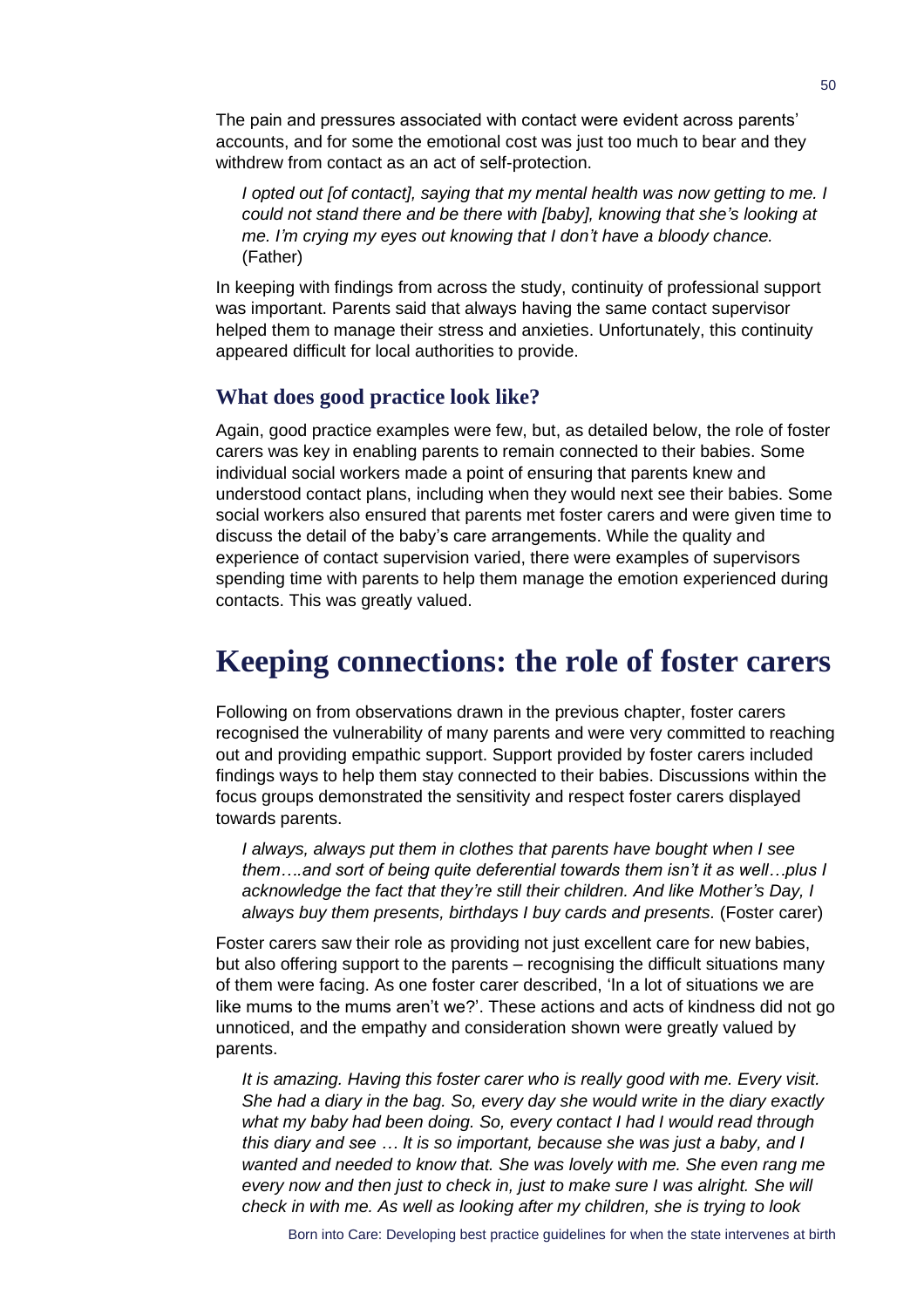*after me as well. She keeps saying, 'You have got to keep going'. Some days I feel like rubbish. It is like, 'You have got to keep going'.* (Mother)

These acts of kindness resulted from the actions of insightful and compassionate individuals, rather than a system designed to promote empathy. Foster carers described a system that often stood in the way of them forming any relationship with parents and felt that their role in supporting the connection between baby and parent was often overlooked – something many found frustrating. It was evident from the focus groups that foster carers valued having time with parents at contact and indicated that they themselves could play a vital role in supporting parents – a point that has been made in other studies (Ward et al. 2022).

*To me connections with parents are first and foremost. Even in contact taking those first two minutes to say everything is fine, making those connections… More contact [between parents and foster carers] is needed. In contact centres some [foster carers] are not allowed to talk to the parent. They try to stop us having contact with parents at the contact centre and that's not right. We are looking after their child. They need to have contact, they need to hear from us not read it in book. We need to have a rapport with the parents and a book isn't the way forward.* (Foster carer)

In keeping with comments from parents, foster carers felt frustrated when contact arrangements were changed and expressed frustration with the churn of social work and contact staff.

*Yes, but for the parents as well, they don't know from one week to the next where it's going to be. It can be a different venue. It can be at different times. They're turning up in the wrong place at the wrong places. And the contact workers… there are faces in there that I just don't recognise…There are different faces each time*. (Foster carer)

#### **What does good practice look like?**

While focus groups suggested that most of these good practice examples emanated from foster carers themselves, the response to the COVID-19 pandemic and need for online contact has also opened local authorities' eyes to the possibilities of helping parents preserve their connection with their babies and be involved in some way with their day-to-day routines. Focus groups with social workers during the pandemic provided many examples of how parents had been able to virtually join bath times, bedtimes and read bedtime stories to their babies. While this is no replacement for face-to-face contact, social workers and foster carers were able to see the advantages of these activities in addition to face-toface contact for both parent and baby. Some participants were hopeful that this type of contact would now become a mainstay of practice.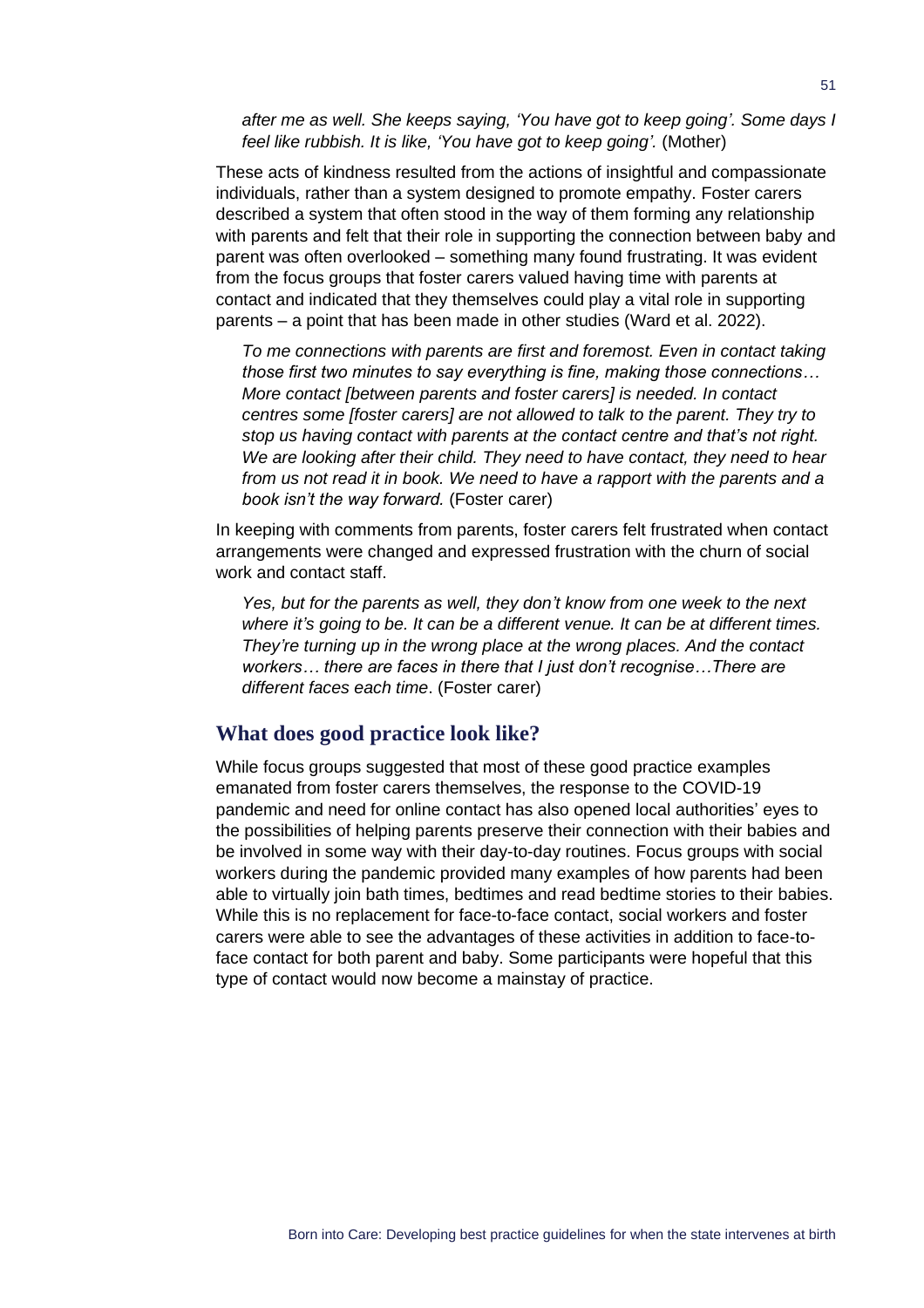## **Insufficient and unequal alternatives to separation**

Interviews with parents revealed a very mixed picture regarding alternatives to separation. Social workers, parents and midwives also shared these frustrations and felt that there were insufficient parent and baby placements or resources to fund them.

Although all stakeholders said that there was a greater need for more parent and baby placements, they also stated that quality was key as well, and parent and baby placements needed to be of a consistent standard. Not all parent and baby placements were described as providing the kind of supportive experience parents needed. In general, parents were more positive about mother and baby foster placements than residential assessment centres. It was, however, noteworthy how few foster placements included both parents. The high level of monitoring at assessment centres, including in some cases 24-hour CCTV, felt too intrusive for many, and led to extreme feelings of anxiety and stress (see also Munro et al. 2014).

*[Cameras] in the actual room. They could see us doing everything. The only place they didn't have it was the bathroom. They had monitors in there, so they could monitor every single thing we were saying. And in a way, we didn't really have any privacy. We had no privacy; we couldn't really be ourselves because of it*. (Mother)

However, parents' accounts of mother and baby foster placements also varied considerably both between and within individual sites. In the most positive examples, these placements provided a secure and stable environment and, as described below, could be life-changing.

*I live in a family home, they class me as family, we treat each other as family. We speak, we don't have any arguments and if something's happened we sit and talk and it's fine. It's very different compared to what I had as a child. … They all treat me as their family. I've messed up a few times and they're not bothered. They just think, 'Well, you're a new mum. You're still learning'. …Yes, they're very supportive, if I need help they're there… and the whole time I've been in care I've never come across someone as such, she's amazing. E, my daughter, calls her nana and everything. They've got a really good bond, which for me, she's got a good bond, then I've definitely got a good bond*. (Mother)

Sadly, not all women described such positive experiences of their foster placement. For some, the placement simply felt like a test and in contrast to the description above, some mothers described feeling unwelcome in the family's home.

*…they have a little conservatory out the back and they call that their family room.* So, sometimes they would take the baby in there and I would be sitting *in the other room. I would feel like I cannot go in that space and that is my child… I walked in there sometimes, but sometimes they would make a comment like, 'Oh, this is our family room'. So, I felt quite like I cannot go in there, but they should be making you feel welcome. It is your child they have got with them in there*. (Mother)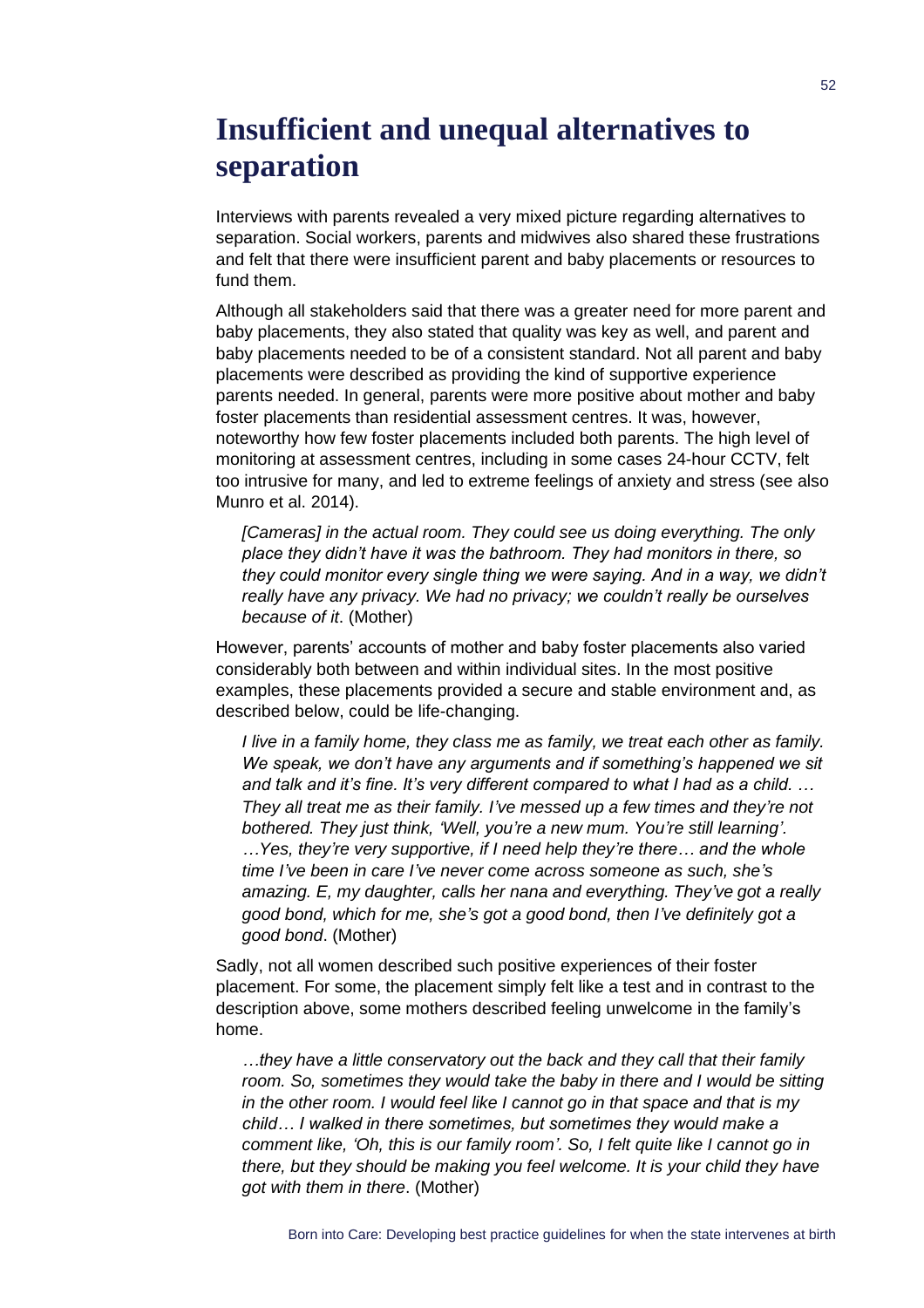Particular difficulties were experienced when placements were a long distance from home. Women described feelings of isolation and loneliness, of feeling cut off from their own communities and networks of support at a time when perhaps these were most needed.

*Then when they told us we were going to [city] and where it was I looked it up, and it was half an hour away from my violent husband. I told them. I said, 'I don't want to go there because it's so far away from my family'. 'Oh you have to go there.' They just said, 'You have to go there'. I kept on saying, 'I don't want to go there because it's so close'. I said, 'Well if he sees me, because you know, it's always a possibility'. I kept on saying, 'I don't want to go there'. But whatever we were saying they were not considering us. They were not considering*. (Mother)

Social workers also expressed concerns about assessment units, in particular, and the varying quality of assessments and support offered to parents. For others, the question of giving false hope was also raised.

*We used them, but there was almost acceptance of actually what impact does it have on placing a mother, a child in a mother and baby placement, when you know that the likelihood is that's not successful? And are you actually causing a lot more harm and we would have those conversations. And I feel the courts looked more at the emotional impact of, yes, removal has a tremendous emotional impact, but equally so does allowing somebody to care for their child for six months and building up a false expectation and then a removal*. (Social worker)

#### **In summary**

Accounts from both professionals and parents in this study suggest that support for parents following their discharge from hospital was seriously overlooked. While women provided vivid accounts of leaving the hospital without their babies, and the acute psychosocial crisis that often followed, no single professional group appeared to have responsibility for supporting these women at this critical time. In addition, midwives expressed concern regarding the low uptake of routine postnatal services among this population of women and the potential physical and psychological dangers that might follow. In keeping with the findings across this study, continuity of relationship was key to engagement.

The psychological impact of being separated from their babies was felt more acutely when contact arrangements were not clear at the point of discharge. Practical arrangements and financial barriers also contributed significantly to parents' ability to reliably engage with contact arrangements.

Foster carers and parents have provided important evidence of the crucial role foster carers can play at this time. Foster carers, attuned to the parents' loss, described going to considerable lengths to support parents to retain their parental identities.

There was considerable concern among professionals regarding the availability and costs of alternatives to separation. In some areas such placements were scarce, had very specific criteria, or involved parents travelling long distances from their homes.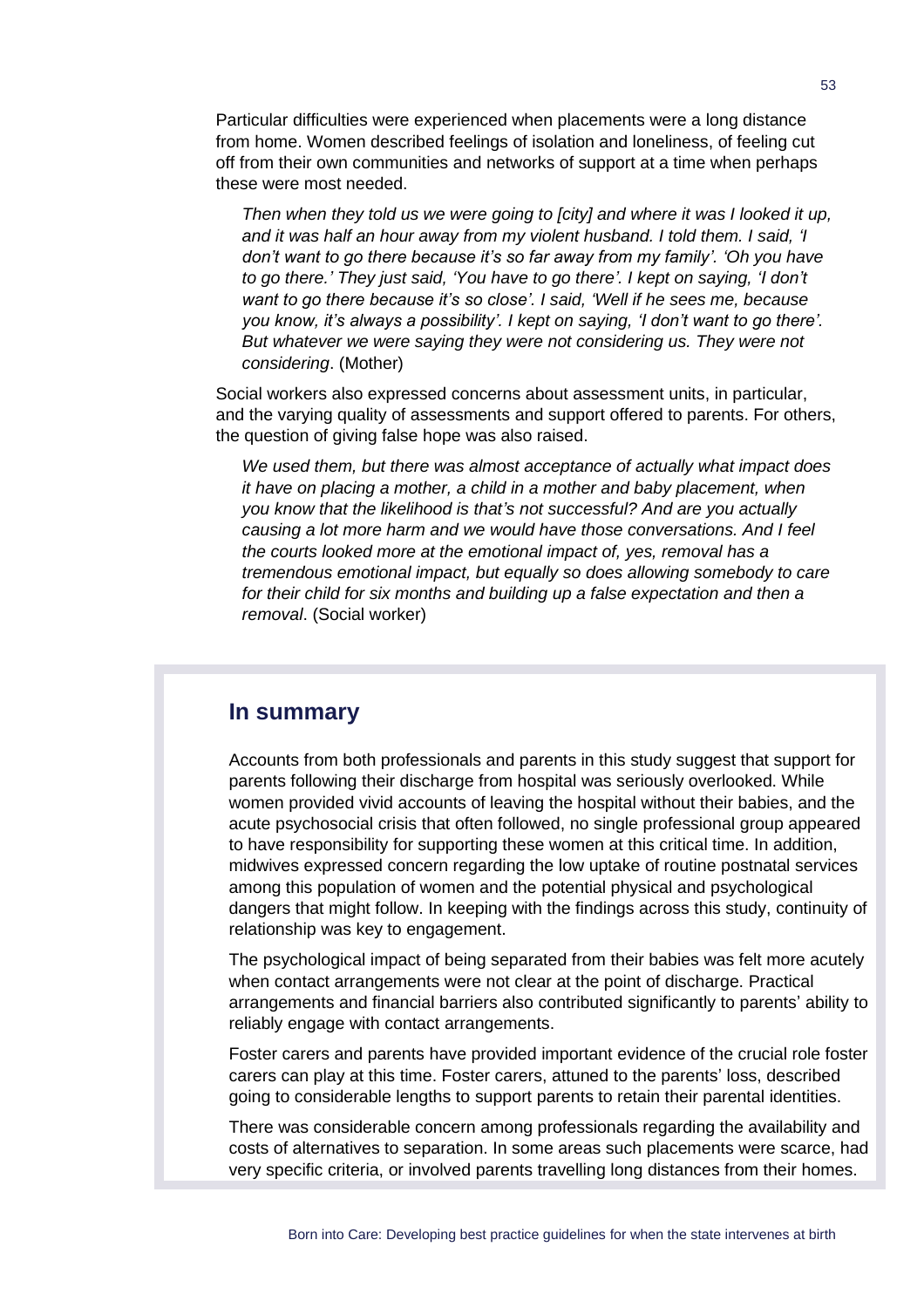Interviews with parents also suggested a very mixed picture regarding the quality and outcomes of these placements.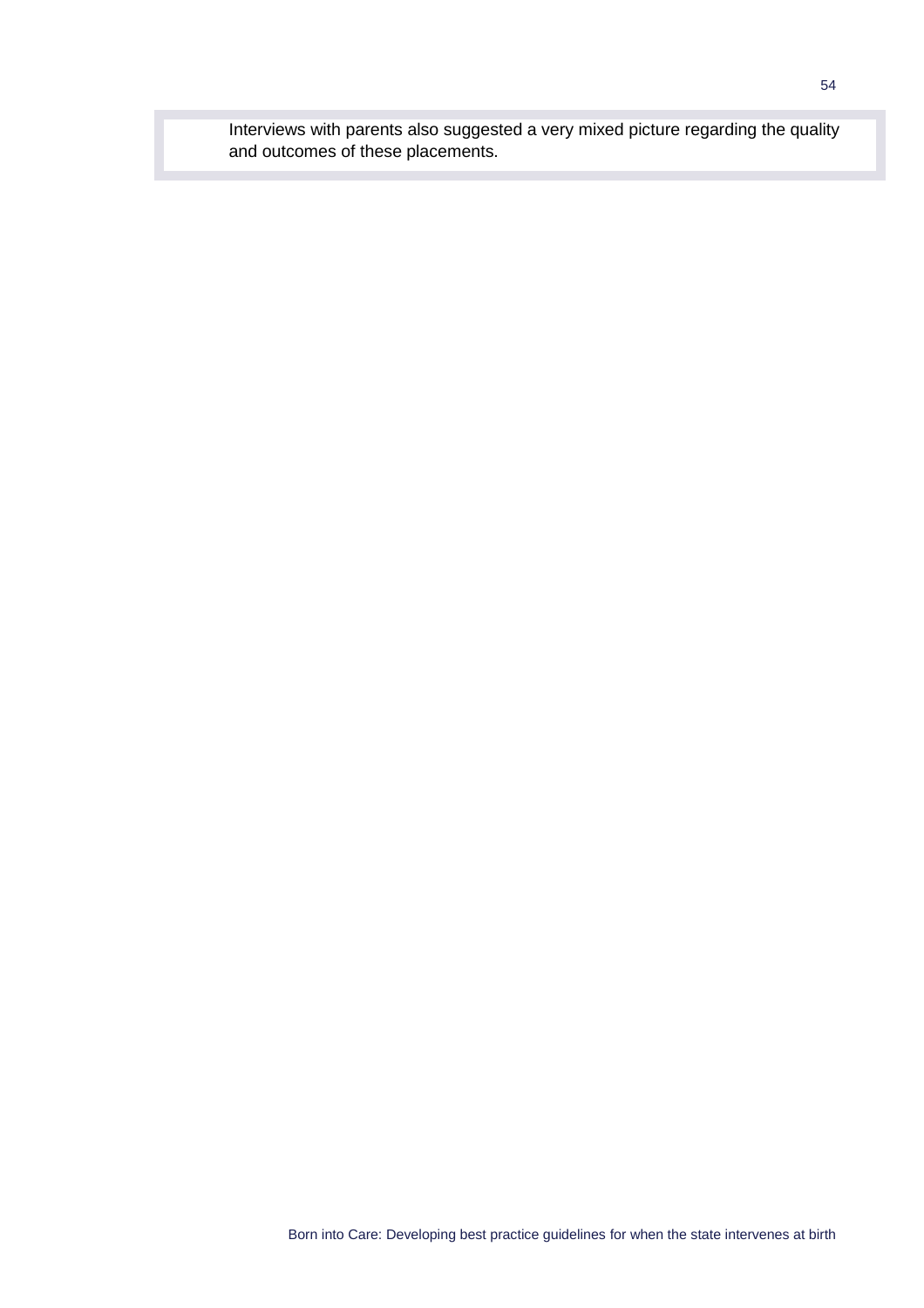## <span id="page-58-0"></span>**Conclusion and next steps**

When looking across all elements of the parent and baby's journey, from pre-birth through to returning home and placement, this study uncovered several crosscutting challenges. These included discontinuities, delays, resource constraints, risk averseness, a lack of family-inclusive practice, insufficient professional expertise and poor inter-agency collaboration.

We found considerable variation across the participating research sites, but there was marked consensus among professionals that at present, services are not consistently offering a sufficiently timely or effective response to either divert babies from care proceedings, or ensure that decision-making is sufficiently robust. The window of opportunity to support parents during pregnancy is being missed in too many cases, where practice is insufficiently change-oriented and focuses narrowly on the assessment of risk.

There was, however, considerable consensus across the range of professionals consulted, as well as from parents, as to what constitutes best practice in this difficult area. The good practice examples illustrate that change is possible. However, what is also clear is that, in general, principles of best practice are insufficiently embedded throughout organisations. Rather, they result from the efforts and insights of individuals whose own expertise and motivation drives them to work in a different way. As a result, currently too much is left to chance.

## **Practice guidelines**

The draft set of practice guidelines that accompany this report set out aspirational standards for practice, derived through dialogue with frontline practitioners and parents, including our birth parents advisory group. The best practice guidelines take as their starting point the following overarching principles identified from the challenges discussed in this report:

- a specialist focus on the vulnerable unborn child and parents
- a specialist understanding of the impact of trauma
- timeliness and planning
- process and service alignment
- continuity of care
- family-inclusive practice
- partnership and collaborative working
- change-oriented practice
- adequacy, availability and fit of resources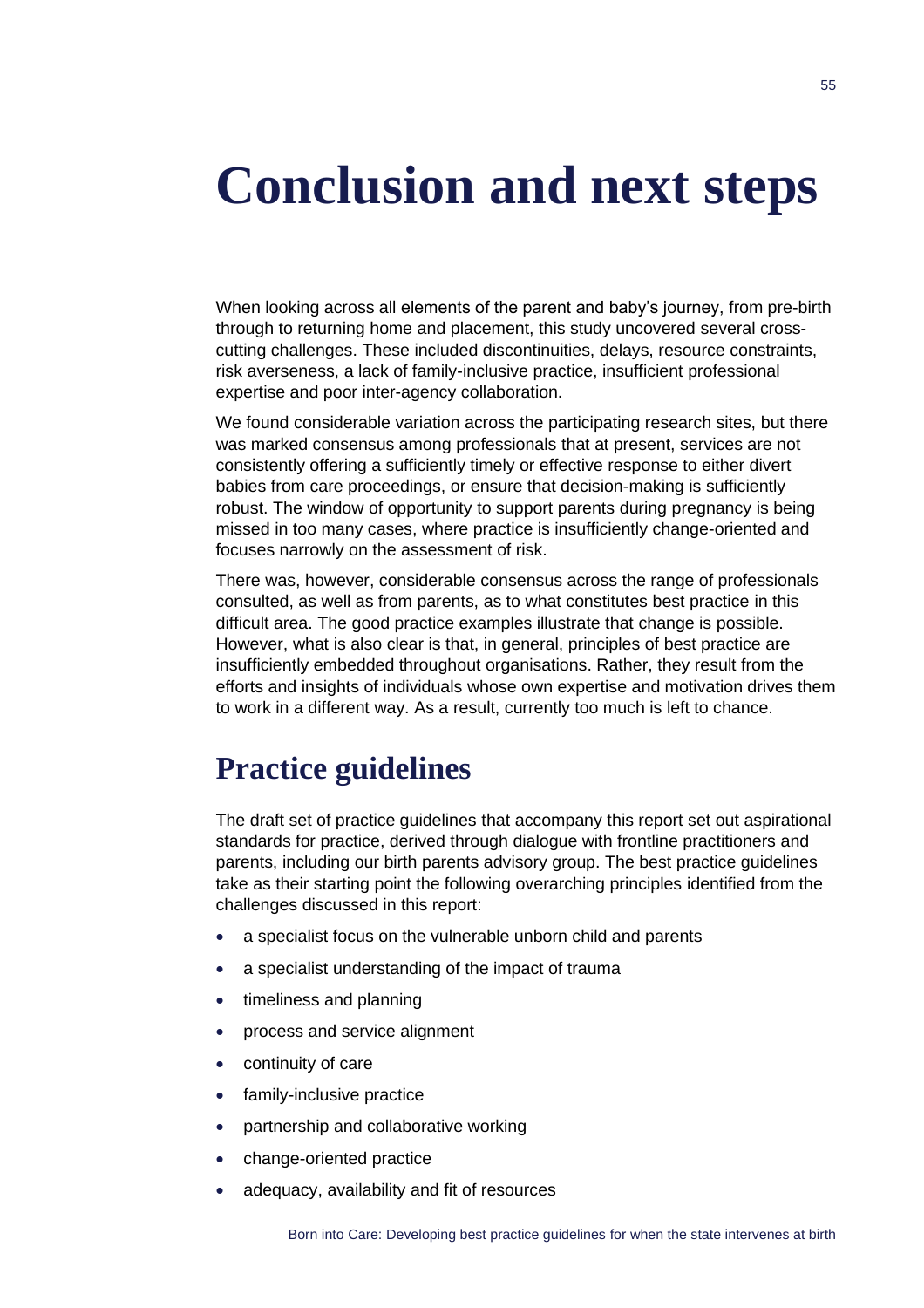- sensitivity and respect
- transparency and choice.

In the guidelines they are translated into action statements, specifying what can be done at different stages of the birth parent journey – from pre-birth through to separation and child placement – to deliver better and more consistent practice.

In terms of next steps, the research team will be working with partner sites to devise action plans, informed by the guidelines, and are supporting pilot transformation work in multiple local authorities. In turn, this work will inform and deliver a final iteration of the guidelines in 2022.

More needs to be done to ensure the new guidelines are inclusive and meet the needs of parents from minority groups, including parents from Black, Asian and minority ethnic groups and parents with learning difficulties. This consultation is underway and will also feed into the 2022 guidelines.

The research has also highlighted some key issues requiring further national consideration and action:

- the timing of proceedings concerning newborn babies
- the timing of separation of the baby from his or her parents within the maternity context, when there is no immediate risk of harm
- hospital discharge policies regarding this particular cohort of women
- continuity and quality of legal representation for parents within preproceedings/proceedings
- the use of voluntary agreements at birth to enable a baby to be placed with alternative carers
- continuity of social work support for parents with very complex needs and a reduction of changes or transitions within children's social care
- changes to national guidance regarding early intervention in pregnancy, to improve consistency in England and Wales and to strengthen a mandate for earlier assessment and support in the pre-birth period
- development of specialist pathways within midwifery to ensure adequate time, skills and continuity in the antenatal and postnatal period
- development of clinical supervision for social workers and midwives engaged in highly sensitive and distressing work of this nature
- drawing together and sharing of current examples of innovations in familyinclusive practice and effective support and intervention in the pre-birth and postnatal period.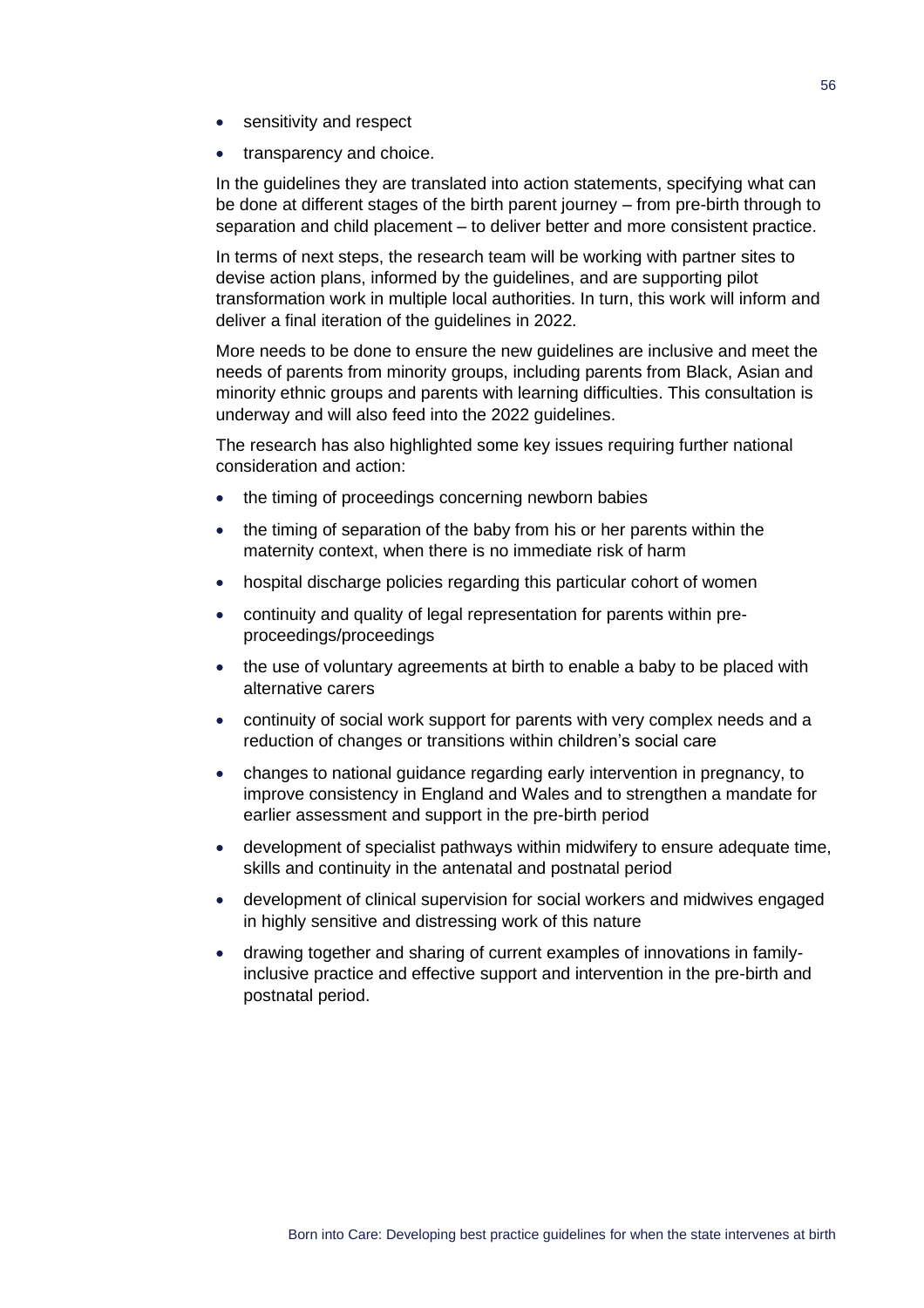## <span id="page-60-0"></span>**References**

Albers, L. and Williams, D. (2002). Lessons for US postpartum care. *The Lancet* (British Edition), 359(9304), pp. 370–371. [https://doi.org/10.1016/S0140-](https://doi.org/10.1016/S0140-6736(02)07587-6) [6736\(02\)07587-6](https://doi.org/10.1016/S0140-6736(02)07587-6)

Alrouh, B., Broadhurst, K. and Cusworth, L. (2020). *Women in recurrent care proceedings in Wales: a first benchmarking report*. Nuffield Family Justice Observatory. [https://www.nuffieldfjo.org.uk/resource/women-in-recurrent-care](https://www.nuffieldfjo.org.uk/resource/women-in-recurrent-care-proceedings-in-wales-a-first-benchmarking-report)[proceedings-in-wales-a-first-benchmarking-report](https://www.nuffieldfjo.org.uk/resource/women-in-recurrent-care-proceedings-in-wales-a-first-benchmarking-report)

Barlow, J., Ward, H. and Rayns, G. (2018). Risk assessment during the prenatal period, in Horwath, J. and Platt, D. (Eds.). *The child's world*: *The essential guide to assessing vulnerable children, young people and their families* (third edition). Jessica Kingsley Publishers.

Bicknell-Morel, T. (2021). *Developing supportive midwifery practice in the context of the removal of a baby at birth*. Thesis for MSc Advanced Professional Practice. Maternal Psycho-Social Health, Middlesex University. <http://dx.doi.org/10.13140/RG.2.2.27774.10567>

Bilson, A. and Bywaters, P. (2020). Born into care: Evidence of a failed state. *Children and Youth Services Review*, 116. <https://doi.org/10.1016/j.childyouth.2020.105164>

Birthrights and Birth Companions. (2019). *Holding it all together: Understanding how far the human rights of woman facing disadvantage are respected during pregnancy, birth and postnatal care*. [https://hubble-live](https://hubble-live-assets.s3.amazonaws.com/birth-companions/file_asset/file/135/Holding_it_all_together_-_Full_report_FINAL_%2B_Action_Plan.pdf)[assets.s3.amazonaws.com/birth](https://hubble-live-assets.s3.amazonaws.com/birth-companions/file_asset/file/135/Holding_it_all_together_-_Full_report_FINAL_%2B_Action_Plan.pdf)[companions/file\\_asset/file/135/Holding\\_it\\_all\\_together\\_-](https://hubble-live-assets.s3.amazonaws.com/birth-companions/file_asset/file/135/Holding_it_all_together_-_Full_report_FINAL_%2B_Action_Plan.pdf) [\\_Full\\_report\\_FINAL\\_%2B\\_Action\\_Plan.pdf](https://hubble-live-assets.s3.amazonaws.com/birth-companions/file_asset/file/135/Holding_it_all_together_-_Full_report_FINAL_%2B_Action_Plan.pdf)

British Sociological Association. (2017). BSA Statement of Ethical Practice. [https://www.britsoc.co.uk/media/24310/bsa\\_statement\\_of\\_ethical\\_practice.pdf](https://www.britsoc.co.uk/media/24310/bsa_statement_of_ethical_practice.pdf)

Broadhurst, K., Alrouh, B., Yeend, E., Harwin, J., Shaw, M., Pilling, M., Mason, C. and Kershaw, S. (2015). Connecting events in time to identify a hidden population: Birth mothers and their children in recurrent care proceedings in England. *The British Journal of Social Work*, 45(8), pp. 2241–2260. [https://doi.org/10.1093/bjsw/bcv130](https://doi.org/10.1093/bjsw/bcv130%20 ) 

Broadhurst, K. and Mason, C. (2017). Birth parents and the collateral consequences of child removal: Towards a comprehensive framework. *International Journal of Law, Policy and the Family*, 31(1), pp. 41–59. <http://dx.doi.org/10.1093/lawfam/ebw013>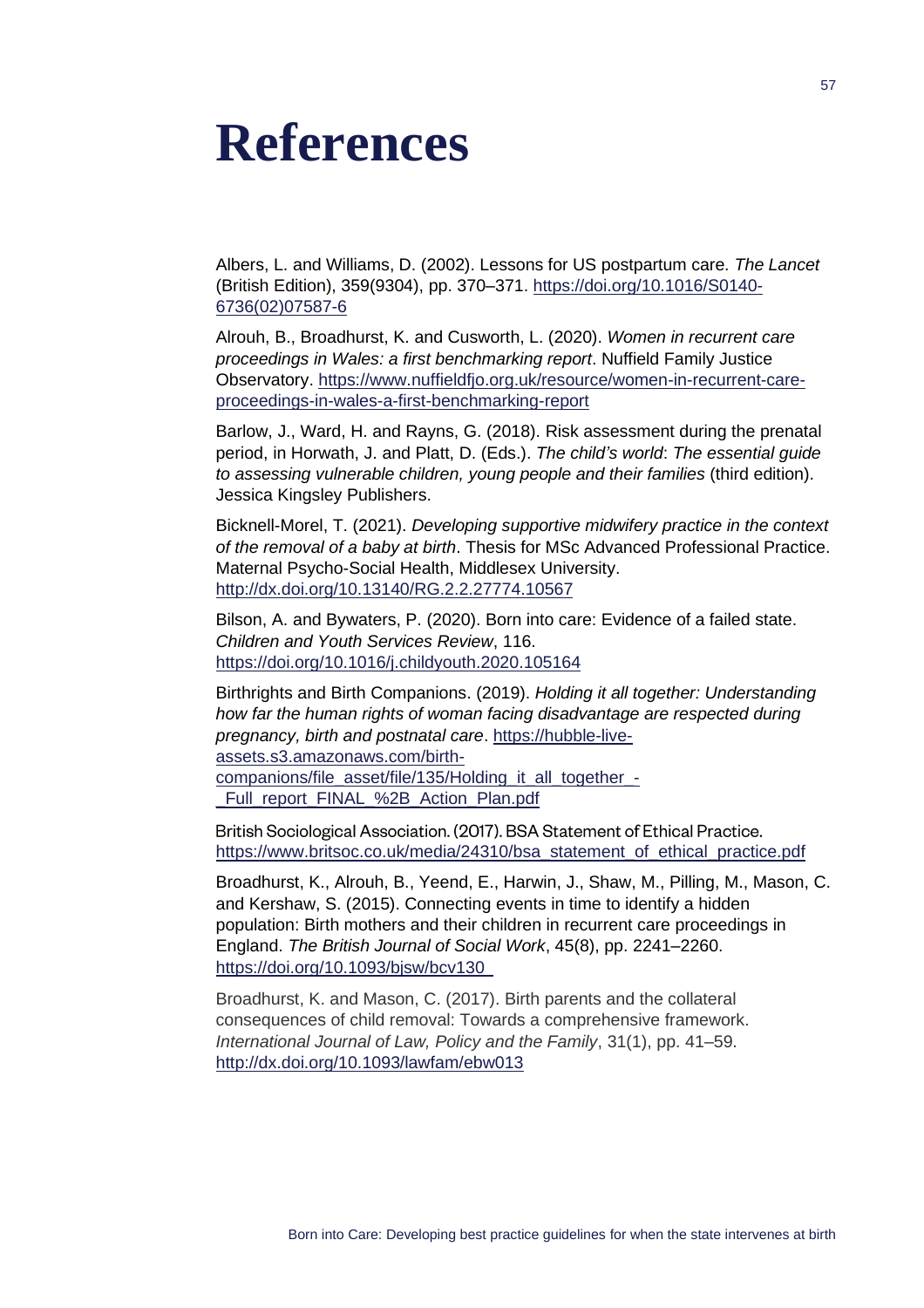Broadhurst, K., Mason, C., Bedston, S., Alrouh, B., Morriss, L., McQuarrie, T., Palmer, M., Shaw, M., Harwin, J. and Kershaw, S. (2017). *Vulnerable birth mothers and recurrent care proceedings*. Nuffield Foundation. [https://www.nuffieldfoundation.org/sites/default/files/files/rc-final-summary-report](https://www.nuffieldfoundation.org/sites/default/files/files/rc-final-summary-report-v1_6.pdf)[v1\\_6.pdf](https://www.nuffieldfoundation.org/sites/default/files/files/rc-final-summary-report-v1_6.pdf)

Broadhurst, K., Alrouh, B., Mason, C., Ward, H., Holmes, L., Ryan, M. and Bowyer, S. (2018). *Born into care: Newborns in care proceedings in England.* Nuffield Family Justice Observatory. [https://www.nuffieldfjo.org.uk/resource/born](https://www.nuffieldfjo.org.uk/resource/born-into-care-newborns-in-care-proceedings-in-england-final-report-october-2018)[into-care-newborns-in-care-proceedings-in-england-final-report-october-2018](https://www.nuffieldfjo.org.uk/resource/born-into-care-newborns-in-care-proceedings-in-england-final-report-october-2018)

Broadhurst, K. and Mason, C. (2019). Child removal as the *gateway* to further adversity: birth mother accounts of the immediate and enduring collateral consequences of child removal. *Qualitative Social Work*, 19(1), pp. 15–37.<https://doi.org/10.1177%2F1473325019893412>

Broadhurst, K., Bird, P., Doebler, S., Alrouh, B. and Irving, E. (2021). Children in care in the north, in Pickett, K. and Taylor-Robinson, D. (Eds*.*)*. Child of the north: Building a fairer future after COVID-19*. N8 and Northern Health Sciences Alliance. [https://www.thenhsa.co.uk/app/uploads/2021/12/Child-of-the-North-](https://www.thenhsa.co.uk/app/uploads/2021/12/Child-of-the-North-Report-FINAL-1.pdf)[Report-FINAL-1.pdf.](https://www.thenhsa.co.uk/app/uploads/2021/12/Child-of-the-North-Report-FINAL-1.pdf)

Brown, R., Ward, H., Blackmore, J., Thomas, C. and Hyde-Dryden, G. (2016). Eight-year-olds identified in infancy as at risk of harm: report of a longitudinal study. Department for Education.<https://core.ac.uk/download/pdf/288371616.pdf>

Bywaters, P., Brady, G., Bunting, L., Daniel, B., Featherstone, B., Jones, C., Morris, K., Scourfield, J., Sparks, T. and Webb, C. (2018). Inequalities in English child protection practice under austerity: A universal challenge? *Child and Family Social Work*, 23(1), pp. 53–61. <https://doi.org/10.1111/cfs.12383>

Calia, C., Reid, C., Guerra, C., Oshodi, A. G., Marley, C., Amos, A., Barrera, P. and Grant, L. (2021). Ethical challenges in the COVID-19 research context: a toolkit for supporting analysis and resolution. *Ethics & Behavior*, 31(1), pp. 60–75. <https://doi.org/10.1080/10508422.2020.1800469>

Cohen, D. J. and Crabtree, B. F. (2008). Evaluative Criteria for Qualitative Research in Health Care: Controversies and Recommendations. *Annals of Family Medicine*, 6(4), pp. 331–339. <http://dx.doi.org/10.1370/afm.818>

Critchley, A. (2019). Jumping through hoops: Families' experiences of pre-birth child protection. In *Families in motion: Ebbing and flowing through space and time*, pp. 135–154. Bingley: Emerald. [https://doi.org/10.1108/978-1-78769-415-](https://doi.org/10.1108/978-1-78769-415-620191009) [620191009](https://doi.org/10.1108/978-1-78769-415-620191009)

Critchley, A. (2020). 'The lion's den': Social workers' understandings of risk to infants. *Child & Family Social Work*, 25(4), pp. 895–903. <https://doi.org/10.1111/cfs.12774>

Cusworth L., Biehal, N., Whincup, H., Grant, M. and Hennessy A. (2019). *Children looked after away from home aged five and under in Scotland: Experiences, pathways and outcomes*. University of Stirling. <https://www.york.ac.uk/spsw/research/researchproject-permanentlyprogressing/>

Daly, J., Willis, K., Small, R., Green, J., Welch, N., Kealy, M. and Hughes, E. (2007). A hierarchy of evidence for assessing qualitative health research. *Journal of Clinical Epidemiology*, 60(1), pp. 43–49. <https://doi.org/10.1016/j.jclinepi.2006.03.014>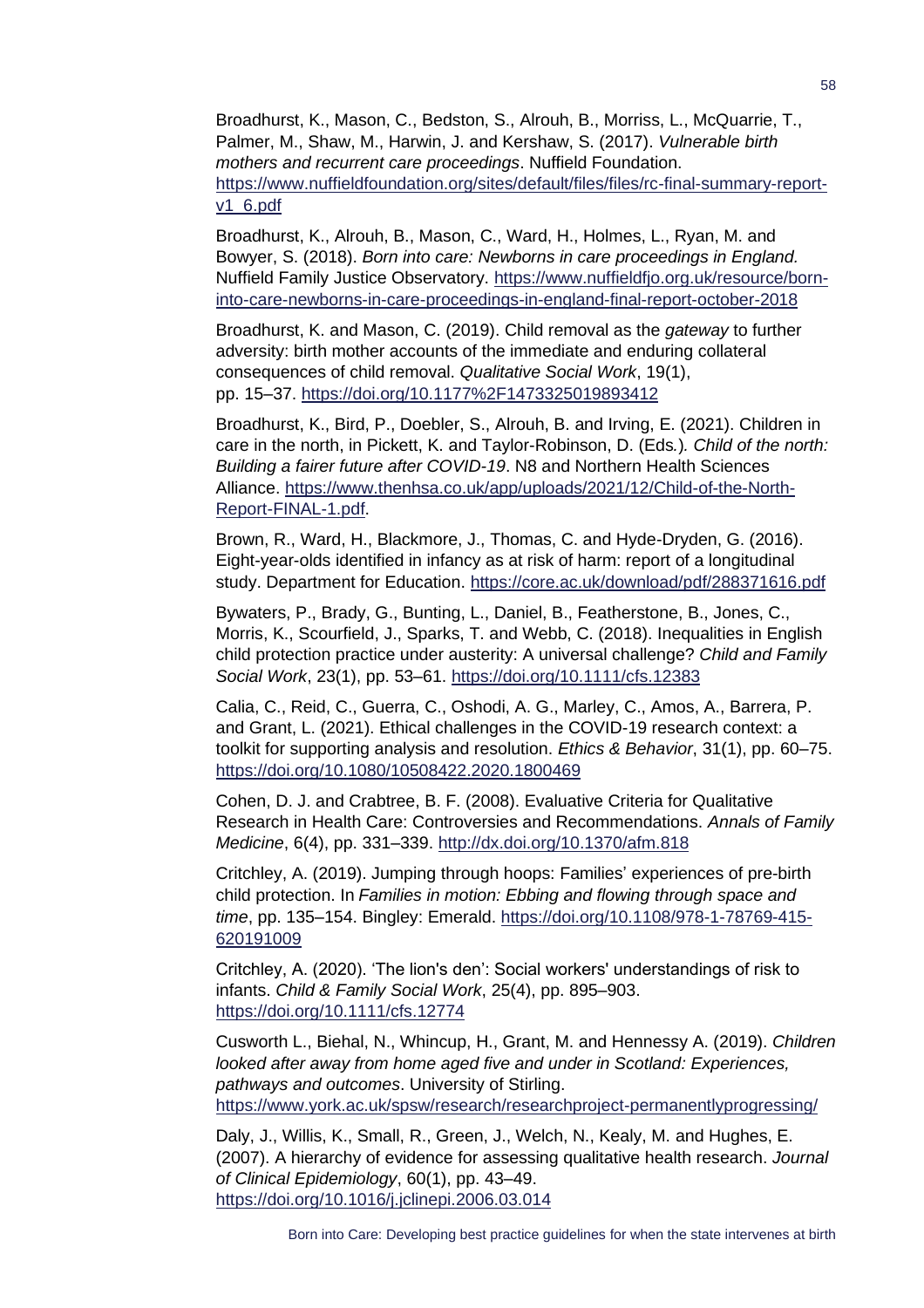Davies, D. and Dodd, J. (2002). Qualitative research and the question of rigor. *Qualitative Health Research*, 12(2), pp. 279–289. <https://doi.org/10.1177/104973230201200211>

Department for Education. (2018). *Working together to safeguard children*. HM Government.

[https://assets.publishing.service.gov.uk/government/uploads/system/uploads/atta](https://assets.publishing.service.gov.uk/government/uploads/system/uploads/attachment_data/file/942454/Working_together_to_safeguard_children_inter_agency_guidance.pdf) [chment\\_data/file/942454/Working\\_together\\_to\\_safeguard\\_children\\_inter\\_agency](https://assets.publishing.service.gov.uk/government/uploads/system/uploads/attachment_data/file/942454/Working_together_to_safeguard_children_inter_agency_guidance.pdf) [\\_guidance.pdf](https://assets.publishing.service.gov.uk/government/uploads/system/uploads/attachment_data/file/942454/Working_together_to_safeguard_children_inter_agency_guidance.pdf)

Department for Education. (2020). *Statistics: Looked-after children*. <https://www.gov.uk/government/collections/statisticslooked-after-children>

Doebler, S., Alrouh, B., Broadhurst, K., Bedston, S., Cusworth, L., Akbari, A., Ford, D. and Griffiths, L. (2021). *Explaining high rates of infants in care proceedings in deprived areas of Wales*. Nuffield Family Justice Observatory. <https://www.nuffieldfjo.org.uk/resource/infants-care-proceedings-deprived-wales>

Everitt, L., Fenwick, J. and Homer, C. S. (2015). Midwives experiences of removal of a newborn baby in New South Wales, Australia: Being in the 'head' and 'heart' space. *Women and Birth*, 28(2), pp. 95–100. <http://dx.doi.org/10.1016/j.wombi.2015.01.004>

Everitt, L., Homer, C. S. and Fenwick, J. (2017). Working with vulnerable pregnant women who are at risk of having their babies removed by the child protection agency in New South Wales, Australia. *Child Abuse Review*, 26(5), pp. 351–363.<https://doi.org/10.1002/car.2432>

Featherstone, B., Rivett, M. and Scourfield, J. (2007). *Working with men in health and social care*. SAGE Publishing.

Geddes, E. (2021). "Some days it's like she has died." A qualitative exploration of first mothers' utilisation of artefacts associated with now-adopted children in coping with grief and loss. *Qualitative Social Work*. <https://doi.org/10.1177%2F14733250211039008>

Griffiths, L. J., Johnson, R. D., Broadhurst, K., Cusworth, L., Bedston, S., Jones, K. H. and Ford, D. (2020a). *Born into care: One thousand mothers in care proceedings in Wales*. Nuffield Family Justice Observatory. <https://www.nuffieldfjo.org.uk/resource/1000-mothers-care-proceedings-wales>

Griffiths, L. J., Johnson, R. D., Broadhurst, K., Bedston, S., Cusworth, L., Alrouh, B., Ford, D.V. and John, A. (2020b). Maternal health, pregnancy and birth outcomes for women involved in care proceedings in Wales: A linked data study. *BMC Pregnancy and Childbirth*, 20(1), pp. 1–13.

Griffiths, L .J., Johnson, R. D., Broadhurst, K. and John, A. (2021). *Born into care: One thousand mothers in care proceedings in Wales. A focus on maternal mental health.* Nuffield Family Justice Observatory.

<https://www.nuffieldfjo.org.uk/resource/born-into-care-maternal-mental-health>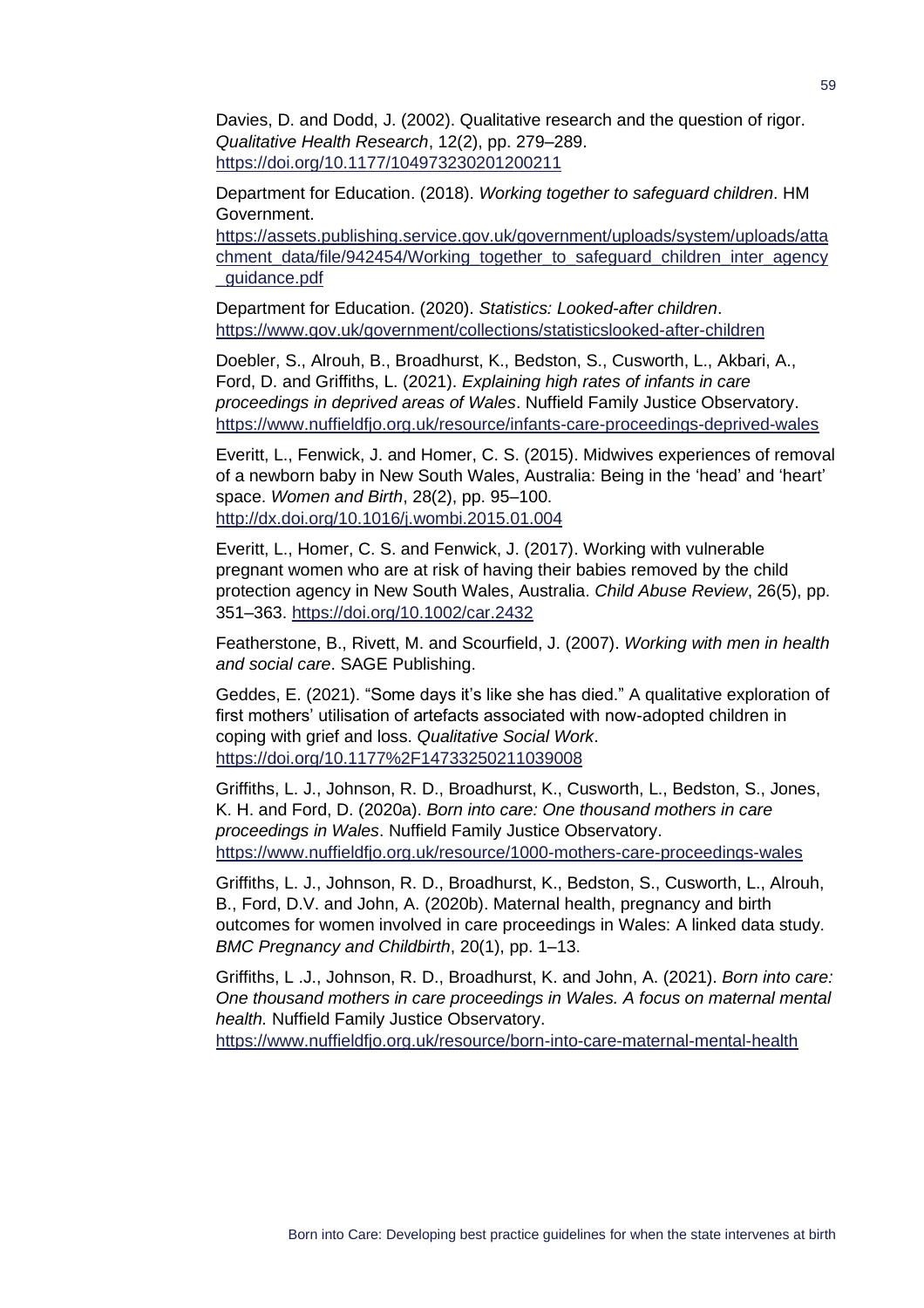Hannes, K. (2011). Chapter 4: Critical appraisal of qualitative research. In Noyes, J., Booth, A., Hannes, K., Harris, J., Lewis, S. and Lockwood, C. (Eds.). *Supplementary guidance for inclusion of qualitative research in Cochrane systematic reviews of interventions*.

Johnson, R. D., Alrouh, B., Broadhurst, K., Ford, D., John, A., Jones, K., Cusworth, L., Akbari, A., Smart, J., Thompson, S. and Griffiths, L. J. (2021). *Health vulnerabilities of parents in care proceedings in Wales*. Summary. Nuffield Family Justice Observatory. [https://www.nuffieldfjo.org.uk/resource/health](https://www.nuffieldfjo.org.uk/resource/health-vulnerabilities-parents-care-proceedings)[vulnerabilities-parents-care-proceedings](https://www.nuffieldfjo.org.uk/resource/health-vulnerabilities-parents-care-proceedings)

Keddell, E., Fitzmaurice, L. and Cleaver, K. (2021a). *The prevention project: Supporting whānau and reducing baby removals (project report)*. <http://hdl.handle.net/10523/10788>

Keddell, E., Fitzmaurice, L. and Cleaver, K. (2021b). The perspectives of community-based practitioners on preventing baby removals: Addressing legitimate and illegitimate factors. Children and Youth Services Review, 127, pp. 106–126. <https://doi.org/10.1016/j.childyouth.2021.106126>

Knight, M., Bunch, K., Tuffnell, D., Shakespeare, J., Kotnis, R., Kenyon, S. and Kurinczuk, J. J. (Eds.). (2020). *Saving lives, improving mothers' care – lessons learned to inform maternity care from the UK and Ireland confidential enquiries into maternal deaths and morbidity 2016–18*. MBRRACE-UK.

[https://www.npeu.ox.ac.uk/assets/downloads/mbrrace-uk/reports/maternal-report-](https://www.npeu.ox.ac.uk/assets/downloads/mbrrace-uk/reports/maternal-report-2020/MBRRACE-UK_Maternal_Report_Dec_2020_v10_ONLINE_VERSION_1404.pdf)[2020/MBRRACE-](https://www.npeu.ox.ac.uk/assets/downloads/mbrrace-uk/reports/maternal-report-2020/MBRRACE-UK_Maternal_Report_Dec_2020_v10_ONLINE_VERSION_1404.pdf)

[UK\\_Maternal\\_Report\\_Dec\\_2020\\_v10\\_ONLINE\\_VERSION\\_1404.pdf](https://www.npeu.ox.ac.uk/assets/downloads/mbrrace-uk/reports/maternal-report-2020/MBRRACE-UK_Maternal_Report_Dec_2020_v10_ONLINE_VERSION_1404.pdf)

Knight, M., Bunch, K., Tuffnell, D., Patel, R., Shakespeare, J., Kotnis, R., Kenyon, S. and Kurinczuk, J. J. (Eds.). (2021). *Saving lives, improving mothers' care – lessons learned to inform maternity care from the UK and Ireland confidential enquiries into maternal deaths and morbidity 2017–19*. MBRRACE-UK. [https://www.npeu.ox.ac.uk/assets/downloads/mbrrace-uk/reports/maternal-report-](https://www.npeu.ox.ac.uk/assets/downloads/mbrrace-uk/reports/maternal-report-2021/MBRRACE-UK_Maternal_Report_2021_-_FINAL_-_WEB_VERSION.pdf)[2021/MBRRACE-UK\\_Maternal\\_Report\\_2021\\_-\\_FINAL\\_-\\_WEB\\_VERSION.pdf](https://www.npeu.ox.ac.uk/assets/downloads/mbrrace-uk/reports/maternal-report-2021/MBRRACE-UK_Maternal_Report_2021_-_FINAL_-_WEB_VERSION.pdf)

Lushey, C., Barlow, J., Rayns, G. and Ward, H. (2018). Assessing parental capacity when there are concerns about an unborn child: Pre‐birth assessment guidance and practice in England. *Child Abuse Review*, 27(2), pp. 97–107. <https://doi.org/10.1002/car.2496>

Marmot, M., Allen, J., Boyce, T., Goldblatt, P. and Morrison, J. (2021). *Health equity in England: The Marmot review 10 years on*. Institute of Health Equity. [https://www.instituteofhealthequity.org/resources-reports/marmot-review-10](https://www.instituteofhealthequity.org/resources-reports/marmot-review-10-years-on) [years-on](https://www.instituteofhealthequity.org/resources-reports/marmot-review-10-years-on)

Marsh, W. (2016). *Babies removed at birth: narratives of mothers' and midwives'*. Doctoral thesis. University of Surrey.

<https://openresearch.surrey.ac.uk/esploro/outputs/99511924802346>

Marsh, C. A., Browne, J., Taylor, J. and Davis, D. (2017). Characteristics and outcomes of newborns entered who entered into care (EIC) within 7 days of birth in NSW, Australia. *Children and Youth Services Review,* 81, pp. 261–267. <https://doi.org/10.1016/j.childyouth.2017.08.005>

Mason, C., Robertson, L. and Broadhurst, K. (2019). *Pre-birth assessment and infant removal at birth: experiences and challenges*. Summary. Nuffield Family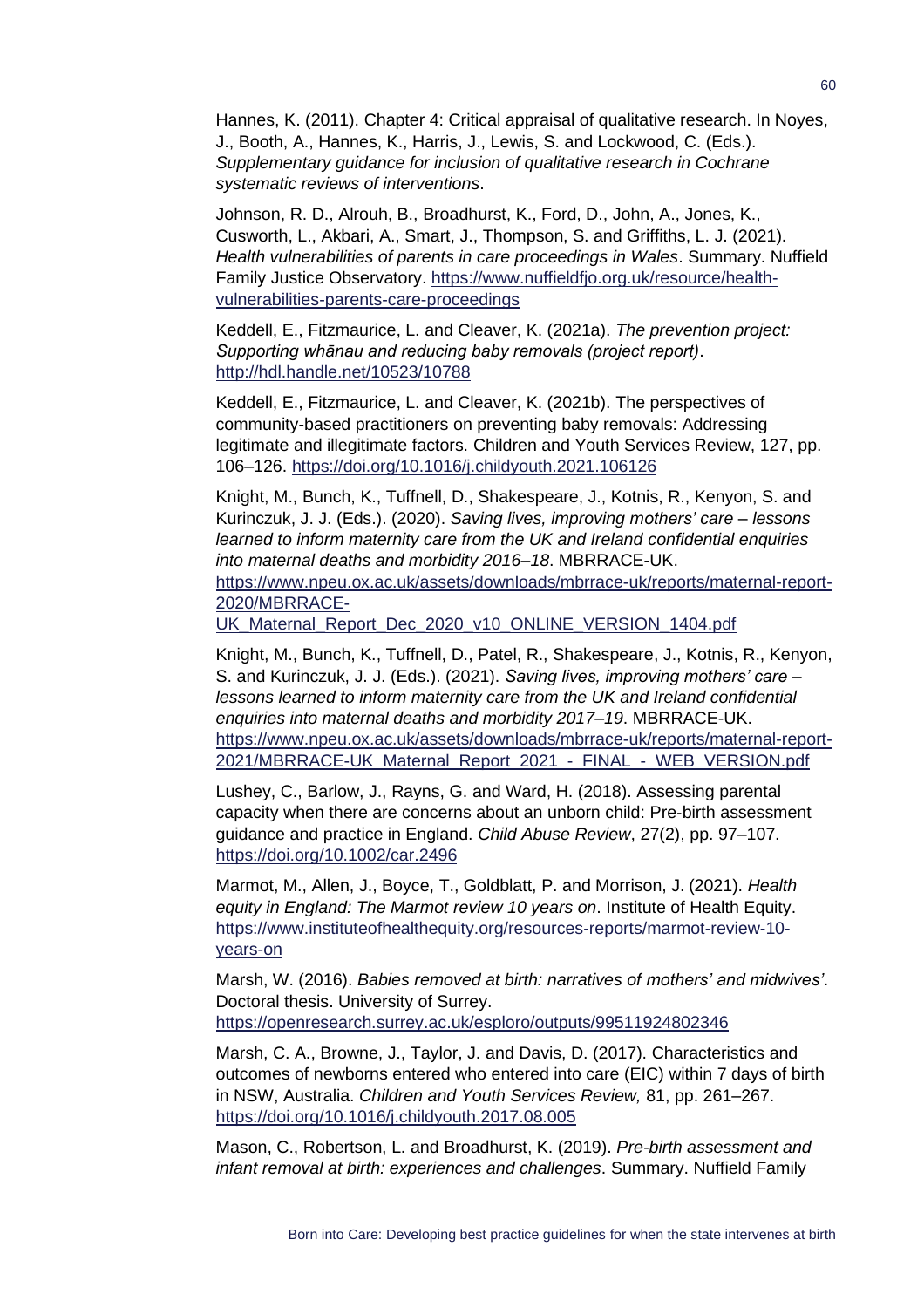Justice Observatory. [https://www.nuffieldfjo.org.uk/resource/pre-birth](https://www.nuffieldfjo.org.uk/resource/pre-birth-assessment-and-infant-removal-at-birth-experiences-and-challenges)[assessment-and-infant-removal-at-birth-experiences-and-challenges](https://www.nuffieldfjo.org.uk/resource/pre-birth-assessment-and-infant-removal-at-birth-experiences-and-challenges)

Mason, C. and Broadhurst, K. (2020). *Discussion paper: What explains marked regional variations in infant care*. Nuffield Family Justice Observatory. <https://www.nuffieldfjo.org.uk/resource/regional-variations-infant-care-proceedings>

Mason, C., Taggart, D. and Broadhurst, K. (2020). Parental non-engagement within child protection services—how can understandings of complex trauma and epistemic trust help? *Societies*, 10(4), 93. <http://dx.doi.org/10.3390/soc10040093>

Mason, C., Broadhurst, K., Ward, H., Holmes, L. and Barnett, A. (2022). *Born into Care: Draft best practice guidelines when the state intervenes at birth (pilot version)*. Nuffield Family Justice Observatory.

[http://www.nuffieldfjo.org.uk/resource/born-into-care-best-practice-guidelines](http://www.nuffieldfjo.org.uk/resource/born-into-care-best-practice-guidelines-when-the-state-intervenes-at-birth-pilot-version)[when-the-state-intervenes-at-birth-pilot-version](http://www.nuffieldfjo.org.uk/resource/born-into-care-best-practice-guidelines-when-the-state-intervenes-at-birth-pilot-version)

Mason, C. and Wilkinson, J. (2021). *Services for parents who have experienced recurrent care proceedings: Where are we now?* Research in Practice. [https://www.researchinpractice.org.uk/children/publications/2021/june/services](https://www.researchinpractice.org.uk/children/publications/2021/june/services-for-parents-who-have-experienced-recurrent-care-proceedings-where-are-we-now)[for-parents-who-have-experienced-recurrent-care-proceedings-where-are-we-now](https://www.researchinpractice.org.uk/children/publications/2021/june/services-for-parents-who-have-experienced-recurrent-care-proceedings-where-are-we-now)

Mason, C. and Chivers. (2022). *Giving 'Hope' and minimising trauma when parents are separated from their baby close to birth.* Centre for Child & Family Justice Research, University of Lancaster. [https://www.cfj](https://www.cfj-lancaster.org.uk/projects/born-into-care-towards-best-practice-guidelines-when-the-state-intervenes-at-birth)[lancaster.org.uk/projects/born-into-care-towards-best-practice-guidelines-when](https://www.cfj-lancaster.org.uk/projects/born-into-care-towards-best-practice-guidelines-when-the-state-intervenes-at-birth)[the-state-intervenes-at-birth](https://www.cfj-lancaster.org.uk/projects/born-into-care-towards-best-practice-guidelines-when-the-state-intervenes-at-birth)

Masson, J. and Dickens, J. (2015). Protecting unborn and newborn babies. *Child Abuse Review*, 24(2), pp. 107–119. <https://doi.org/10.1002/car.2344>

Morriss L. (2018). Haunted futures: The stigma of being a mother living apart from her child(ren) as a result of state-ordered court removal. *The Sociological Review,*  66(4), pp. 816–831.<https://doi.org/10.1177%2F0038026118777448>

Maxwell, N., Scourfield, J., Featherstone, B., Holland, S. and Tolman, R. (2012). Engaging fathers in child welfare services: A narrative review of recent research evidence. *Child & Family Social Work*, 17(2), pp. 160–169. https://doi.org/10.1111/j.1365-2206.2012.00827.x

Munro, E.R., Hollingworth, K, Meetoo, V., Quy, K., McDermid, S., Trivedi, H. and Holmes, L. (2014). *Residential parenting assessments: uses, costs and contributions to effective and timely decision-making in public law cases.* Department for Education.

[https://assets.publishing.service.gov.uk/government/uploads/system/uploads/atta](https://assets.publishing.service.gov.uk/government/uploads/system/uploads/attachment_data/file/331079/RR370_Residential_parenting_assessments_FINALREPORTJULY2014.pdf) [chment\\_data/file/331079/RR370\\_Residential\\_parenting\\_assessments\\_FINALRE](https://assets.publishing.service.gov.uk/government/uploads/system/uploads/attachment_data/file/331079/RR370_Residential_parenting_assessments_FINALREPORTJULY2014.pdf) [PORTJULY2014.pdf](https://assets.publishing.service.gov.uk/government/uploads/system/uploads/attachment_data/file/331079/RR370_Residential_parenting_assessments_FINALREPORTJULY2014.pdf)

O'Donnell, M., Taplin, S., Marriott, R., Lima, F. and Stanley, F. J. (2019). Infant removals: The need to address the over-representation of Aboriginal infants and community concerns of another 'stolen generation'. *Child Abuse and Neglect*, 90, pp. 88–98. <https://doi.org/10.1016/j.chiabu.2019.01.017>

Ott, E. and McGrath-Lone, L. (forthcoming). *Perinatal loss: key messages for infant removal at birth. An evidence review*. Rees Centre, University of Oxford. <http://www.education.ox.ac.uk/rees-centre/publications-resources/>

Pattinson, R., Broadhurst, K., Alrouh, B., Cusworth, L., Doebler, S., Griffiths, L., Johnson, R., Akbari, A. and Ford, D. (2021). Born into care: Newborn babies in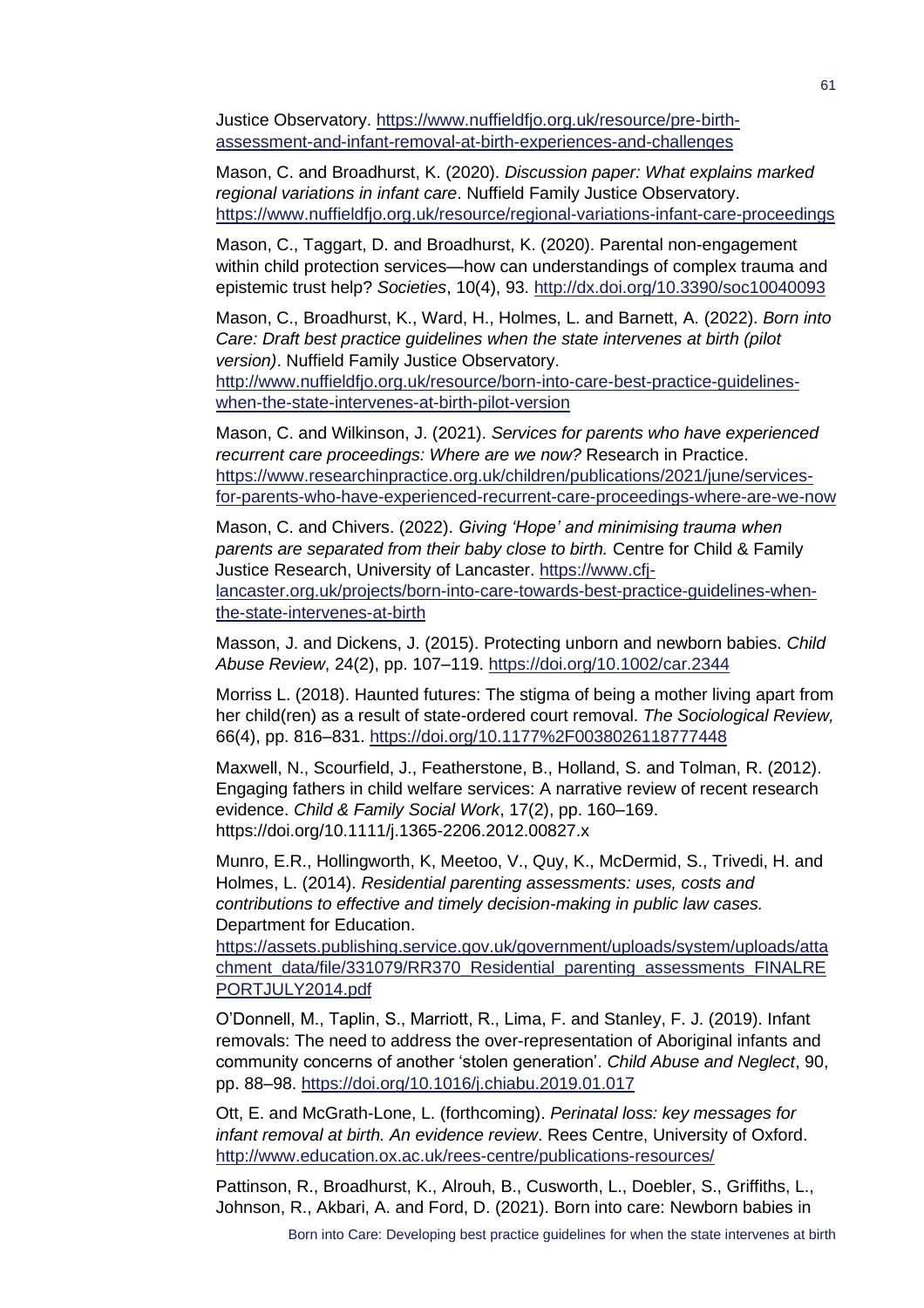urgent care proceedings in England and Wales. Summary. Nuffield Family Justice Observatory. [https://www.nuffieldfjo.org.uk/resource/newborn-babies-urgent-care](https://www.nuffieldfjo.org.uk/resource/newborn-babies-urgent-care-proceedings)[proceedings](https://www.nuffieldfjo.org.uk/resource/newborn-babies-urgent-care-proceedings)

Pearson, J., Jay, M., O' Donnell, M., Wijlaars, L. and Gilbert, R. (2020). Characterizing newborn and older infant entries into care in England between 2006 and 2014. *Child Abuse & Neglect*, 109. <https://doi.org/10.1016/j.chiabu.2020.104760>

Philip G., Youansamouth L., Bedston S., Broadhurst K., Hu Y., Clifton J. and Brandon, M. (2020). 'I had no hope, I had no help at all': Insights from a first study of fathers and recurrent care proceedings. *Societies*, 2020; 10(4), p. 89. <https://doi.org/10.3390/soc10040089>

Pickett K., Taylor-Robinson D. et al (2021). *The Child of the North: Building a fairer future after COVID-19*. The Northern Health Science Alliance and N8 Research Partnership. [https://www.thenhsa.co.uk/app/uploads/2021/12/Child-of](https://www.thenhsa.co.uk/app/uploads/2021/12/Child-of-the-North-Report-FINAL.pdf)[the-North-Report-FINAL.pdf](https://www.thenhsa.co.uk/app/uploads/2021/12/Child-of-the-North-Report-FINAL.pdf)

Poinso, F., Gay, M. P., Glangeaud-Freudenthal, N. M. C. and Rufo, M. (2002). Care in a mother-baby psychiatric unit: Analysis of separation at discharge. *Archives of Women's Mental Health*, 5(2), pp. 49–58. <https://doi.org/10.1007/s00737-002-0134-6>

Public Law Working Group (PLWG). (2021). *Recommendations to achieve best practice in the child protection and family justice systems*. Final report (March 2021). [https://www.judiciary.uk/wp-content/uploads/2021/03/March-2021-report](https://www.judiciary.uk/wp-content/uploads/2021/03/March-2021-report-final_clickable.pdf)final clickable.pdf

Raab, G., McGhee, J. and Macintyre, C. (2020). *Infants born into care in Scotland: Initial findings.* Scottish Centre for Administrative Data Research. <http://dx.doi.org/10.7488/era/732>

Radcliffe, P. (2011). Substance-misusing women: Stigma in the maternity setting. *British Journal of Midwifery*, 19(8), pp. 497–506. <http://dx.doi.org/10.12968/bjom.2011.19.8.497>

Ryan, M. and Cook, R. (2019). *Born into care: Case law review*. Summary. Nuffield Family Justice Observatory. [https://www.nuffieldfjo.org.uk/resource/born](https://www.nuffieldfjo.org.uk/resource/born-into-care-case-law-review)[into-care-case-law-review](https://www.nuffieldfjo.org.uk/resource/born-into-care-case-law-review)

Wall-Wieler, E., Roos, L., Bolton, J., Brownell, M., Nickel, N. C. and Chateau, D. (2017). Maternal health and social outcomes after having a child taken into care: population-based longitudinal cohort study using linkable administrative data. *Journal of Epidemiology and Community Health*, 71(12). <http://dx.doi.org/10.1136/jech-2017-209542>

Ward, H., Munro, E. and Dearden, C. (2006*). Babies and young children in care: Life pathways, decision-making and practice*. Jessica Kingsley Publishers.

Ward, H., Brown, R. and Westlake, D. (2012). *Safeguarding babies and very young children from abuse and neglect*. Jessica Kingsley Press.

Ward, H., Brown, R., Blackmore, J., Hyde-Dryden, G. and Thomas, C. (2019). Identifying parents who show capacity to make and sustain positive changes when infants are at risk of significant harm. *Developing Practice*, 54, pp. 46–60.

Ward, H., Broadhurst K., Mason, C. and Ott, E. (forthcoming). *Born into Care: Towards inclusive guidelines when the state intervenes at birth: Review of current*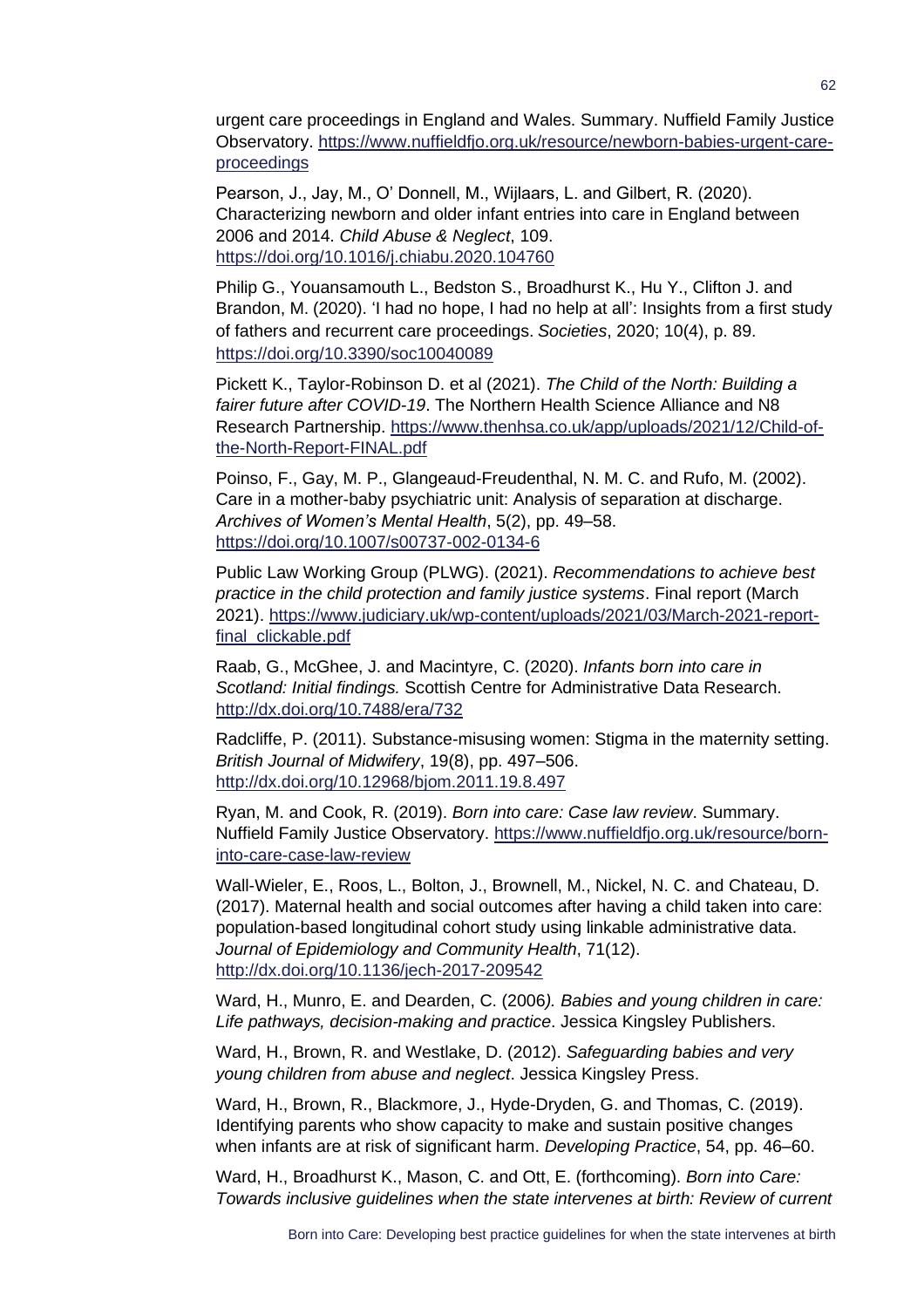*guidance documents*. Rees Centre, University of Oxford. http://www.education.ox.ac.uk/rees-centre/publications-resources/

Ward, H., Moggach, L., Tregeagle, S. and Trivedi, H. (2022). *Outcomes of open adoption: An Australian contribution to an international debate*. Palgrave Macmillan.<https://link.springer.com/book/10.1007/978-3-030-76429-6>

Watkins, J., Wulaningsih, W., Da Zhou, C., Marshall, D. C., Sylianteng, G. D., Rosa, P. G. D., Miguel, V. A., Raine, R., King, L. P. and Maruthappu, M. (2017). Effects of health and social care spending constraints on mortality in England: a time trend analysis. *BMJ Open*, 7(11), p. e017722. <https://doi.org/10.1136/bmjopen-2017-017722>

Wood, G. (2008). Taking the baby away. Removing babies at birth for safeguarding and child protection. *MIDIRS Midwifery Digest*, 18(3), pp. 311–319.

Woods, R. and Henderson, G. (2018). Changes in out of home care and permanence planning among young children in Scotland, 2003 to 2017. *Adoption & Fostering*, 42(3), pp. 282–294. <https://doi.org/10.1177/0308575918790435>